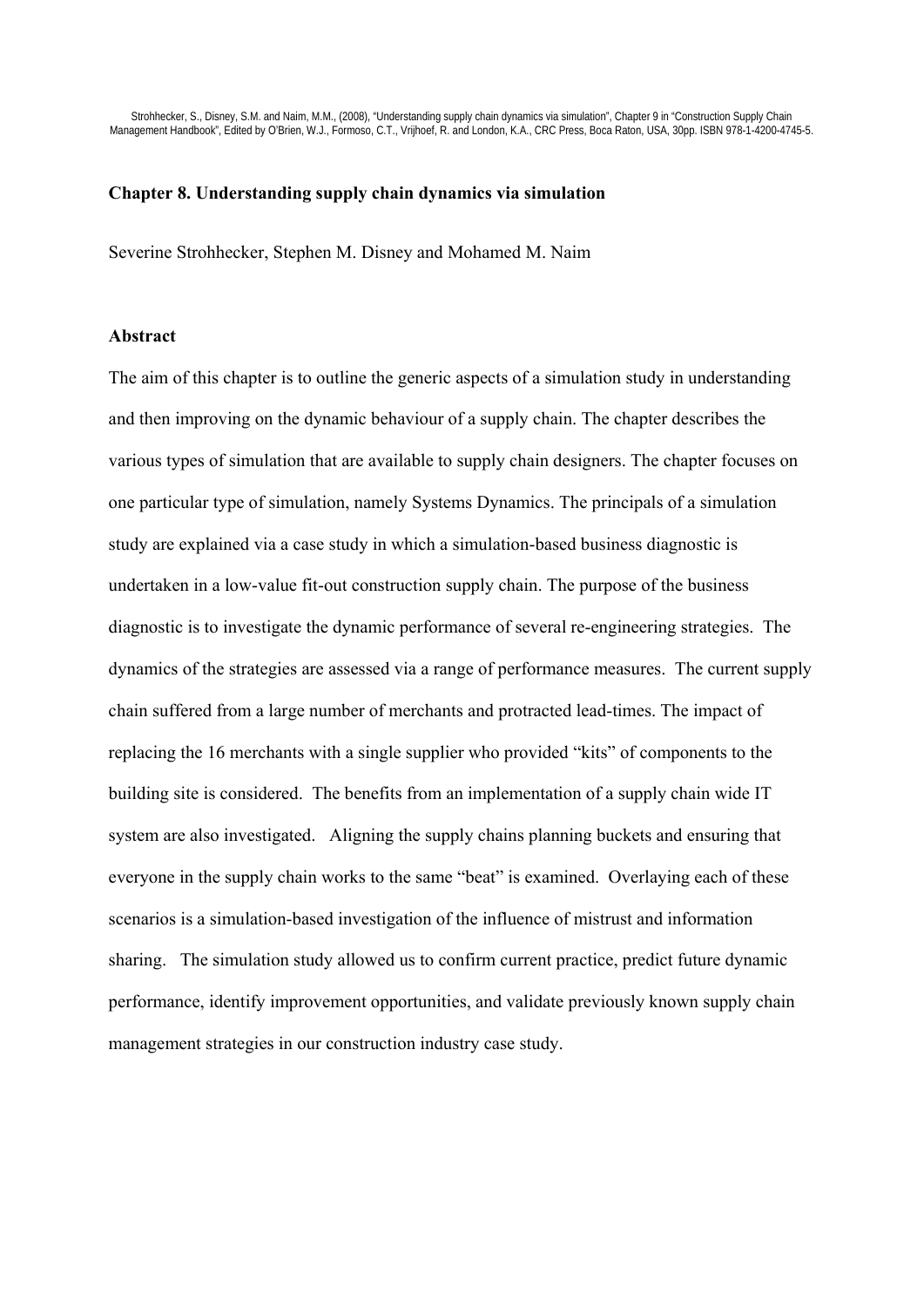#### *Introduction*

Simulation is a technique which replicates a real-world situation, usually by means of a simplified model representation, and its dynamic behaviour reproduced. The model is used to understand cause and effect relationships leading to insights as to why certain behaviours occur. Form such an analysis various alternative scenarios to improve behaviour may be tested. The advantage of simulation is that the scenario may be tested at minimum risk to the real-world situation – either due to the fact that the scenario may actually lead to a detriment to performance or may be too costly to implement in the real-world without full testing beforehand. Simulation is a well established form of analysis in construction engineering and management. Previous research in construction simulation has focussed on the on-site physical processes (e.g AbouRizk and Halpin, 1990, Martinez and Ioannou, 1999) and with a strong emphasis on discrete (e.g. González et al., 2006) or discrete event simulation (e.g. Nassara et al., 2003, Kamata & Martinez, in press). Less well researched the role of simulation in modelling construction supply chains and their associated material, information and resource flows. This chapter has to substantive aims. The first is to introduce the reader the concept of simulation as applied to construction supply chains. The second aim is to show the application of System Dynamics simulation in the context of testing supply chain management principles, as outlined in Chapters 9-14. More specifically the chapter investigates the material flow management principles as defined in Chapter 24, namely, centralisation of supply, the total cycle time reduction and improved relationships between the trading partners, can be tested via simulation modelling. We will analyse if these principles can be used to improve dynamic performance. To achieve this, we will endeavour to 'teach by example', giving an overview of the application of a simulation study to a low-value fit-out housing supply chain. We start with an explanation of a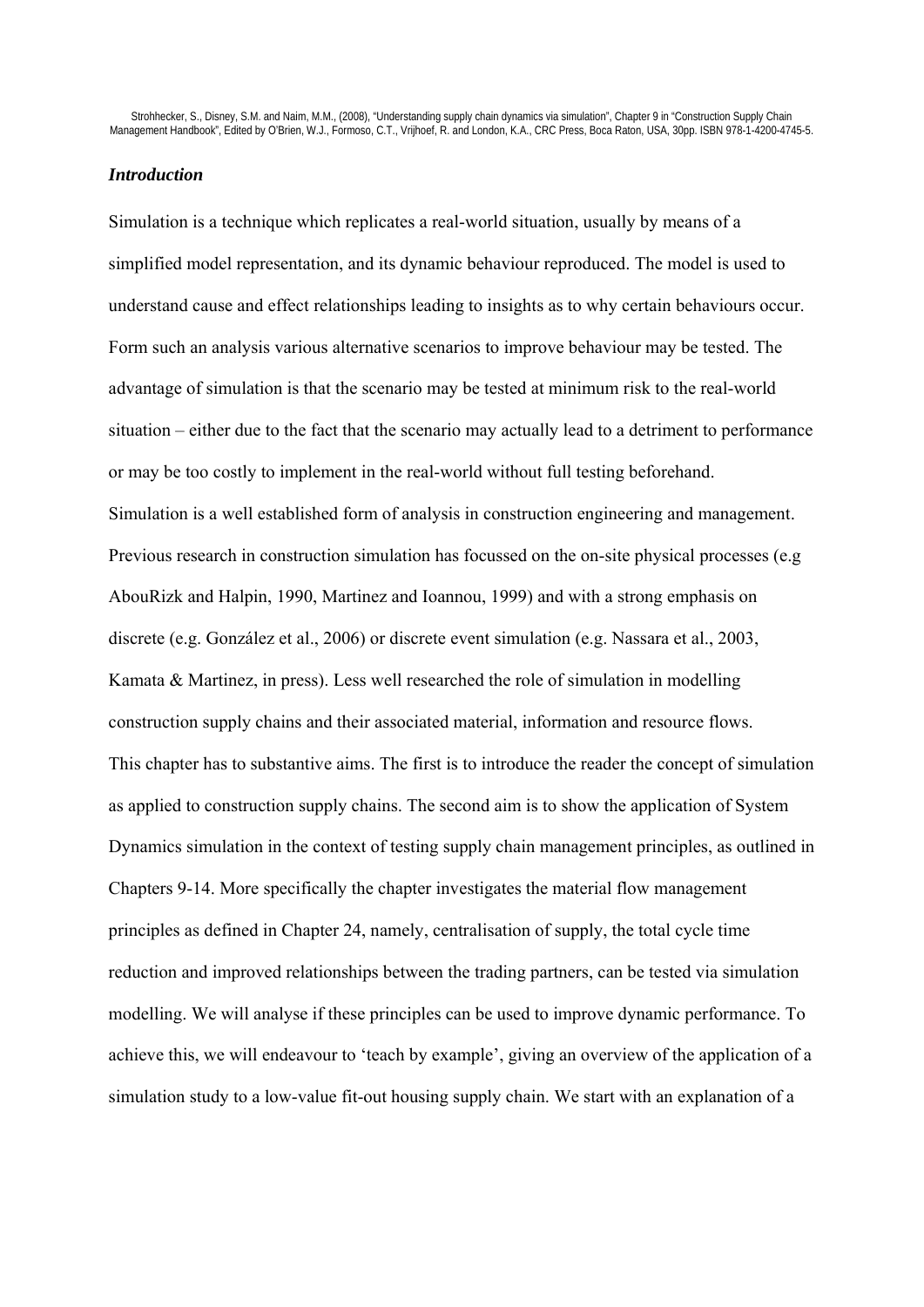generic supply chain modelling methodology and review the types of dynamic modelling and simulation techniques available. We then describe a low-value fit-out supply chain where a number of specific problem areas, or 'hot spots', have been identified.

This is followed by a presentation and evaluation of possible supply chain management solutions to cool these 'hot spots'. The first solution considered is the centralisation of supply by turning away from regional procurement with multiple merchants. The second solution consists of sharing customer information across the supply chain and finally the third step considers the synchronisation of lead-times between trading partners.

The performance is assessed based on the data collected during an in-depth business diagnostic of the supply chain and simulation is used to assess its dynamic performance. Finally the results are summarised and the "best" performing scenario is highlighted.

### *Modelling and simulation*

Whilst Chapter 2 provides a construction-specific perspective of modelling, this Section, following an overview of the generic principles for modelling supply chains, focuses specifically on simulation as applied to the material, information and resource flows that constitute a housing supply chain. Modelling and simulation should be considered as part of an extensive structured method to the reengineering of supply chains. Naim and Towill (1994) have proposed a framework to analyse the dynamic properties of supply chains. This complements the work of other researchers and practitioners in the field by integrating 'soft', or qualitative (e.g. Checkland and Scholes, 1990) and 'hard', or quantitative (e.g. Disney and Towill, 2003) approaches. The framework, shown in Figure 1, aims to develop valid models of business processes that constitute the supply chain so as to optimise the total flow of information,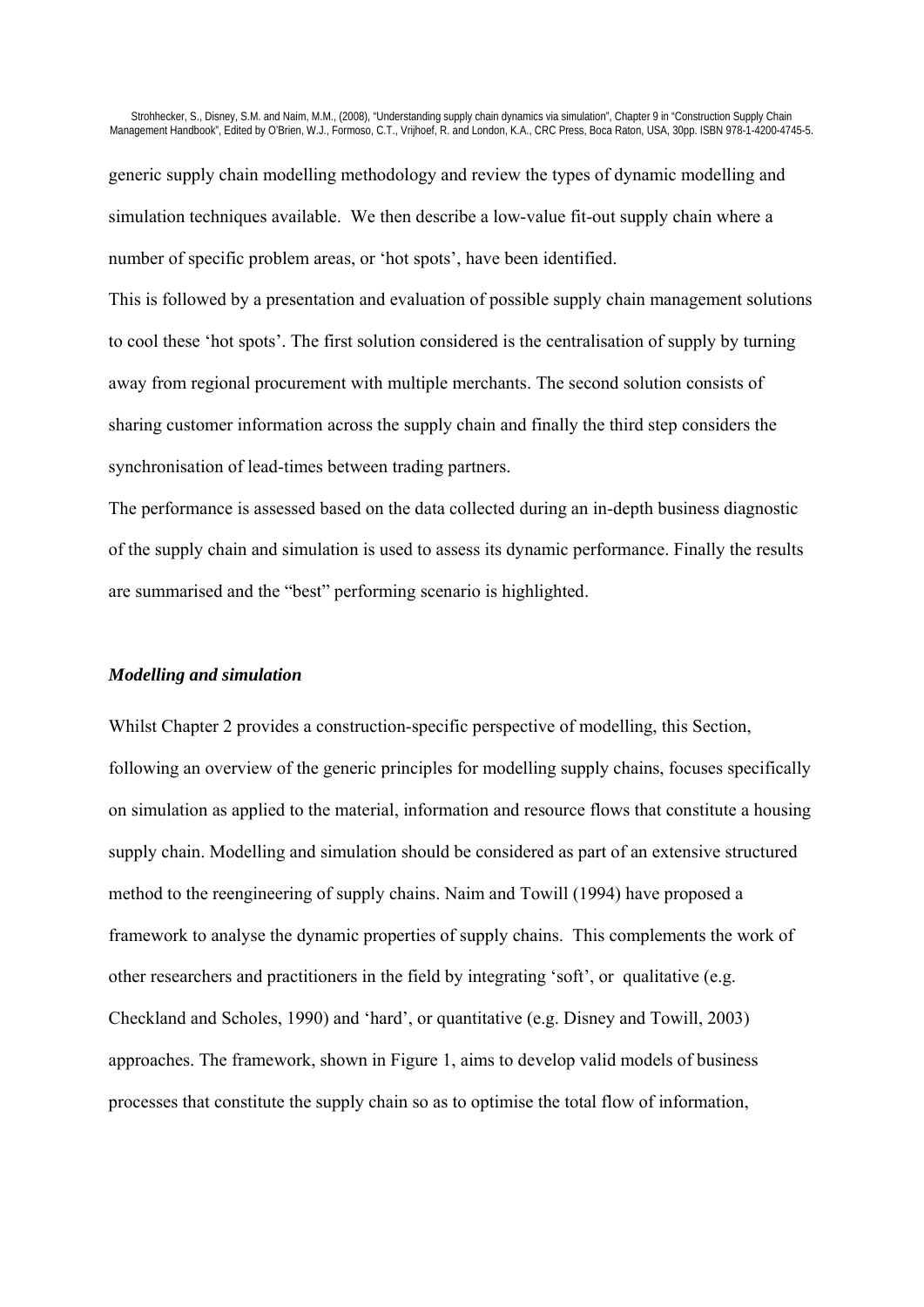materials and other resources such and people, money and machines, amongst others.



**Figure 1 - Modelling and simulation framework for supply chain design (Naim and Towill, 1994)** 

The framework consists of two discrete but overlapping phases. The qualitative phase is consists of acquiring sufficient knowledge to understand the current structure and operation of a supply chain. The quantitative phase develops and analyses and numerical models with simulation. The two phases overlap in varying proportions as modelling becomes more quantitative. Therefore, the skills required of the team re-engineering the supply chain will vary according to which stage of the framework is reached.

The initial conceptual stage of systems analysis aids in defining the boundaries of the problem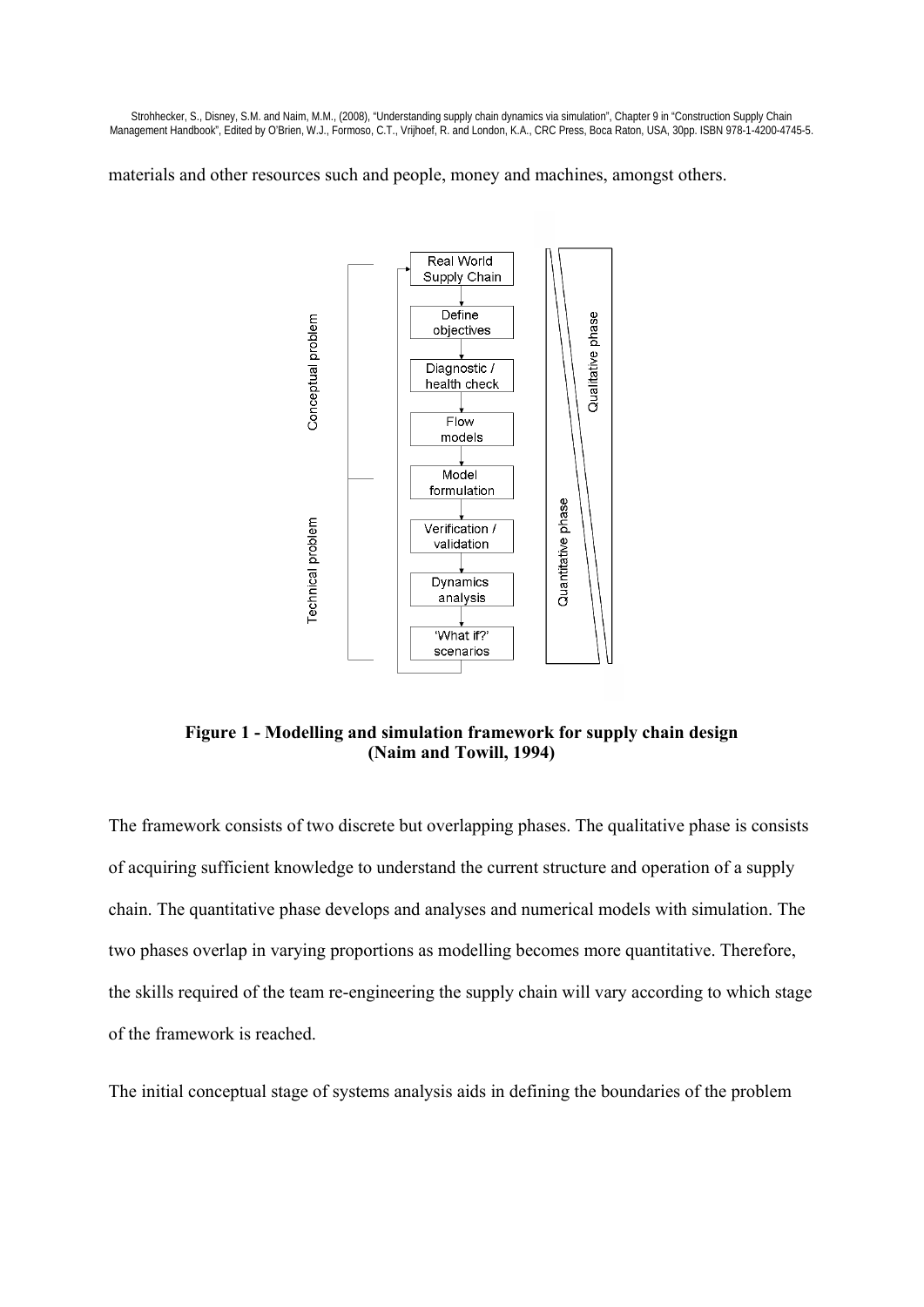Management Handbook", Edited by O'Brien, W.J., Formoso, C.T., Vrijhoef, R. and London, K.A., CRC Press, Boca Raton, USA, 30pp. ISBN 978-1-4200-4745-5. and interfaces within the system under study. During this stage a flow analysis is undertaken. This flow analysis typically takes the form of value stream maps or process charts and helps to evaluate the time delays and logistics constraints involved in both value adding and non-value adding activities undertaken. The flow analysis also provides a means to uncover the cause and effect relationships present in the supply chain. At this stage of the simulation process, supply chain diagnostic methods that have been applied in many sectors may be used, such as the Quick Scan (QS) in the automotive industry (Lewis et al., 1998, Naim et al., 2002), and a QS adaptation in the construction industry, named the Terrain Scanning Methodology (TSM) (Barker et al., 2000). As in the flow analysis, such diagnostic methods may exploit questionnaires, interviews and archival data in order to obtain a rich picture of the current situation, its main problems and their possible causes.

Strohhecker, S., Disney, S.M. and Naim, M.M., (2008), "Understanding supply chain dynamics via simulation", Chapter 9 in "Construction Supply Chain

The information obtained from the flow analysis can support the development of suitable conceptual models. Two conceptual modelling tools are used in this chapter. These are rich pictures (Checkland, 1981, 1990) and causal loop diagrams (Wolstenholme, 1990). Both of them represent the causal relationships between those variables driving the dynamic behaviour of the supply chain.

As the nature of the flows becomes known, the conceptual model is converted into a simulation or an analytical form. As we will see later, there are software packages, such as Stella/iThink and Vensim $\mathcal{D}$ , that allow the direct input of a causal loop diagram and the generation of numerical expressions to represent relationships between variables.

The first stage of the quantitative phase is the selection of possible modelling techniques for analysing the supply chain. A model is a representation of reality and the study of which is easier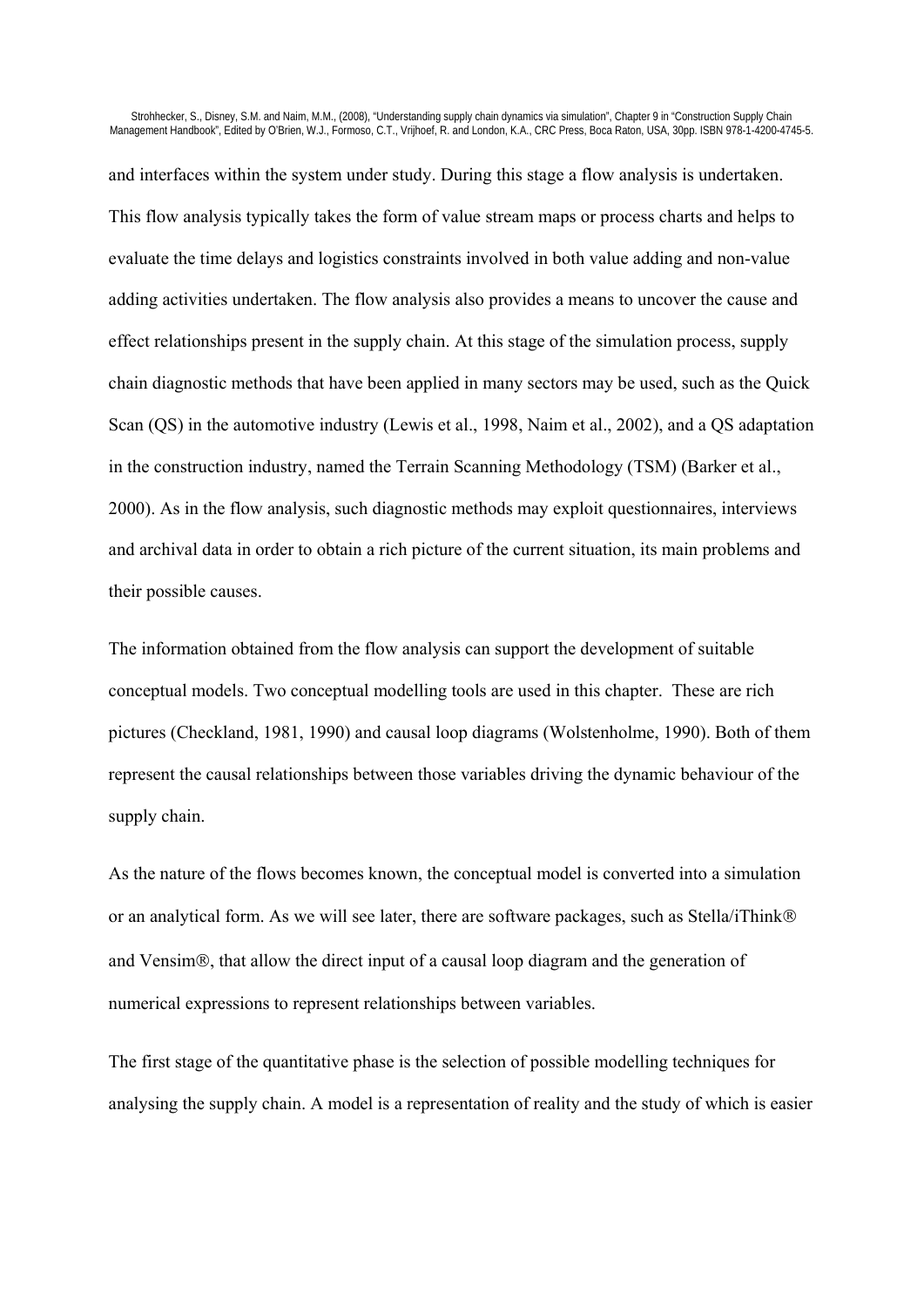to study than the real system. Simulation models may used for; produce new results, verify results, or demonstrate relationships (Kramer and de Smit, 1977). Naim et al (2004) identify various types of modelling techniques within the context of supply chain management:

**(a) Management games**: these are typically table top games that re-enact a management decision in the supply chain. The dynamic behaviour resulting from the decisions taken by the players can be demonstrated and then discussed. These games may even be incorporated into computer software or embedded into web pages to facilitate the decision-making experience. Games are limited in the sense that, in general, nothing can be rigorously proved from the game in itself. However they do have the advantage of allowing participants to experience specific learning outcomes for themselves. The notable supply chain management game is the Beer Game (Sterman, 1989), which has been extended or computerised by various authors including van Ackere et al (1993), and Lambrecht and Dejonckheere (1999a and b).

**(b) Statistical investigations**: they usually involve the analysis of difference equations via conditional expectation and is often highly mathematical. This type of contribution typically provides statistical insights about the impact of demand properties such as standard deviation and auto-correlation, and supply chain properties, such as lead-times and information paths, on inventory costs and capacity requirements. Statistical methods are often used to quantify performance of real situations. Recent significant contributions of this type include Lee et al. (2000) and Chen et al. (2000).

**(c) Continuous control theory techniques**: these have also been used in the supply chain management field. Typically they have been developed for the analysis of physical hardware systems by electrical and mechanical engineers. However, Simon (1952) described how to use linear deterministic control theory for production and inventory control. Axsäter (1985) presents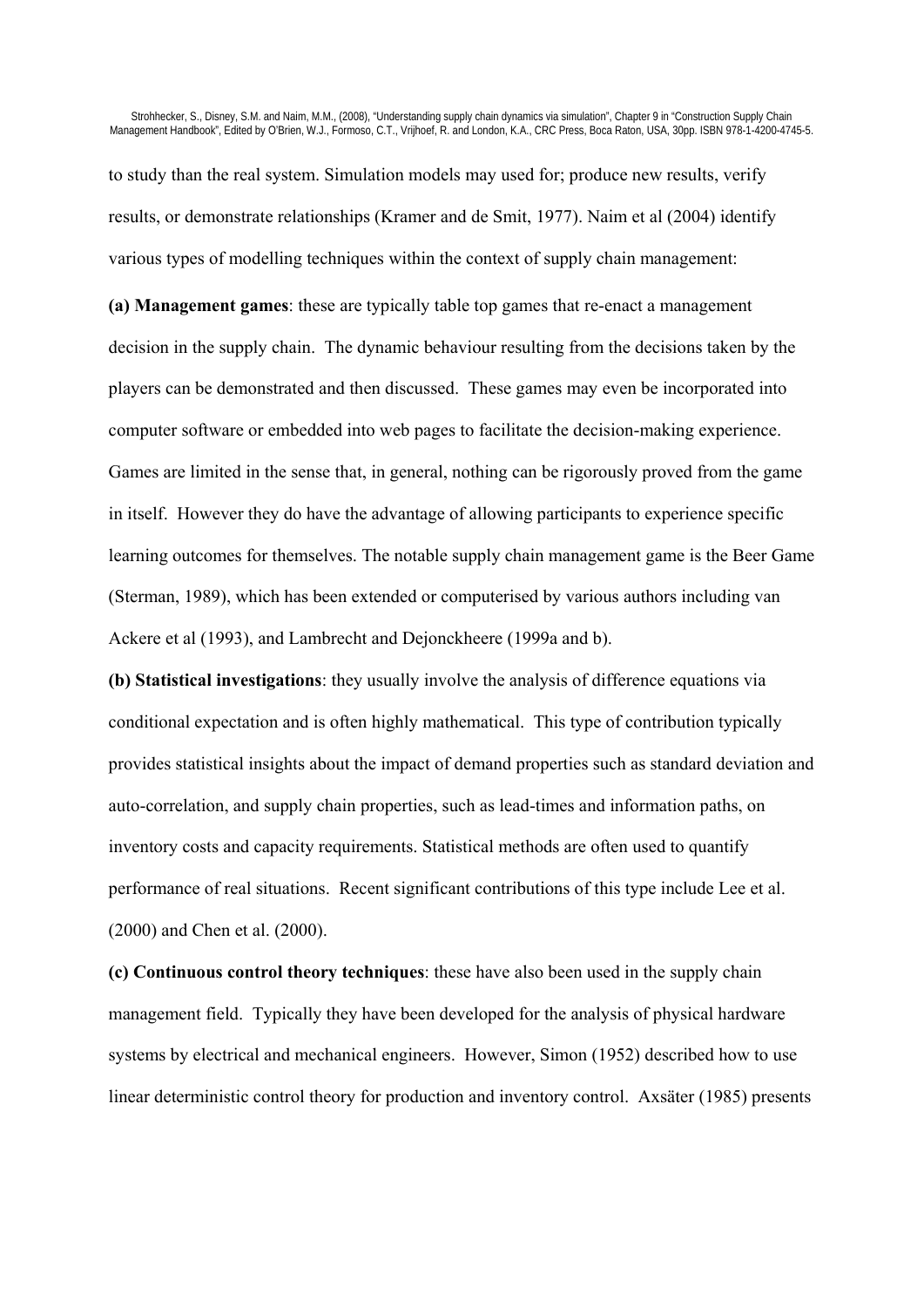a useful review paper of early work, summarising the advantages and limitations of the field. He concludes that control theory "illustrates extremely well dynamical effects and feedback", but cannot incorporate sequencing and lot-sizing issues. Continuous control theory suffers from the fact that some scheduling and ordering scenarios are inherently discrete and the continuous representation of pure time delays is mathematically complicated (but not impossible, Warburton and Disney, 2007).

Strohhecker, S., Disney, S.M. and Naim, M.M., (2008), "Understanding supply chain dynamics via simulation", Chapter 9 in "Construction Supply Chain Management Handbook", Edited by O'Brien, W.J., Formoso, C.T., Vrijhoef, R. and London, K.A., CRC Press, Boca Raton, USA, 30pp. ISBN 978-1-4200-4745-5.

**(d) Discrete control theory**: is a digital version of continuous control theory and is a very powerful way of investigating sampled data systems (i.e. a scheduling and ordering systems and computer system which are inherently discrete). Vassian (1955), inspired by Simon's work in the continuous domain, studied a production-scheduling algorithm using discrete control theory. Burns and Sivazlian (1978) considered a four level traditional supply chain using z-transforms. Popplewell and Bonney (1988) have investigated MRP systems. Disney (2001) has been using discrete control theory to investigate Vendor Managed Inventory supply chains.

**(e) Classical operations research (OR) and management science**: at about the same time as the seminal work of Simon (1952) and Vassian (1955), this separate but parallel strand of research established a dynamic programming approach to the inventory control problem. Arrow (2002) provides a review of the search for the optimal inventory policy. While not actually investigating structural dynamics, this approach aims to establish optimal policies for inventory control. For example, the assumptions may be concerned with the cost structure, demand pattern, lead-times and planning horizons. Towill et al. (2003) have undertaken a detailed comparison of the control theory and OR approach to Decision Support System (DSS) design for managing supply chain dynamics.

**(f) Simulation and system dynamics**: was advocated by Forrester (1958, 1961) as a method of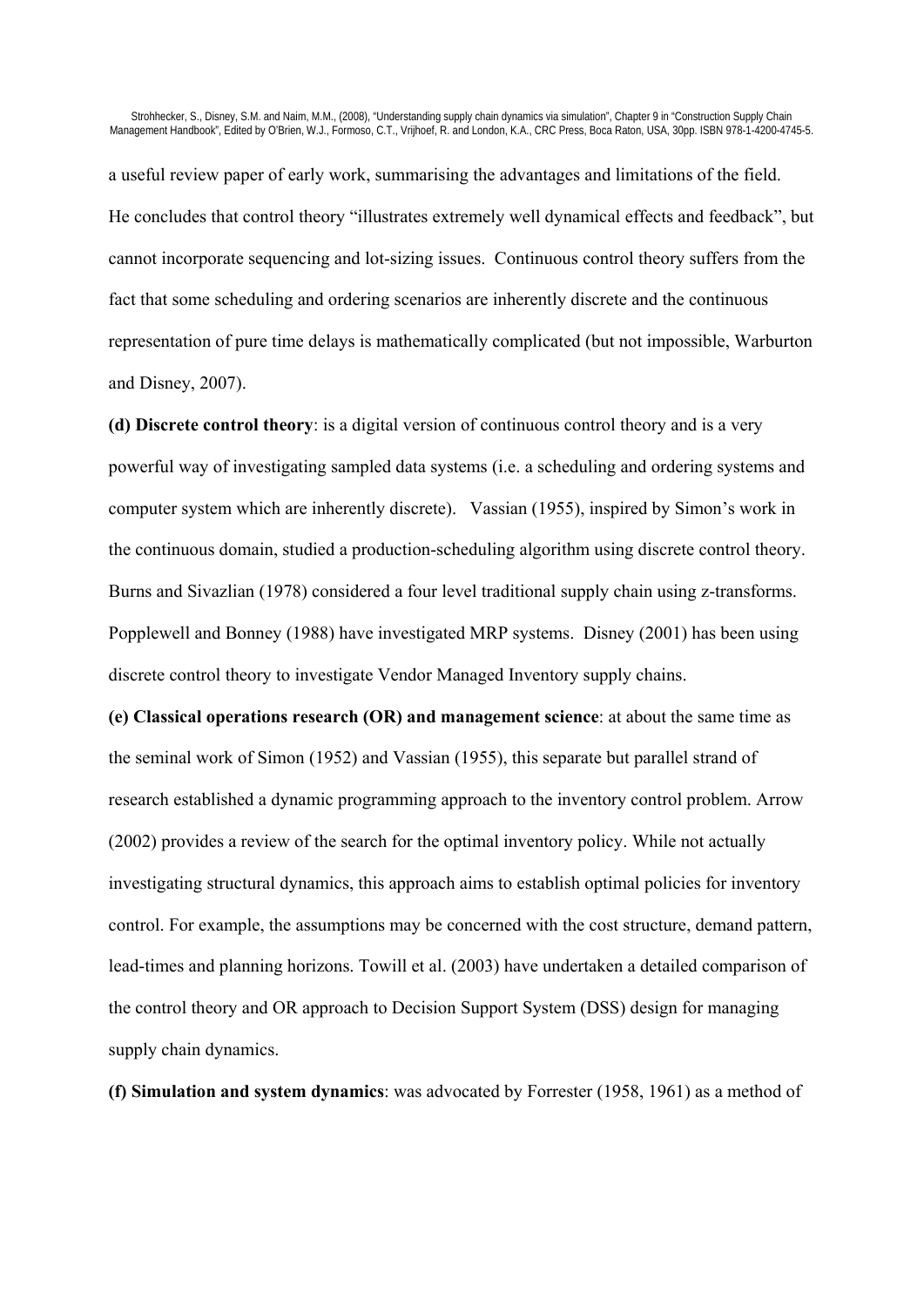Strohhecker, S., Disney, S.M. and Naim, M.M., (2008), "Understanding supply chain dynamics via simulation", Chapter 9 in "Construction Supply Chain Management Handbook", Edited by O'Brien, W.J., Formoso, C.T., Vrijhoef, R. and London, K.A., CRC Press, Boca Raton, USA, 30pp. ISBN 978-1-4200-4745-5. investigating the dynamical effects in large non-linear systems as a means of avoiding having to resort to complicated mathematical or control theory based models (Edghill and Towill, 1989). Previous work using simulation is very prolific and includes (but it is by no means limited to) Forrester (1958, 1961), and Coyle (1982), who studied traditional supply chain structures, Cachon and Fisher (1997) and Waller et al. (1999) who studied Vendor Managed Inventory supply chain structures.

It is the latter modelling method that we will concentrate on in this chapter. Naylor et al. (1966) define simulation as "a numerical technique for conducting experiments on a digital computer, which involves certain types of mathematical and logical models that describe the behaviour of a system over extended periods of real time."

Hoover and Perry (1989) and Law and Kelton (1991) identify three dimensions of simulation:

**(a) Static vs. dynamic**: static simulation is a representation of a situation at a particular time (or a representation based on averages), such as the linear programming or Economic Order Quantity techniques, whereas dynamic simulation represents the system as it evolves over time. The main advantages of dynamic simulation can be summarised as:

- It incorporates the impact of time into the performance evaluation (Bowersox et al., 1986).
- It is flexible, especially in comparison with analytical tools, details can be included which could not be possible with analytical models (Hoover and Perry, 1989).
- The researcher has control over the other variables in comparison with the real system (Johnsson, 1992).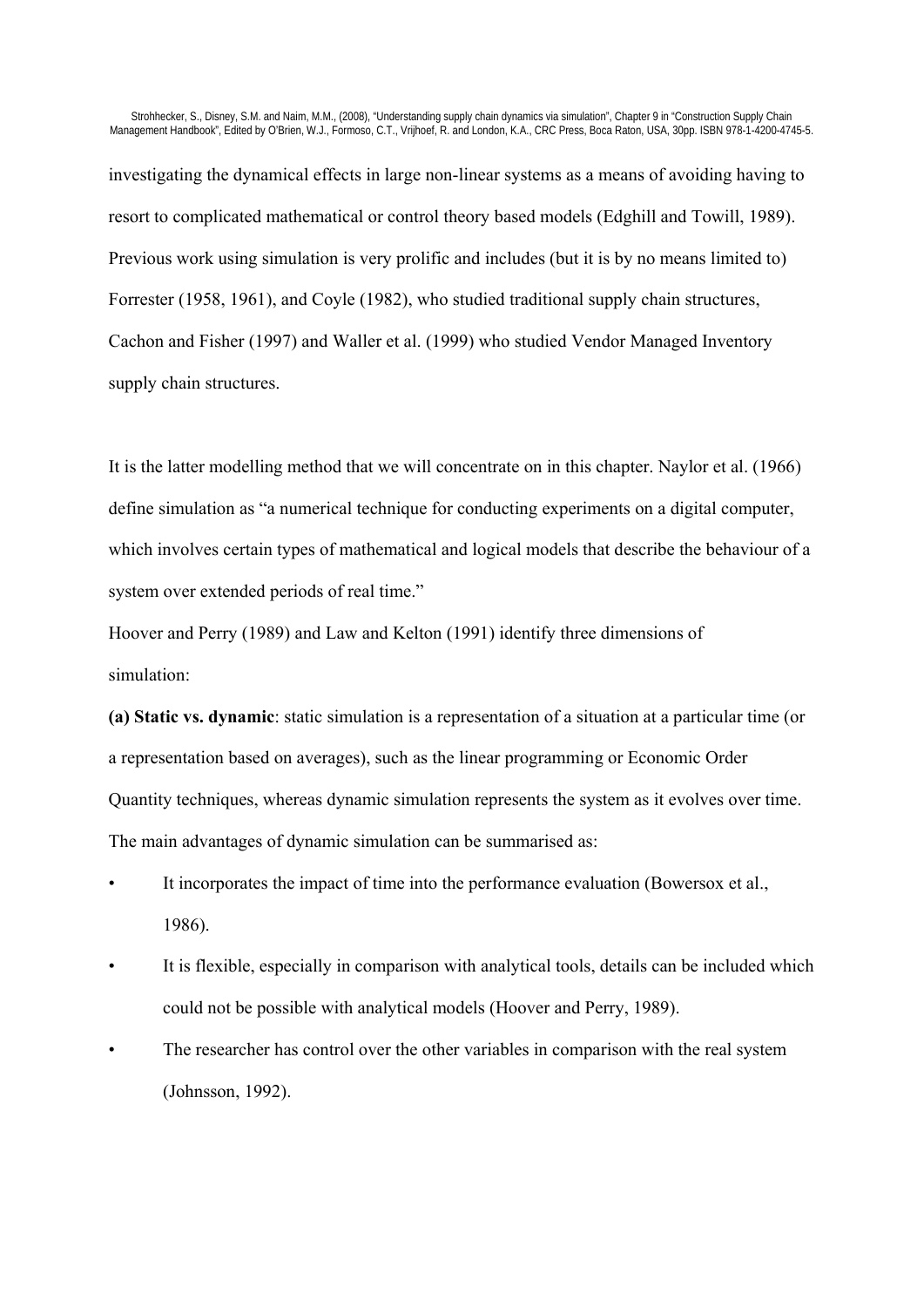**(b) Deterministic vs. stochastic**: the lack of any random components makes a simulation model deterministic, i.e. the outcome is determined once the model relationships and initial stages have been defined, whereas the outcome of stochastic models are random variables.

**(c) Continuous vs. discrete**: in continuous simulation, time is assumed to pass continuously – i.e. events can happen at any point in time. In discrete simulation, the state variables change instantaneously only at separate points in time. This means that the system states can change only at a countable number of points in time. These points in time may be based upon a clock, in which simulation proceeds in uniform steps in time) or upon events, in which simulation has steps that are governed by the events that occur along the simulation, such as those that begin or end.

System Dynamics simulation is dynamic, makes use of both deterministic and stochastic changes and is a clock-driven discrete simulation, but one which attempts to minimise the uniform steps to as to approximate to a continuous tie simulation.

### *An example of system dynamics in a house building supply chain*

### *The low-value fit-out supply chain current state*

This case study description is the outcome of an interventionist action research programme with a housing developer in the United Kingdom. The case study follows the framework given in Figure 1. The real world supply chain investigated was a low-value fit-out supply chain. The purpose of the research was to investigate the dynamic performance of several re-engineering strategies. The programme involved a team of researchers undertaking the TSM diagnostic to ascertain the current state followed by the secondment of one member of the research team to the collaborating organisation. The secondee worked with the change management team responsible for developing and implementing the organisation's supply chain strategy. The secondee was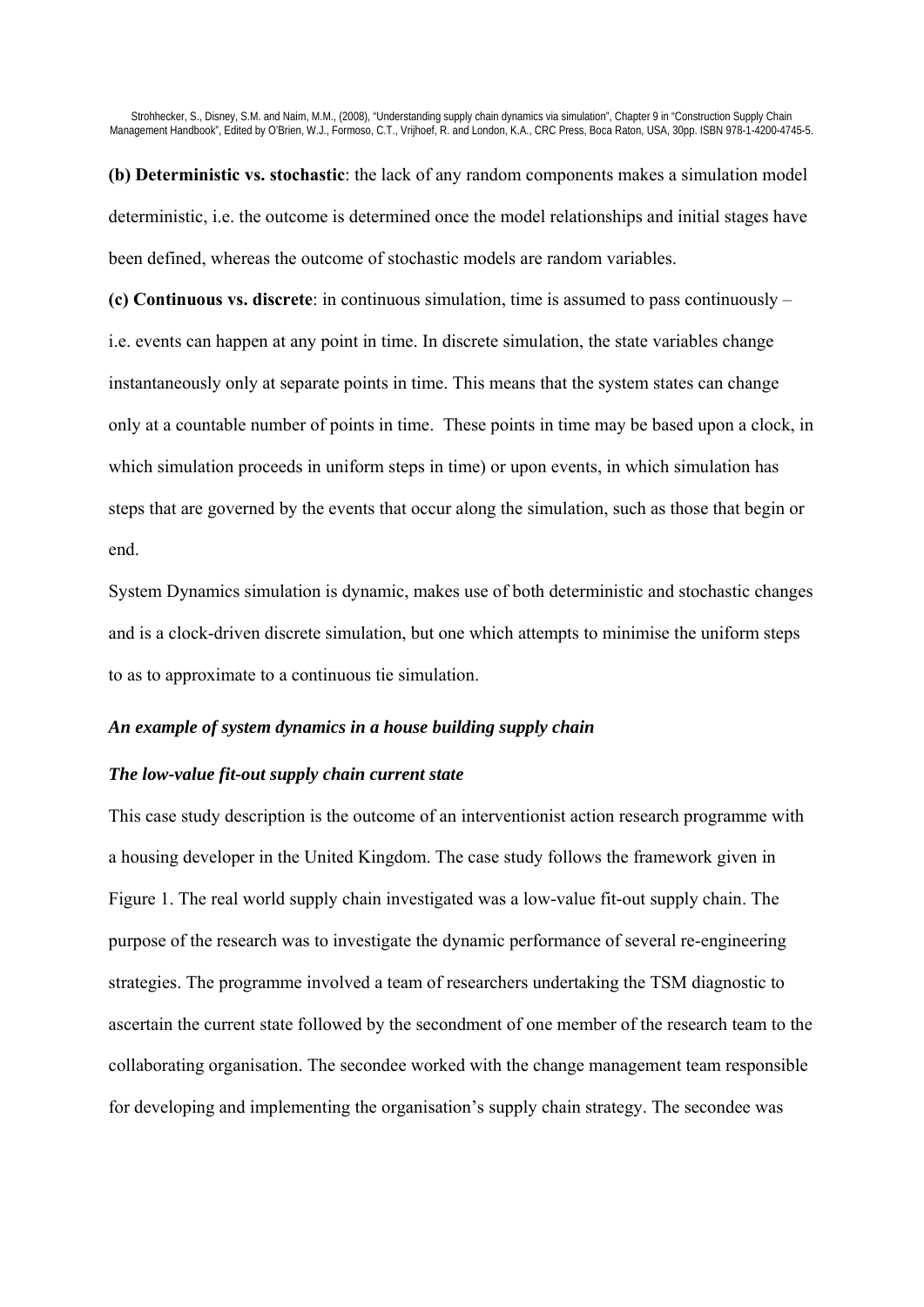responsible for the model development involving interviews with key personnel in the orgaisation, with the whole team working together in scenario development. The main sub-systems of a house can be divided into three categories, the house shell, the highvalue fit-out and the low-value fit-out. By house shell, we mean the foundations, interior and exterior walls and roof. High value fit out is concerned with the items such as the bathroom suite and kitchen. The low value fit-out is concerned with items such as doors, skirting, electricity and plumbing. For the ease of explaining the principals of the simulation approach this chapter will focus on the case of the low-value fit-out.

Typically for bulk or low-value items such as skirting boards, steel lintels, door linings, doors, hinges, etc., the supply process is carried out via multiple merchants and manufacturers on a regional basis. Thus, these products are purchased from a wide range of suppliers based on a minimum cost.

Figure 2 illustrates a rich picture representation of the flows of a house building supply chain. The focus is placed upon the major issues of planning and control for the supply chain. The products are ordered by the regional buyer and called off by the site manager when required. The products are then delivered to site in a stock yard from which the products are selected, sorted and moved to the exact construction location.

Seven "hot spots" have been identified during the research and have been reported in Naim and Barlow (2003). Hot spots are the main problem areas from a supply chain perspective and are represented by the symbol that looks like a "bomb". They are summarised in Table 1. These "hot spots" cover a wide range of issues from the lack of customer information to a high level of waste and a lack of supply chain integration. These "hot spots" can be identified by their symptoms, such as poor supplier delivery performance, poor availability of material on-site, or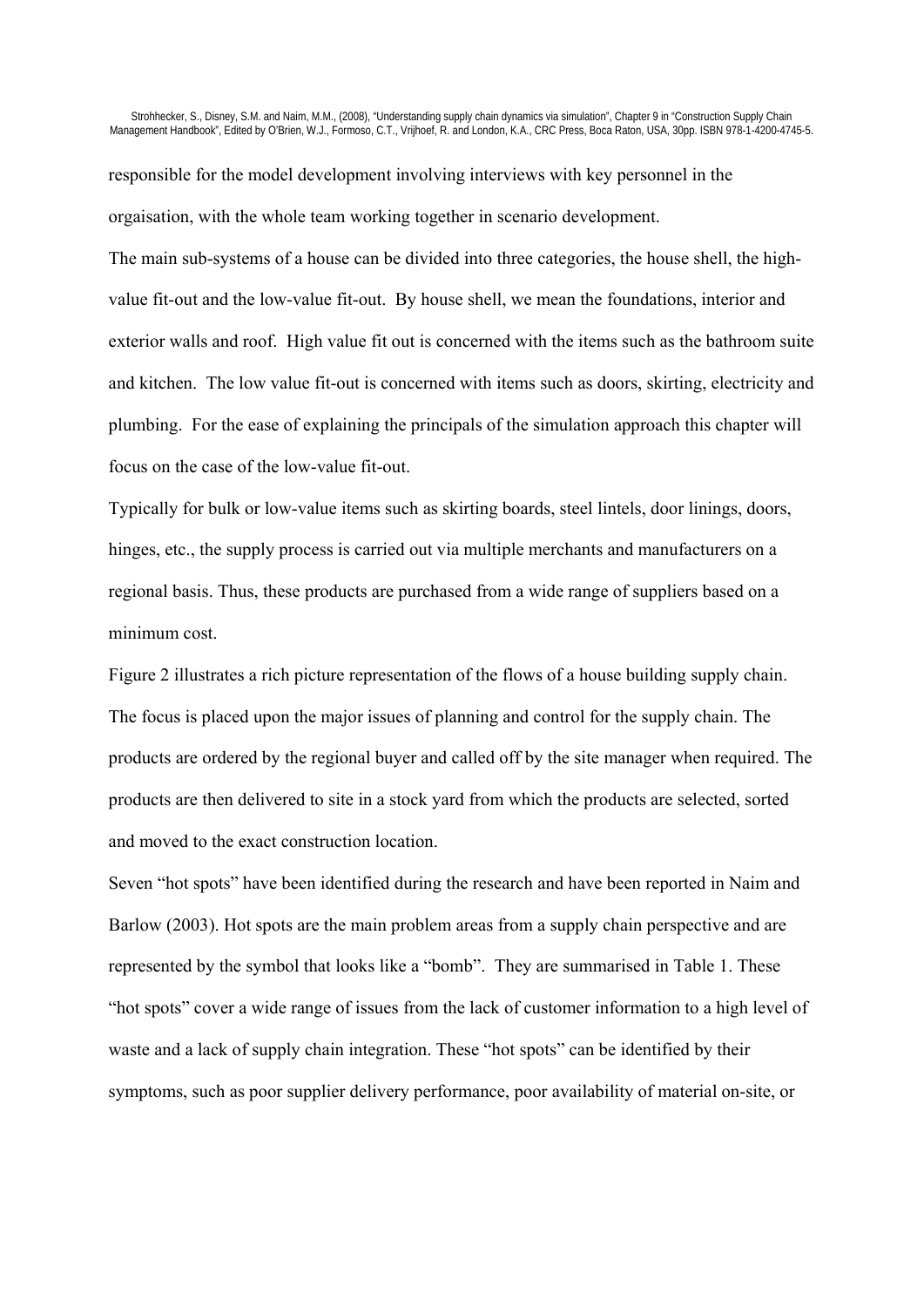Strohhecker, S., Disney, S.M. and Naim, M.M., (2008), "Understanding supply chain dynamics via simulation", Chapter 9 in "Construction Supply Chain Management Handbook", Edited by O'Brien, W.J., Formoso, C.T., Vrijhoef, R. and London, K.A., CRC Press, Boca Raton, USA, 30pp. ISBN 978-1-4200-4745-5. unsatisfied customers. However what needs to be tackled are the root causes. These may be such things as the adversarial approach to trading, regional buying arrangements, purchase decisions based solely on price, or even the lack of strategy for utilising the information available in planning activities.



**Figure 2 - Rich picture representation of the traditional supply chain for a generic house building supply chain (Naim and Barlow, 2003)** 

For simplicity of understanding and analysis, the traditional low-value fit-out supply chain can be simplified, as shown in Figure 3. Only two manufacturers have been considered, a door manufacturer (A) and a skirting boards manufacturer (B). The lead times were established according to data collected in the business diagnostic case study. The site manager has to wait a minimum of 7 days after the order is placed by the regional buyers, before he can call off the material from the merchants. It usually takes 14 days for the merchant to fulfil that order but only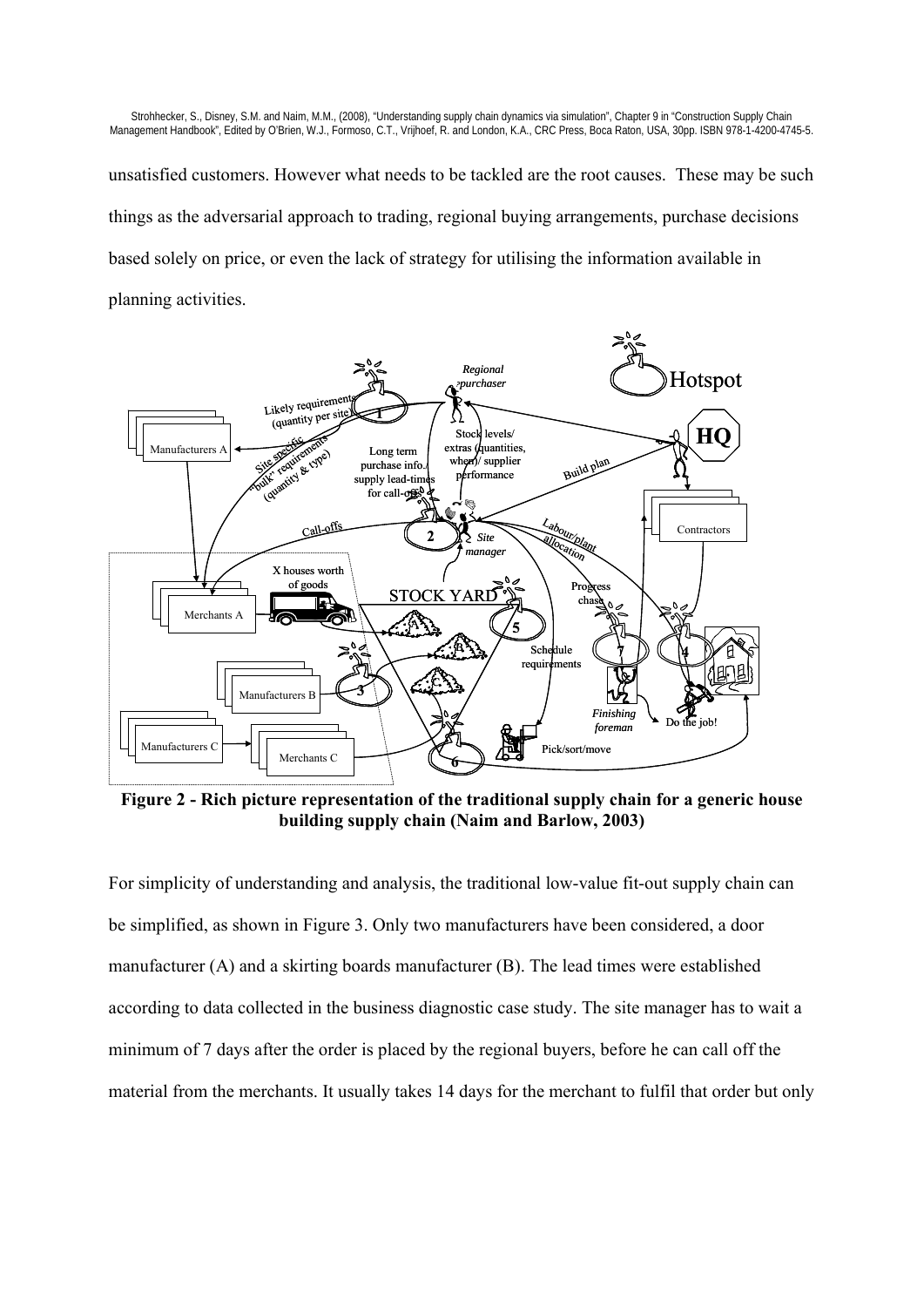| <b>Hot Spot</b>                                                                             | <b>Root causes</b>                                                                                                                                                                                      | <b>Symptoms</b>                                                         |
|---------------------------------------------------------------------------------------------|---------------------------------------------------------------------------------------------------------------------------------------------------------------------------------------------------------|-------------------------------------------------------------------------|
| Hot spot 1: Little use of<br>market knowledge for<br>buying and calling off the<br>material | • Regionally based buying<br>agreements<br>• Purchase based on price<br>• No time scale guarantee for<br>actual delivery                                                                                | Suppliers have little<br>visibility of long-term<br>market requirements |
| Hot spot 2: Lack of supply<br>chain integration                                             | • The site manager needs to<br>co-ordinate a large amount of<br>people and tasks<br>• He holds a considerable<br>amount of information<br>• No clear strategy of how best<br>to utilise the information | Very poor information<br>transfer and use across the<br>supply chain    |
| Hot spot 3: No time<br>compression strategy                                                 | • Lack of supplier<br>development and<br>adversarial relationships<br>· Volatile short-term call off<br>information from the site<br>• Late changes in site<br>requirements                             | Poor supplier delivery<br>performance                                   |
| Hot spot 4: Inability to<br>rapidly re-configure                                            | • No medium term planning<br>horizon given to sub-<br>contractors<br>• High work uncertainty<br>pushes subcontractors<br>to commit themselves to<br>several tasks                                       | Poor availability of<br>contractors on-site                             |
| Hot spot 5 and 6:<br>Excessive muda, or waste                                               | · High level of stock on-site to<br>buffer against uncertainties<br>• No designated stocking area<br>and proper recording<br>mechanism lead to damage,<br>mislaying or theft of material                | Poor availability of material<br>on-site                                |
| Hot spot 7: Excessive human<br>resource                                                     | • Above problems lead to the<br>need for a finishing foreman<br>to chase material, chase labour<br>and assign rework and snag<br>list                                                                   | Dissatisfied customer (poor<br>total value)                             |

**Table 1 - Summary of specific "hot spots" in the traditional supply chain of low-value fitout material (based on the generic concept from Naim and Barlow, 2003)** 

different regional buyers. However, even within the same regions a multiple (generally 2 to 3 per site) number of merchants are used.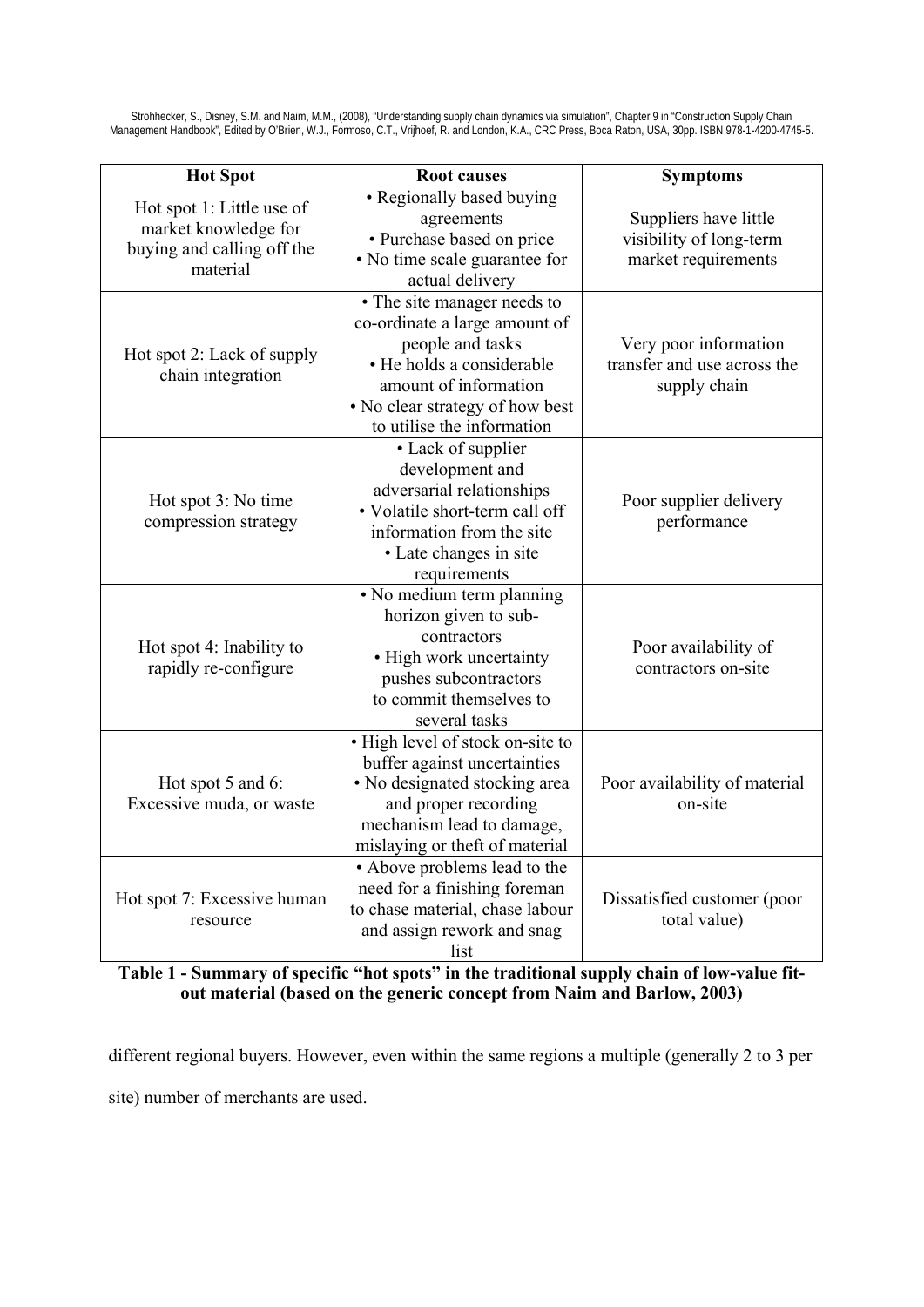

Note: A represents doors and B skirting boards

![](_page_12_Figure_3.jpeg)

The replenishment of doors requires a 10-day lead-time while the replenishment of skirting board requires a 7-day lead-time. Furthermore, as mentioned before, the relationships between the companies tend to be adversarial. Home builders´ satisfaction is generally low with regards the availability of material, as highlighted in "hot spots" 5 and 6. Customer satisfaction is also perceived as low, as identified in "hot spot" 7.

Predictably, on-costs and lead-times are also high. "On-costs" are unnecessary costs associated with the highly variable workload. Some materials, believed to be in the stock yard, might have been misplaced, stolen or damaged and replacement material will need to be ordered, causing delays the construction process. Furthermore, the unreliability of deliveries also makes it difficult to predict the finishing date.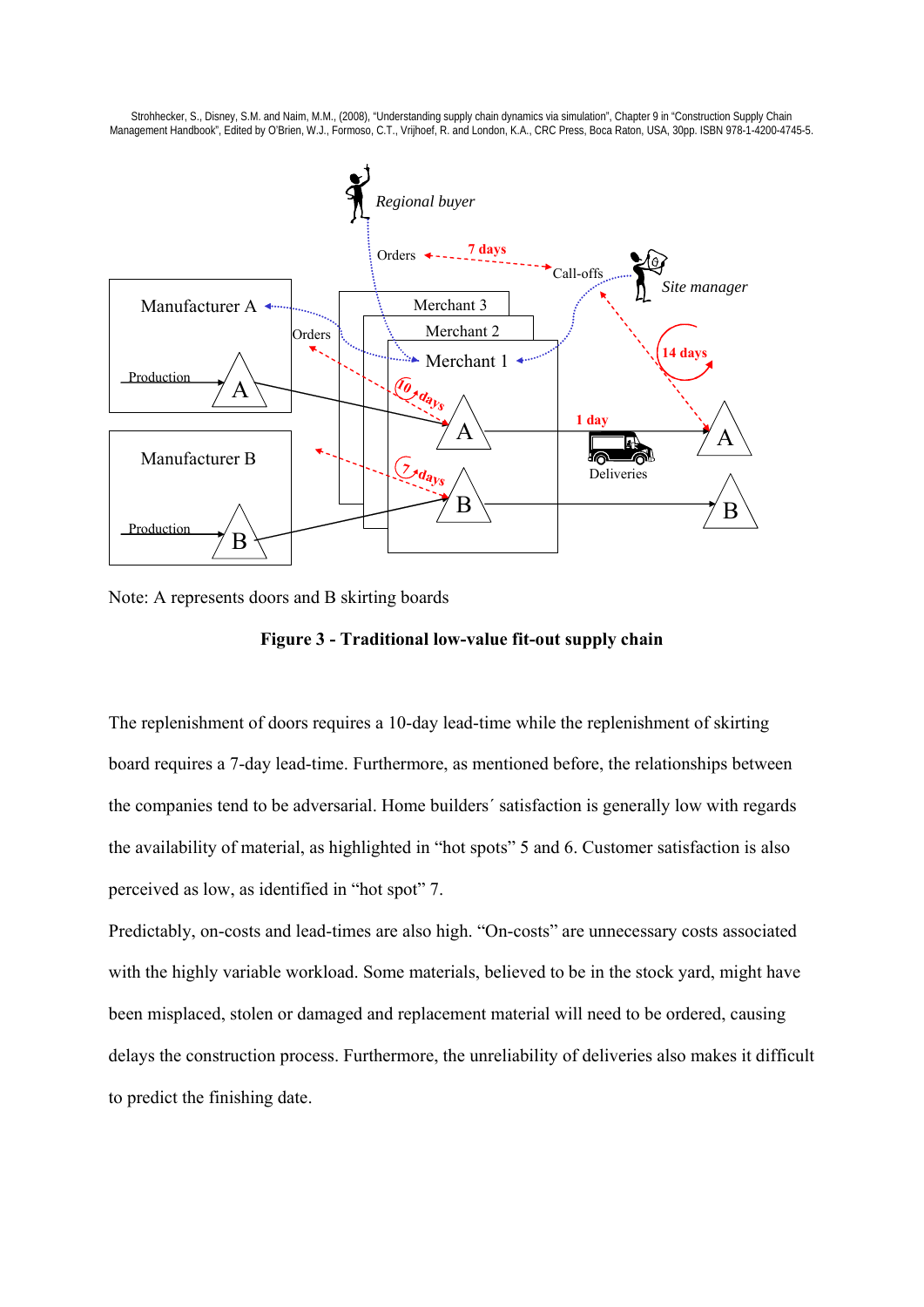### *Re-engineering the low-value fit-out supply chain*

This section describes three alternatives developed by the change management team for improving the performance of the low-value fit-out supply chain in relation to the traditional practices. The first alternative is to move away from local supply through multiple merchants, and use one national distributor. The second alternative focuses on improving the information flow across the supply chain. Finally, the third alternative is concerned with the synchronisation of lead-times across the supply chain.

#### *Merchant's integration*

"Hot spots" 3, 5, and 6 highlighted poor supplier delivery performance and lack of availability of materials on-site. One possible solution is to use only a single merchant, which will be called "the Kitter". This strategy is based upon a future supply chain state our case company was just about to achieve. There are different reasons behind this strategy. First, regional buyers usually select merchants based on price. Therefore many different merchants are used for the procurement of low-value fit-out materials. Instead, one single merchant is used in this strategy. This means that regional buyers do not have to search for the cheapest merchant available but simply place their orders to the single supplier. This is only possible because the Kitter has been vertically integrated and it is therefore part of Home Builder. The Kitter/ Home Builder believed that the vertical integration would mean lower prices.

Second, only using the Kitter to procure all material needed on a nation-wide basis increases its buying power. It also allows the Kitter to negotiate directly with most manufacturers, as the buying quantities are larger. The approximate turnover for a large merchant is £250 million, £40 million for the Kitter, and £30 million for a small to medium sized merchant. The builder's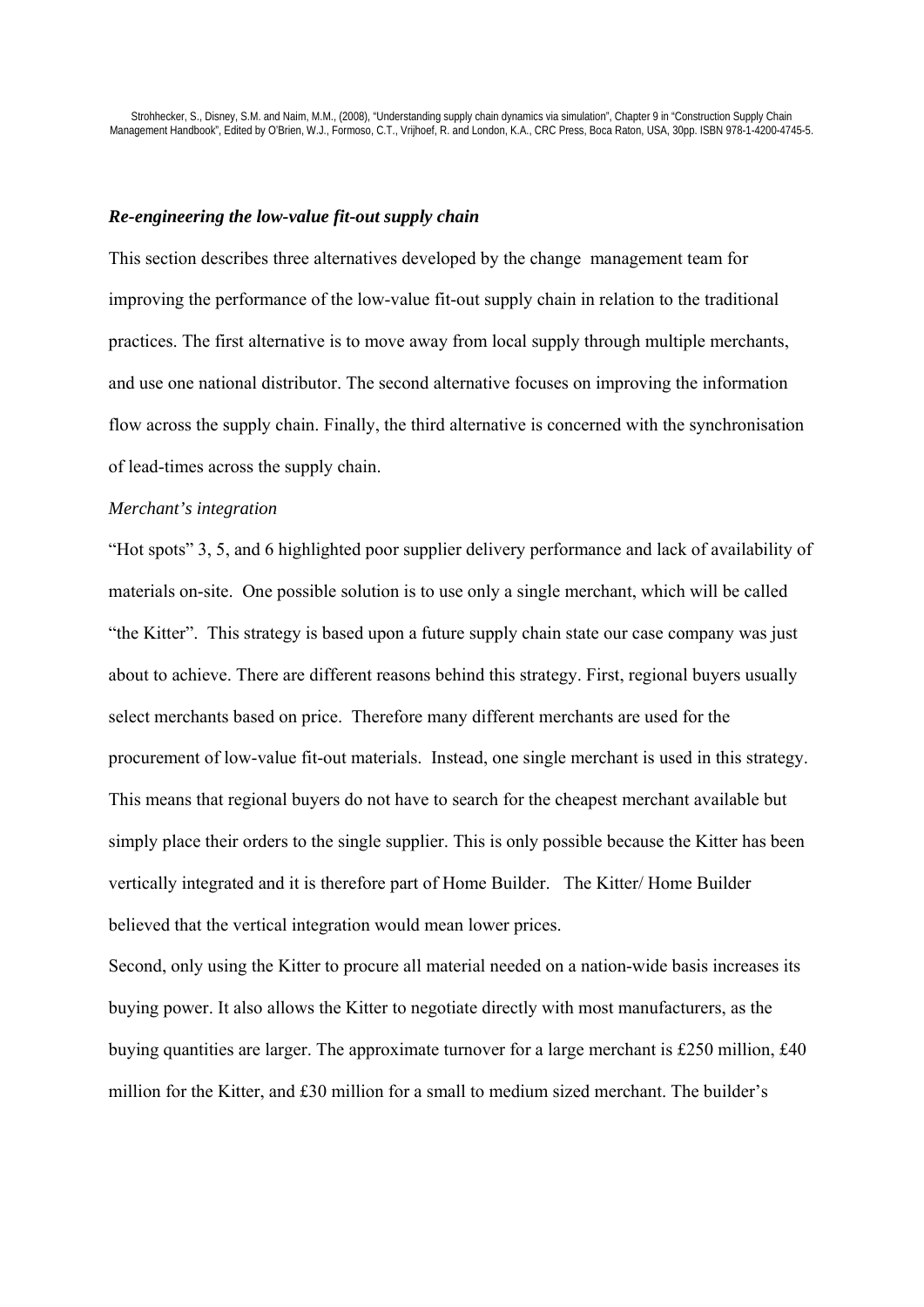merchants sector has been consolidating recently as large merchants have greater buying power (Agapiou et al., 1998; Anon, 1998). The Kitter is dealing with 26 suppliers, of which 18 are manufacturers. If a third of the materials are still purchased from the merchants it is due to the reluctance of the manufacturers to deal directly with a rather small customer compared to the large merchants. As mentioned above, the prices are also guaranteed to be lower through the Kitter. For example a specific type of skirting board would be sold at £0.45 per metre while a standard merchant would sell it for £0.53 per metre, or in other words, the Kitter would be 15% cheaper. For a specific architrave, the Kitter would sell at £1.13 per metre against £1.30 per metre from a merchant, which is 13% cheaper.

Third, not only are all the low-value fit-out materials bought from the Kitter, but they are also sent in packs. All materials for a low-value fit-out are distributed in 7 packs for masonry construction and only 4 packs for timber frame construction. Each pack is specifically aimed at different stages of construction of a house. For example, in one pack, items such as external doors, skirting, architrave, doorstop, internal doors, hinges and door latches and locks are packed together for a specific house type. The idea behind the use of packs is to reduce waste on-site arising from damaged, mislaid, and stolen material in the stockyard, making possible to reduce stocks on-site. Furthermore, it also reduces on-site deliveries as one delivery of packs could correspond to up to 6 deliveries from the individual merchants. Finally, it assures a faster assembly process as the whole kit is available at once and therefore all the parts needed for one part of the construction process are readily available. This concept of packs is similar to kitting which has a long history in the electronic industry. Bozer and McGinnis (1984) define a kit as "a specific collection of components and/or subassemblies which, with other kits (if any), support one or more assembly operations for a given product". The use of such a system is appropriate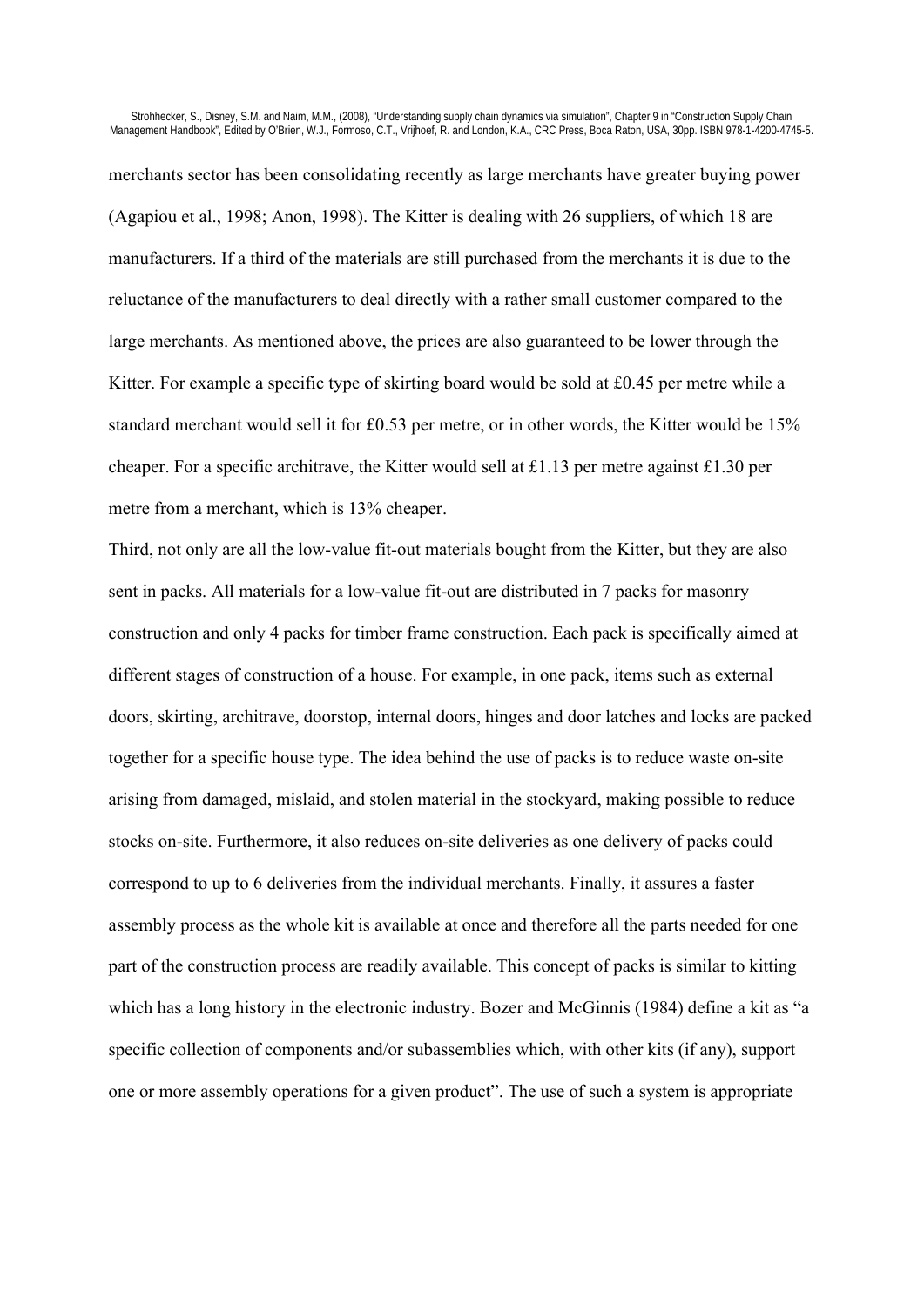Management Handbook", Edited by O'Brien, W.J., Formoso, C.T., Vrijhoef, R. and London, K.A., CRC Press, Boca Raton, USA, 30pp. ISBN 978-1-4200-4745-5. for products with numerous parts or high-value components or for the quality assurance reasons, Johansson (1991).

Strohhecker, S., Disney, S.M. and Naim, M.M., (2008), "Understanding supply chain dynamics via simulation", Chapter 9 in "Construction Supply Chain

Fourth, using the Kitter allows a reduction from 14 to 7 days for delivery lead-time from the call off. This 7-day lead-time is made up of 4 days to prepare the packs and 3 days for the delivery of the packs, as shown in Figure 4. Furthermore, as Home Builder has vertically integrated the Kitter, the stock control responsibility is kept within Home Builder. This will improve upon the merchants poor service level.

![](_page_15_Figure_2.jpeg)

Note: A represents doors and B skirting boards

![](_page_15_Figure_4.jpeg)

# *Information flow integration*

Improvements in the information flow need to be made in order to address the "hot spots" 1, 2 and 3: little visibility of long term market requirements by suppliers, very poor information transfer and use across the supply chain, and poor supplier delivery performance. Among the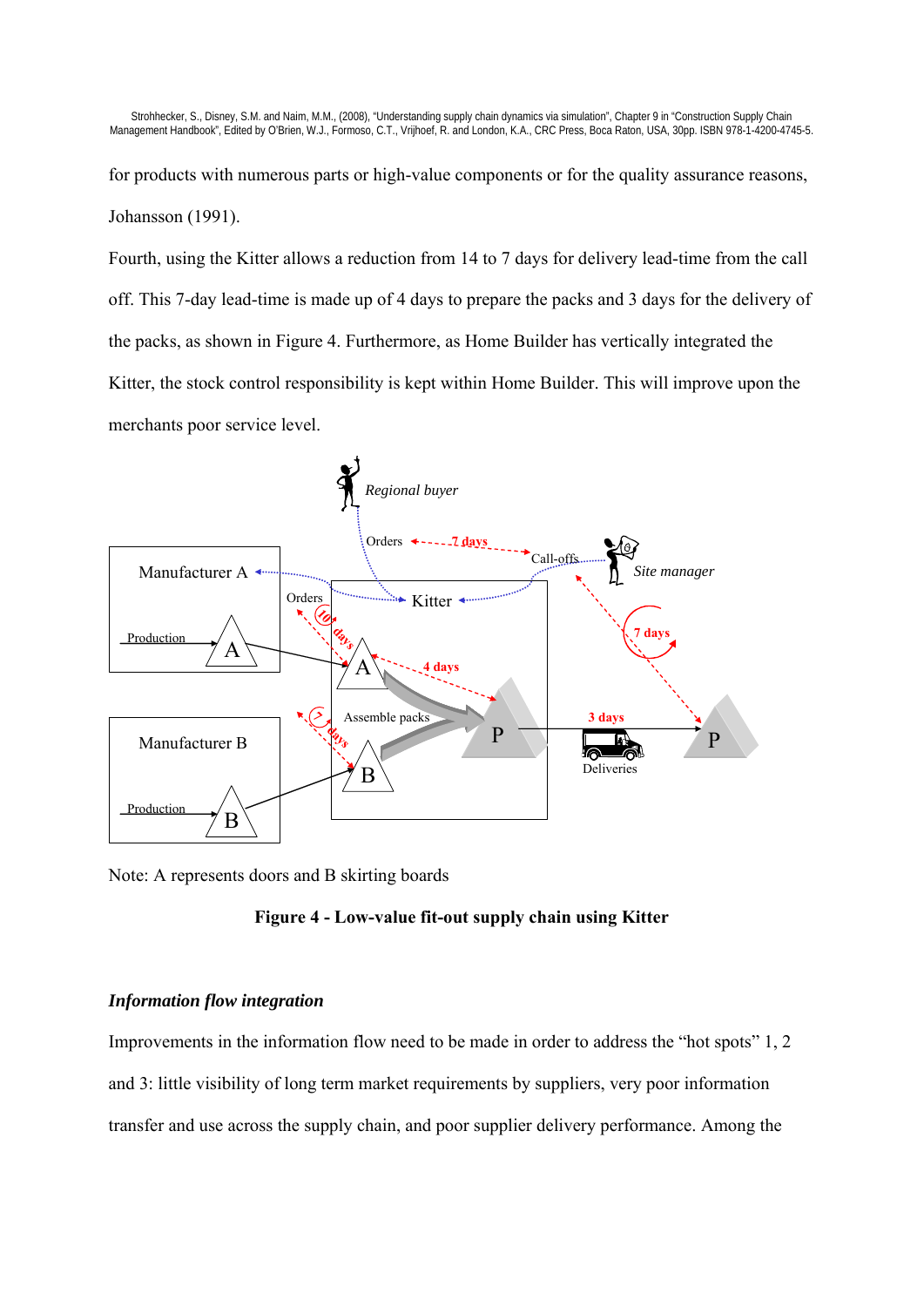Management Handbook", Edited by O'Brien, W.J., Formoso, C.T., Vrijhoef, R. and London, K.A., CRC Press, Boca Raton, USA, 30pp. ISBN 978-1-4200-4745-5. root causes of those three "hot spots" are the insufficient amount and availability of information. One way to share information with several different organisations in a timely and accurate fashion is to use information technology (IT). In our case company the Home Builder has decided to use the SAP/R3 system in the near future. The new information system would be accessible by site managers, regional buyers, the Kitter and the manufacturers. The construction schedule will be posted on the system and up-dated as required. Therefore all the organisations involved will have access to accurate information on the site progress. Furthermore, the ordering and call-off processes will also be carried out by managers with the support of an information system.

Strohhecker, S., Disney, S.M. and Naim, M.M., (2008), "Understanding supply chain dynamics via simulation", Chapter 9 in "Construction Supply Chain

It is envisioned that the total order cycle time will be reduced to 5 days. One day advance notice before calling off the packs will suffice for the Kitter. This is based on the assumptions that the house design is standardised and that the Kitter is in possession of the drawings. Therefore, the packs could be assembled within three days. Finally, as shown in Figure 5, the delivery lead-time will be cut down to one day. This is already happening in most cases, the three days presented in the previous section being a buffer rather than a necessity. This planning time buffer is common in the industry (Wegelius-Lehtonen and Pahkala, 1998).

#### *Synchronisation*

The last SCM configuration that has been investigated is the synchronisation of lead-times in the supply chain (Stevens, 1989; Sabath, 1995; Towill, 2000), whereby the lead-times are established to ensure a continuous flow o material through the supply chain without any queues. This scenario was specifically developed by the change management team with the collaboration of the procurement manager from the Kitter. With the Kitter working at full capacity and the SAP system fully implemented, lead-times could be further reduced to achieve a total order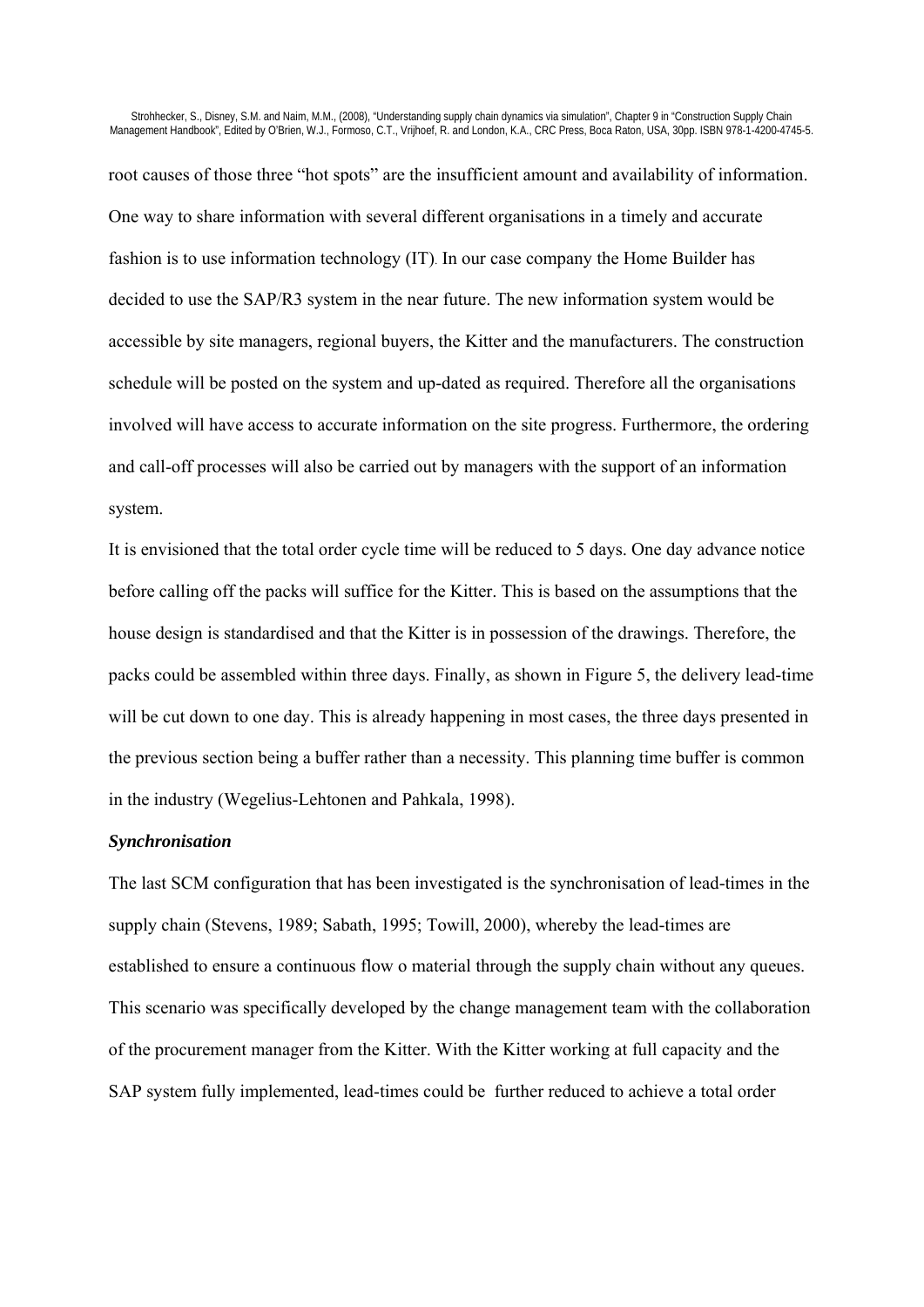![](_page_17_Figure_1.jpeg)

Note: A represents doors and B skirting boards

![](_page_17_Figure_3.jpeg)

cycle time of three days, as shown in Figure 6. Only one day is required for Pack assembly as the personnel have gone through their learning curve and house designs have been standardised. Thus, variations from one pack to another are limited. It will still be necessary to allow one day for the transfer of the packs to site. As the relationship with the manufacturers shifts from being adversarial to being more collaborative, the manufacturers will have access to up-to-date information from the IT system and the total order cycle time will be reduced to 3 days. This means that the different organisations in the supply chain will work on the same 3-day order cycle time and will therefore be synchronised.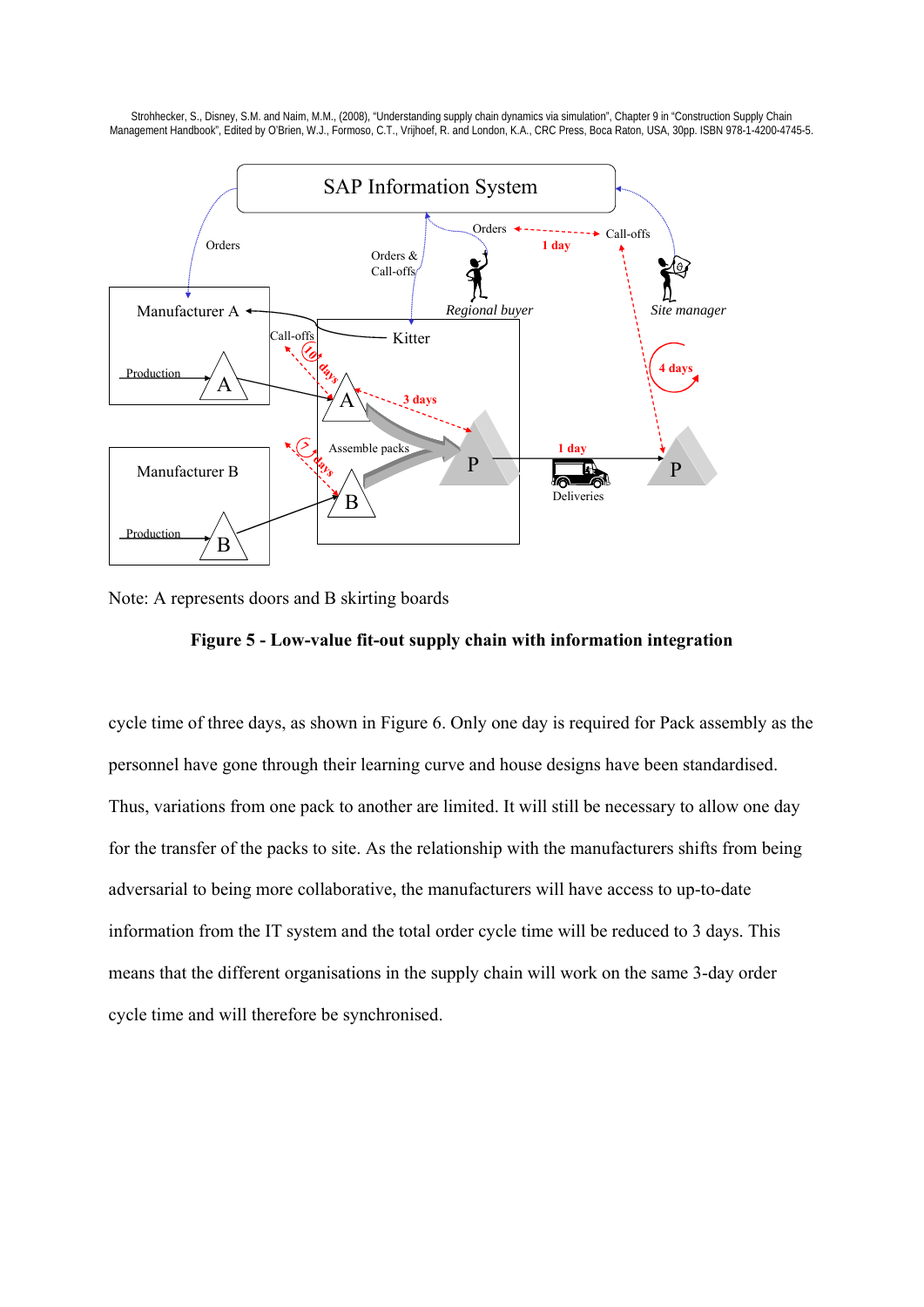![](_page_18_Figure_1.jpeg)

Note: A represents doors and B skirting boards

# **Figure 6 Synchronised low-value fit-out supply chain**

# *Summary of the re-engineering scenarios*

Table 2 summarises the four scenarios for the low-value fit-out supply chain in terms of supply chain structure, the involvement of each agent, the type of innovation introduced and the total order cycle time.

# *Implications on supply chain dynamics*

The simulation model was used to test if one point of control with one stocking point, improved information flow, reduction of lead-times and synchronisation can improve the dynamic performance of the supply chain. This section will present the simulation model, the simulated scenarios, and the simulation results.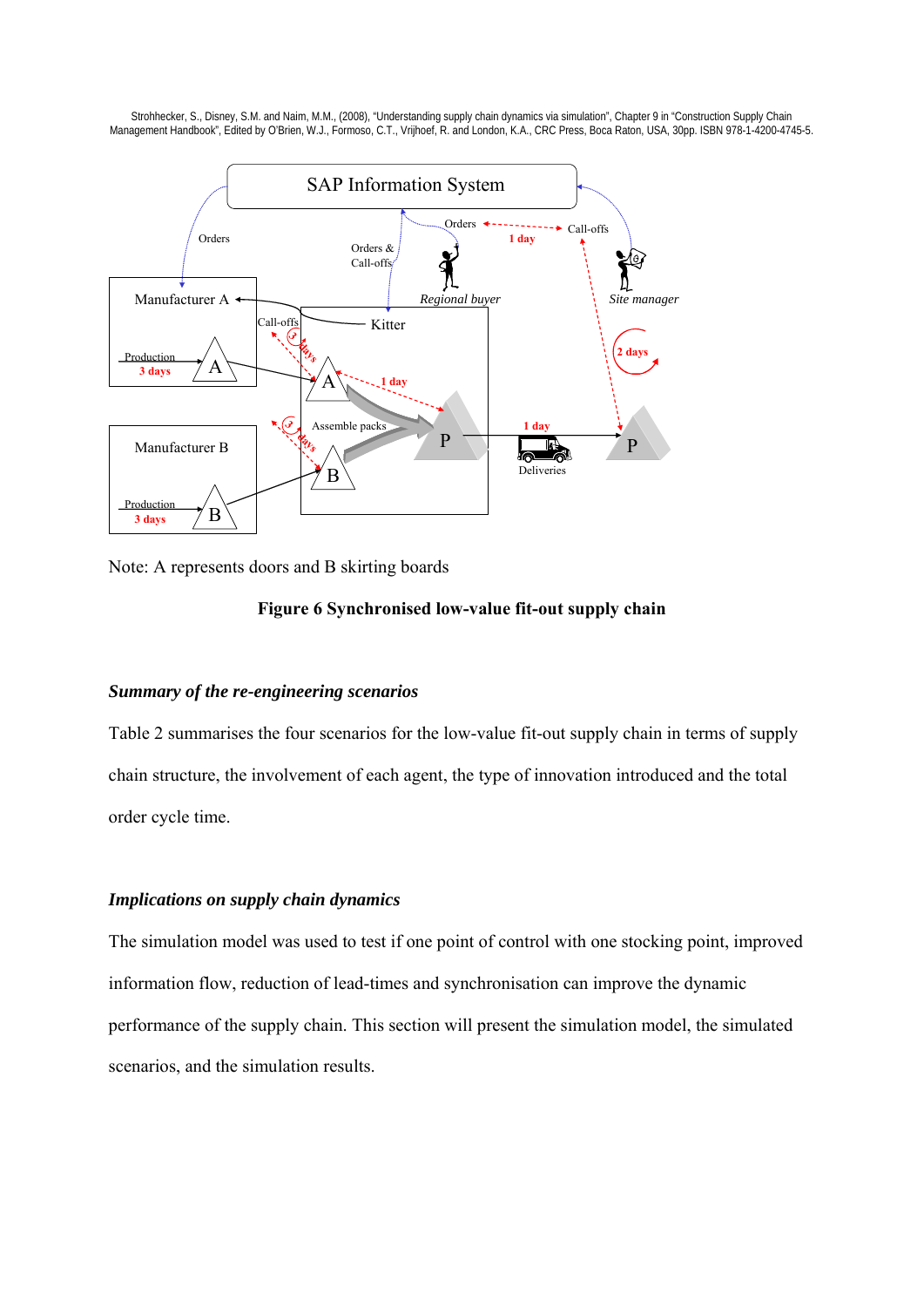| <b>Scenarios</b>                         | <b>Baseline</b>                                       | <b>Kitter</b>                              | Integrated<br>information                                     | Synchronised                                          |
|------------------------------------------|-------------------------------------------------------|--------------------------------------------|---------------------------------------------------------------|-------------------------------------------------------|
| Supply chain<br>structure                | Developer,<br>multiple<br>merchants,<br>manufacturers | Developer, single merchant, manufacturers  |                                                               |                                                       |
| Role of the<br>developer                 | Order from<br>merchants                               | Order from Kitter                          |                                                               |                                                       |
| Role of<br>Merchants /<br>Kitter         | Order from<br>manufacturers                           | Order from manufacturers and prepare packs |                                                               |                                                       |
| Role of<br><b>Manufacturers</b>          | Deliver to<br>merchants                               | Deliver to Kitter                          |                                                               |                                                       |
| <b>Innovation</b>                        |                                                       | Use of Kitter                              | Use of an<br>information<br>system across the<br>supply chain | Synchronised<br>lead-times across<br>the supply chain |
| <b>Total order</b><br>cycle time<br>days | 21 days                                               | 14 days                                    | 5 days                                                        | 3 days                                                |

![](_page_19_Figure_2.jpeg)

### *Simulation model*

We do not endeavour here to give a detailed description of the model as it is rather lengthy. A consistent lesson from any simulation study is that the effort and resource is skewed initially to the problem definition and 'real-world' understanding front end of the simulation process, as given in the previous sections, followed by a considerable effort in understanding the simulation outputs and the implications for 'real world' implementation. It is the latter that we concentrate on in the remainder of the case study description.

Several different models are used in this simulation, all of which are based on common features and on the same basic model. A structural overview of this basic model is presented in Figure 7 and is composed of six sub-systems. The exogenous demand is the construction plan defining the rate of units purchased by the end customers. This demand is inputted into the Home Builder planning and control system, where the orders and call-offs are generated,. Home Builder generates orders and call-offs which are transmitted to the merchants. The merchants use this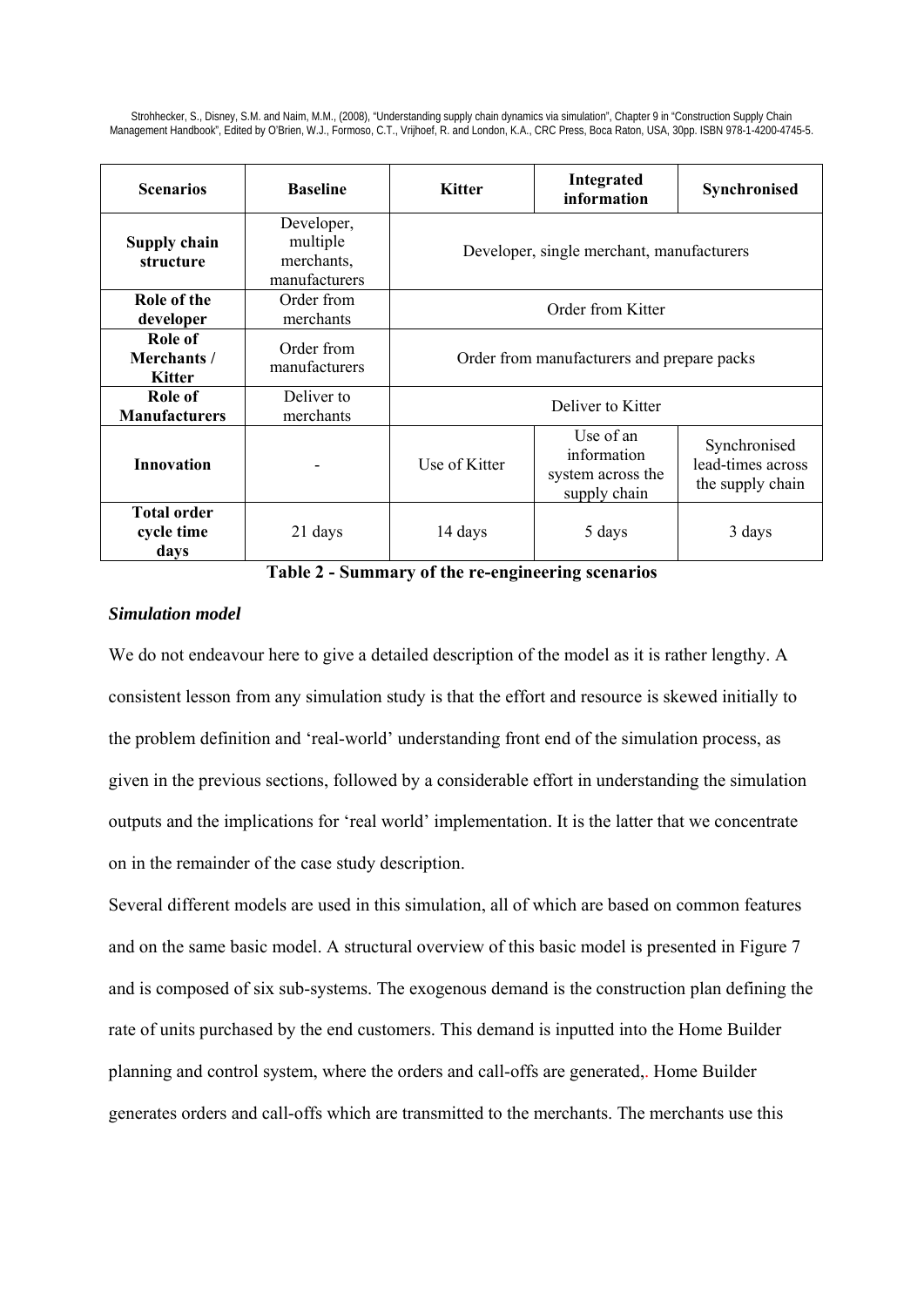Management Handbook", Edited by O'Brien, W.J., Formoso, C.T., Vrijhoef, R. and London, K.A., CRC Press, Boca Raton, USA, 30pp. ISBN 978-1-4200-4745-5. information to generate their own orders, which are sent to the manufacturer. The manufacturer then decides on the appropriate production level to fulfil these orders. A production allocation system has been implemented to determine which merchant should receive which quantities of material in the case of shortages. Then construction on site can take place using the material delivered by the merchants. Finally some performance indicators are calculated to assess the model.

Strohhecker, S., Disney, S.M. and Naim, M.M., (2008), "Understanding supply chain dynamics via simulation", Chapter 9 in "Construction Supply Chain

The underlying simulation logic is the same for all the organisations included in the structure presented in Figure 7. The logic is based on Forrester's production and distribution system (Forrester, 1958) and on the Inventory and Order Based Production Control System (IOBPCS) model (Towill, 1982). The IOBPCS model represents the rule for generating order requirements and is analogous to the classic order-up-to rule often used in inventory control systems (Lalwani et al., 2006). The IOBPCS model, first analysed by Coyle (1977), has been extensively studied by the Logistics Systems Dynamics Group at Cardiff University since 1982, following the framework outlined by Naim and Towill (1994) in Figure 1 (see Ferris and Towill, 1993; John et al., 1994; Cheema, 1994; Towill et al., 1997; Lewis, 1997; Disney et al., 2000). Figure 8 illustrates an IOBPCS based representation of the Merchants sub-system using Vensim®. The level of production required (the order rate) is based upon the level of demand which has been averaged (over a period of *Ta* time units) and the level of current inventory in comparison with a target inventory. *Ti* represents the time to adjust for the differences between the actual and target inventory levels and *Tp*, the production delay.

A feature present in Forrester's (1958) original model and not previously represented in the IOBPCS was added to the IOBPCS model. Usually an IOBPCS model is linear and it is assumed that whatever is asked for will come out of the pipeline after a delay. Forrester incorporated a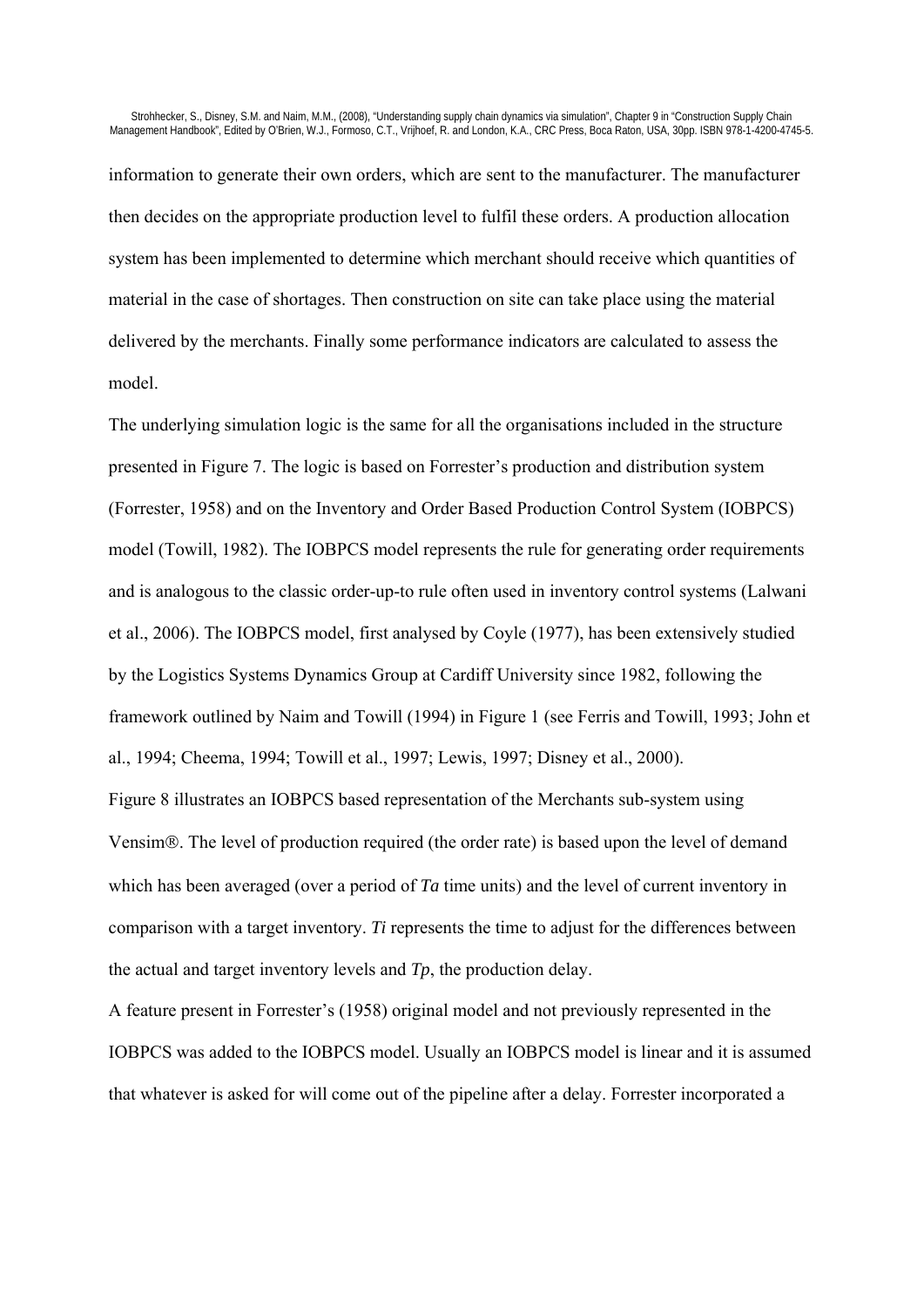![](_page_21_Figure_1.jpeg)

**Figure 7 - Model structure overview** 

![](_page_21_Figure_3.jpeg)

**Figure 8 - Simplified stock and flow diagram for Merchants**

backlog function utilising a non-linear representation. In this case, if there are no products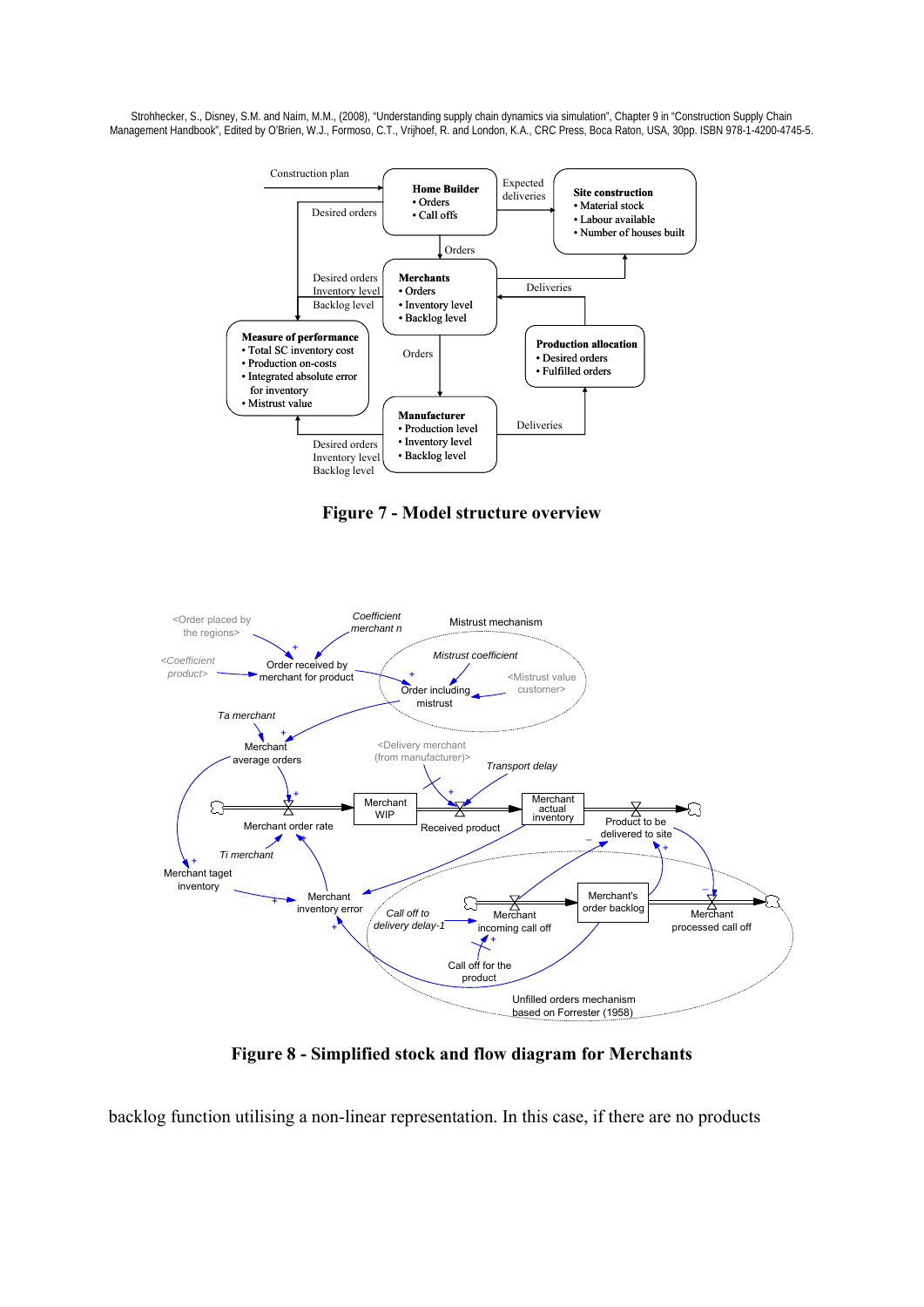available in stock, the products cannot be delivered. This feature takes into account the unfilled orders or order backlog. The order backlog is equal to the previous backlog plus new orders received less any shipments that have been made in the same period of time.

The settings of *Ta* (time to average consumption), *Ti* (time to adjust inventory) and *Tp* (the production delay) are based on John et al. (1994), Towill and Del Vecchio (1994), Mason-Jones et al. (1997) and Mason-Jones (1998). Several studies showed that in order to reduce demand amplification in IOBPCS models, a good setting would be  $Ta = 2Tp$  and  $Ti = Tp$  (John et al., 1994; Mason-Jones, 1998). However Towill and Del Vecchio (1994) argue different settings could be used depending on the purpose of the model and where the company is positioned in the supply chain. Therefore the settings proposed by John et al. (1994) were used for the manufacturer and those of Towill and Del Vecchio (1994) for the merchants, i.e.  $Ta = Ti = 2Tp$ . A mistrust mechanism has been included in the model. The modelling of mistrust is based on real life observations during the case study and on Sterman (2000). Mistrust is understood as being the lack of trust between trading partners. Very often this lack of trust is especially tangible when customers do not receive the full quantity of what they have ordered. Instead of trusting that the supplier will deliver the missing products as soon as they become available, customers over-order to make sure that they will receive the real quantities they need. This principle has therefore been reflected in the model as follows: whenever the customers do not receive the full delivery of what they have ordered, the next order they will place will be increased by a percentage of the quantity of product undelivered

An information enrichment mechanism has also been incorporated into the model and can easily be switched off. This mechanism is based on Mason-Jones's (1998) work and has been placed within the manufacturer. The information enrichment mechanism allows the manufacturer to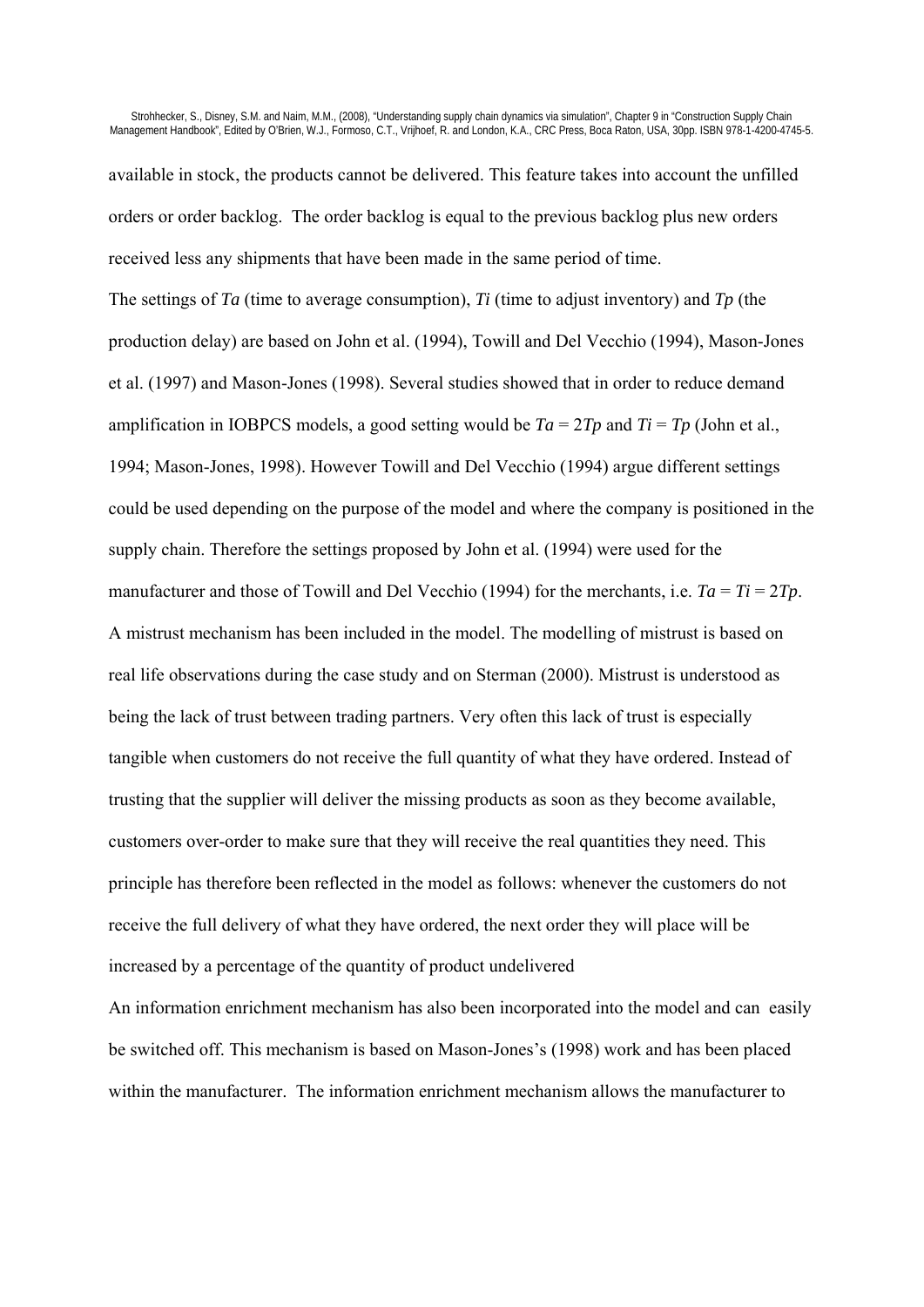utilise the smoothed market demand (merchant average orders) and the smoothed customer orders (manufacturer average orders) to decide on the production level.

For example, when there is 100% information enrichment, the manufacturer is relying solely on the market sales data from Home Builder to decide how many products to produce and could thus easily respond incorrectly to customer demand (merchants). If there is 50% information enrichment then the manufacturer will base his decision on 50% of the market demand and 50% of its customer demand. Finally setting the model to 0% information enrichment means the manufacturer relies solely on its customer demand (the merchants).

### *Simulation model verification / validation*

Model validation and verification are also very important issues for all modellers. However, Sterman (2000) clearly states that, *"no model can ever be verified or validated",* as by definition they are a simplified representation of the reality and therefore vary fro m the real world in many different ways. Forrester and Senge (1980) add that *"validation is the process of establishing confidence in the soundness and usefulness of a model. Validation begins as the model builder accumulates confidence that a model behaves plausibly and generates problem symptoms or modes of behaviour seen in the system"*. Furthermore a model can be considered as realistic *"to the extent that it can be adequately interpreted, understood, and accepted by other points of view"* (Churchman, 1973).

Solberg (1992) emphasise the benefits of simple models, stating that *"the power of a model or modelling technique is a function of validity, credibility, and generality. Usually the simplest model which expresses a valid relation will be the most powerful"*. Hence, models need, one way or another, to be validated, however there is no single test which would allow the modellers to assert that their models have been validated. Rather, the level of confidence in the model can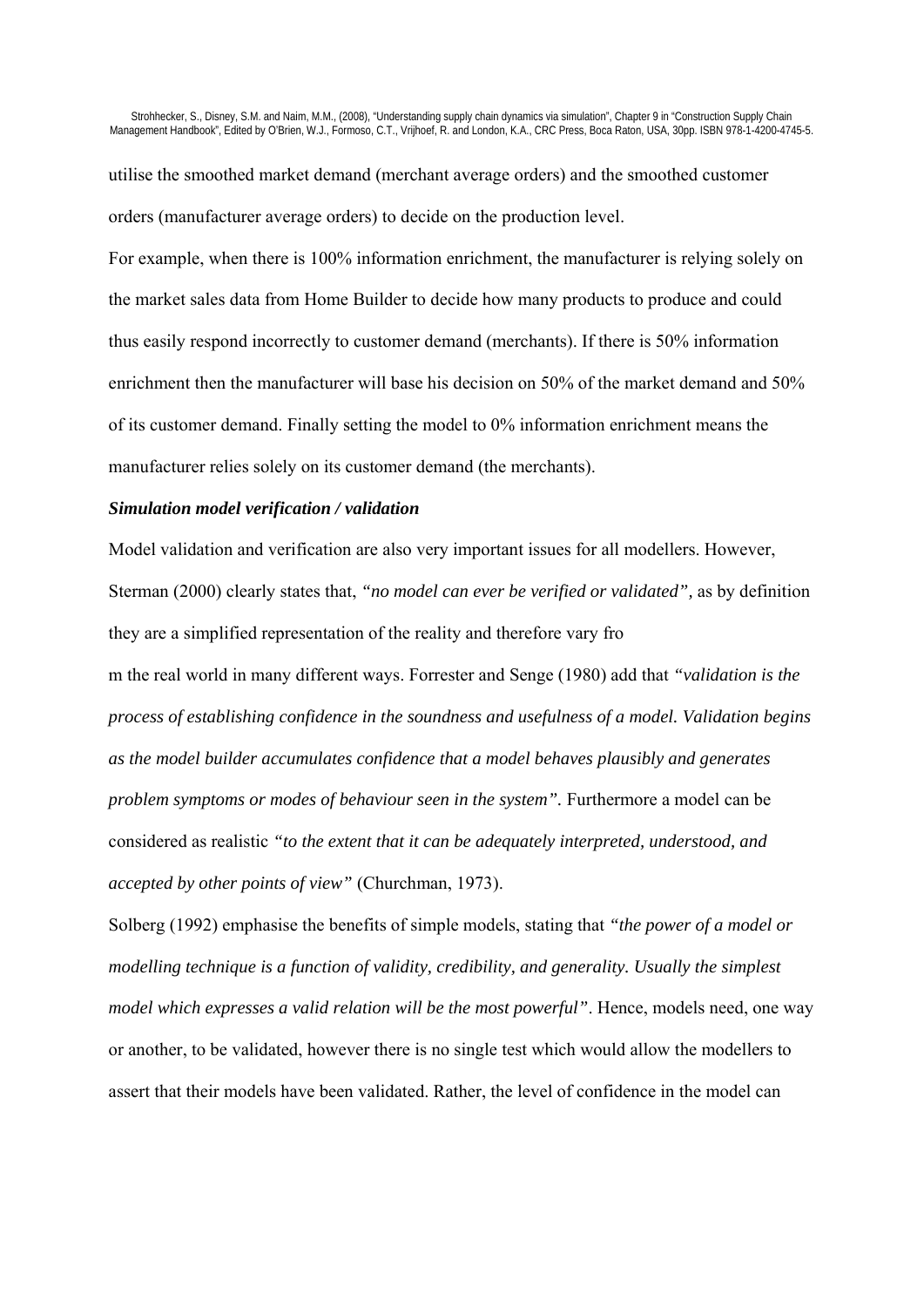increase gradually as the model passes more tests (Forrester and Senge, 1980). A wide range of tests to build confidence in the model have been developed (e.g. Forrester and Senge, 1980; Barlas, 1989; Barlas, 1990; Barlas, 1996), of which Sterman (2000) presents a summary. These twelve tests are as follows:

The **boundary adequacy test** is concerned with the appropriateness of the model's boundary. For this test the main question to answer is if the appropriate concepts have been included in the model to address the problem. As stated previously, the aim of the model for this chapter is to compare different supply chain scenarios where a few parameters change, and assess the impact of these changes on the dynamic behaviour. The area concerned is the house building supply chain. The main players in the supply chain have been represented (i.e. Home Builder, merchants and distributor). The focus of the model is placed upon the material and information flow. Both flows have been repeatedly and successfully studied previously using a member of the IOBPCS model, also used here. Furthermore, although simplified, the model was considered as representative of the real situation by managers from the companies modelled.

The **structure assessment test**, as its name indicates, is concerned with the consistency of the structure of the model by verifying if the structure of the model represents the real system. As previously presented, the basis of the model is the IOBPCS models. In addition, Coyle (1977), Edghill (1990) and Berry et al (1998) asserted that the IOBPCS model was representative of production practice and replicate the dynamic behaviour of real world systems to a reasonable degree of accuracy. Finally some changes have been made to the basic IOBPCS model to take into account some real life issues such as unfulfilled orders and the distinction between orders and call offs.

The **dimensional consistency test** examines if the units of measures used in the model are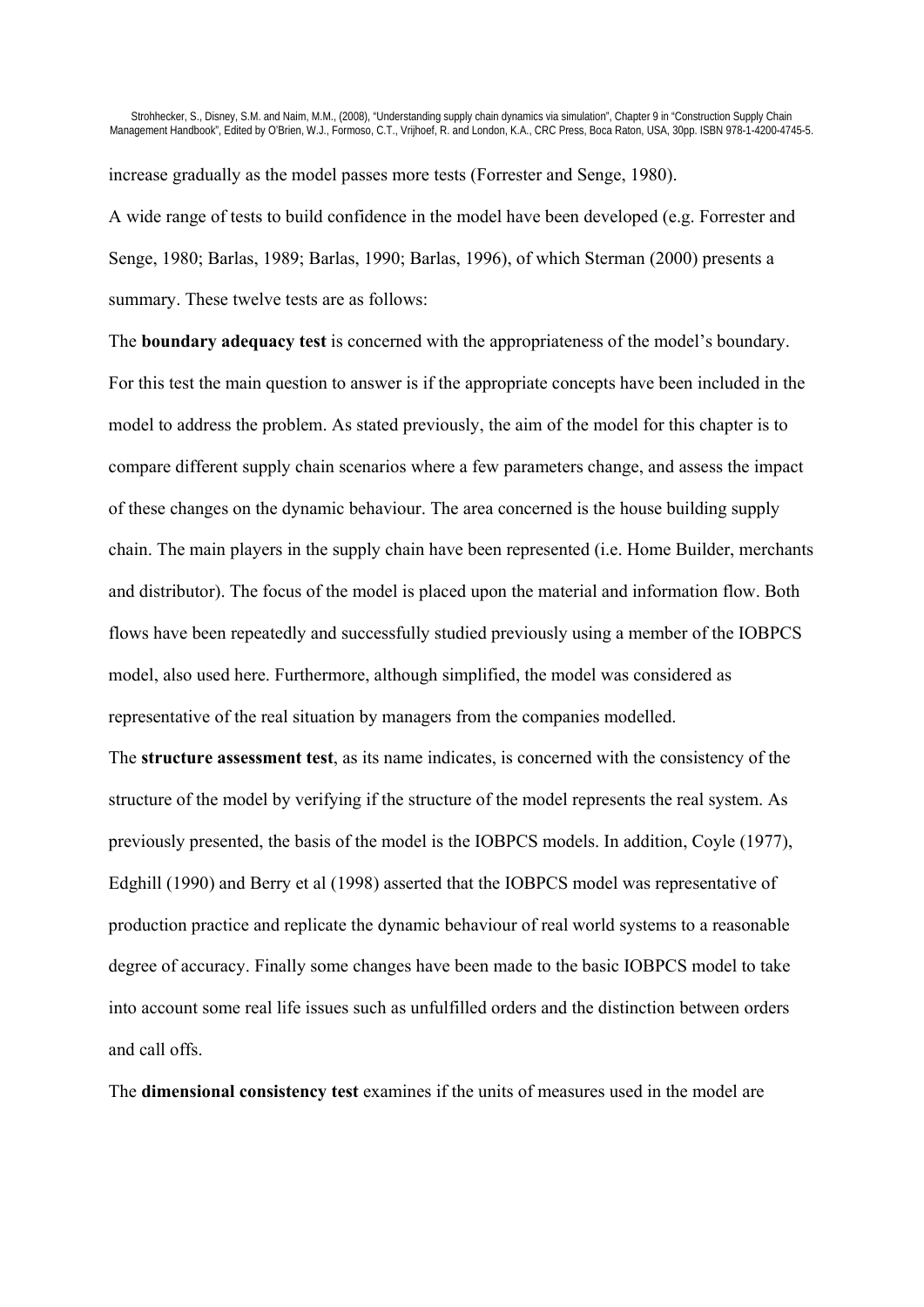Strohhecker, S., Disney, S.M. and Naim, M.M., (2008), "Understanding supply chain dynamics via simulation", Chapter 9 in "Construction Supply Chain Management Handbook", Edited by O'Brien, W.J., Formoso, C.T., Vrijhoef, R. and London, K.A., CRC Press, Boca Raton, USA, 30pp. ISBN 978-1-4200-4745-5. consistent. This was carried out using the dimensional consistency function available in  $Vensim@$ 

The **parameter assessment test** compares the model parameters to knowledge of the real system to determine if the parameters correspond conceptually and numerically to real life. The parameter values principally on real data collected during interviews.

The **extreme condition test** analyses the behaviour of the model under extreme conditions to verify that the model behaves in a realistic fashion. In the model studied in this chapter, the extreme condition test was carried out for an extremely high demand, the stock level and the amount of labour available then dropped to zero. The number of houses completed reflected the labour capacity. However, as no capacity restriction has been made in the model, the stock level still recovered using an extremely high production level. Capacity restriction was not introduced into the model so as to keep it as simple as possible, and also because the purpose of the model is not to study capacity issues but broader issues of dynamic behaviour.

The **integration error test** verifies if the time step utilised for the simulation and the integration method are appropriate for the purpose of the model. In the present case the time step was set at one day, however in order to test the model, the time step has been cut in half, in quarter and in eights and the results compared. For the purpose of this model, the differences were marginal. The test was also carried out using a different integration method.

The **behaviour reproduction test** assesses the model's ability to reproduce the behaviour of the real system. This test is generally used for a model whose purpose is to reproduce very accurately the real world system by comparing simulation results and real historical data. Although this test does not apply here and the model has already been proven to be representative of a production control system (as stated in the structure assessment test), the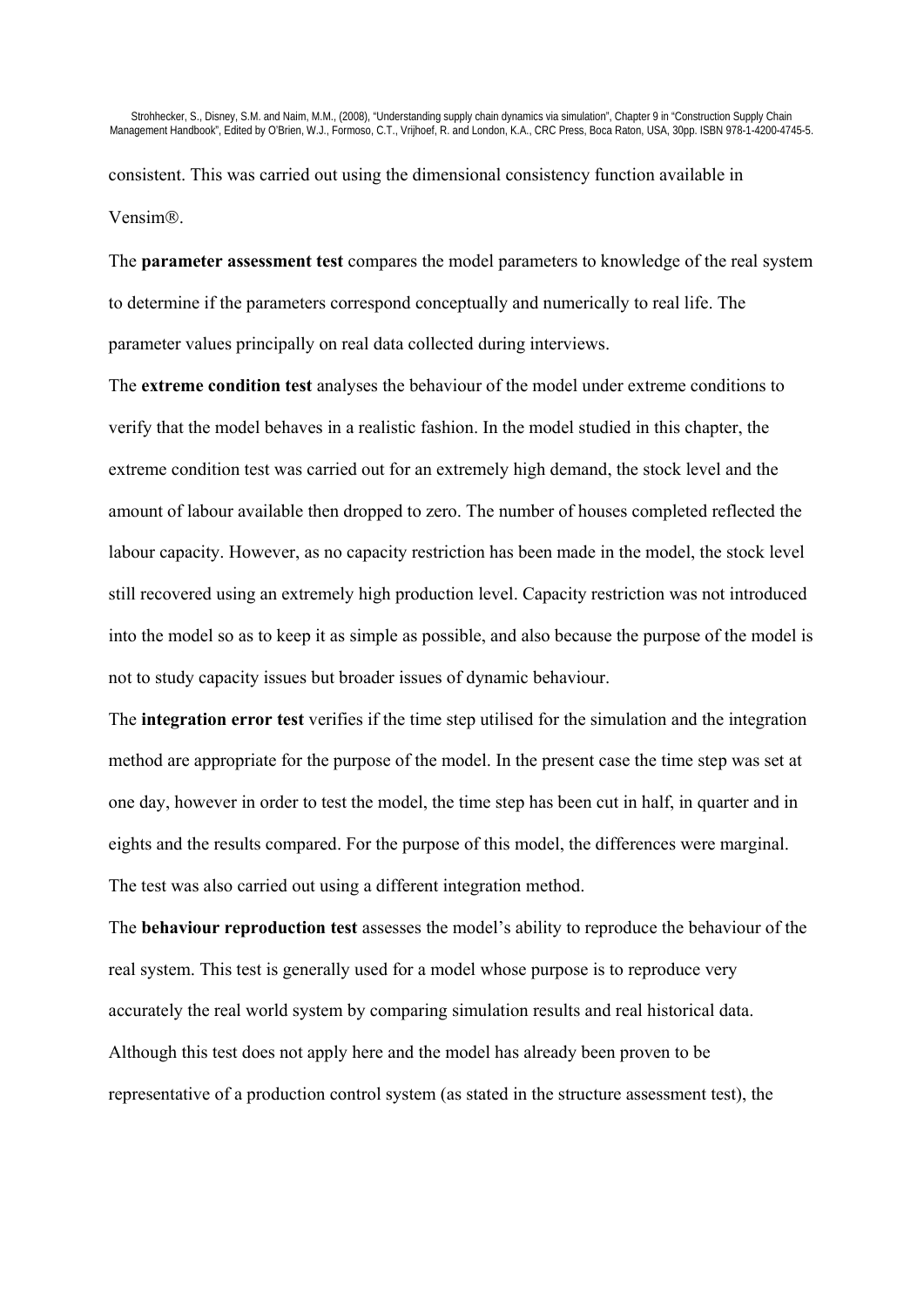Strohhecker, S., Disney, S.M. and Naim, M.M., (2008), "Understanding supply chain dynamics via simulation", Chapter 9 in "Construction Supply Chain Management Handbook", Edited by O'Brien, W.J., Formoso, C.T., Vrijhoef, R. and London, K.A., CRC Press, Boca Raton, USA, 30pp. ISBN 978-1-4200-4745-5. model was presented to the case company's personnel. They all agreed that it represented their supply chain.

The **behaviour anomaly test**, which examines the importance of specific relationships by deleting or modifying them, was utilised during the model development process. This test helped in analysing the influence of specific variables.

The **family-member test** asks whether a model could be used to represent other more particular models. As stated previously, the IOBPCS used in the model is already part of a model family. Furthermore, the model was used to simulate different scenarios by "switching on or off" the relevant sub-systems and therefore the model proves to be a general one, that can be adapted to represent specific members.

The **surprise behaviour test** is concerned with unexpected behaviour displayed by the model. The test is passed when the behaviour does indeed occur in the real world. This was the case for the build up of stock observed at the merchants and suppliers level.

When using a normal IOBPCS model, the stock first diminishes before regaining a stable state. However in the model studied here, the stock first increases and then diminishes. This is, however, happening in the real world where companies stock up in advance of a large order. **Sensitivity analysis tests** the robustness of the model. As the model is based on an IOBPCS model, sensitivity analysis have already been carried out and showed the robustness of the IOBPCS model (e.g. Edghill, 1990; Disney et al., 2000). However, a new sensitivity analysis has also been carried out for the overall model. The analysis took into consideration the three parameters influencing the ordering policy, i.e.  $T_a$  (time to average consumption),  $T_i$  (time to adjust inventory) and production delay. The analysis was carried out to study the impact of these parameters on the manufacturer order rate and the stock of products at the manufacturer level. Ta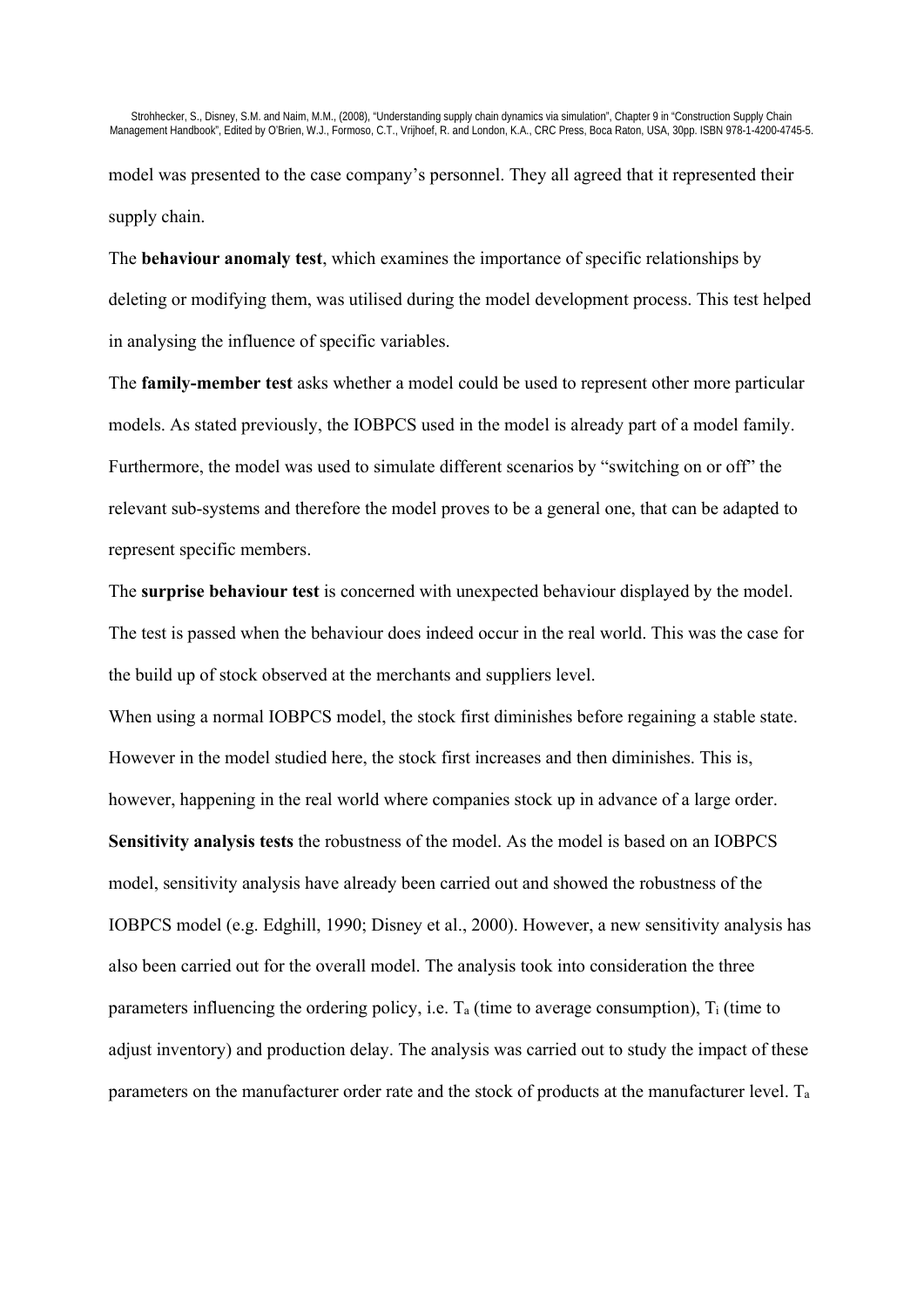Strohhecker, S., Disney, S.M. and Naim, M.M., (2008), "Understanding supply chain dynamics via simulation", Chapter 9 in "Construction Supply Chain Management Handbook", Edited by O'Brien, W.J., Formoso, C.T., Vrijhoef, R. and London, K.A., CRC Press, Boca Raton, USA, 30pp. ISBN 978-1-4200-4745-5. was tested for a range from 1 to 60,  $T_i$  from 2 to 30 and production delay from 1 to 30, which is the maximum range utilised during the simulations.

The validated model is then subjected to extensive dynamic analysis. The objective of this stage is to determine how the supply chain responds dynamically to various test inputs. For example, we may wish to see how the supply chain behaves to a sharp, step change in customer demand. It is at this point that the strength of simulation analysis becomes apparent as various scenarios may be adopted and evaluated relatively easily and quickly. A structured approach to exploiting the supply chain model is presented later in this chapter.

#### *Scenarios description*

The four scenarios taken into consideration are those studied in the previous sections: (a) the Baseline scenario represents the traditional low-value fit-out supply chain; (b) in the Kitter scenario the merchants are replaced by a single organisation; (c) in the Integrated Information scenario an information system is used to transfer information across the supply chain; and finally (d) in the Synchronised scenario the lead-times across the supply chain are synchronised. In the Baseline scenario, the regional buyer places the orders and the site manager calls off the material. As mentioned before, two types of product have been considered: doors and skirting boards. As several merchants are used across the country, eight have been modelled for each product, making up a total of 16 merchants. Two manufacturers have been represented, manufacturer A that produces doors, and manufacturer B that produces skirting boards. Finally, mistrust has been modelled between the agents to represent the adversarial relationships. For this scenario, mistrust was set at 100%, which means that whenever the customers do not receive what they have ordered, they will increase the next order they place by 100% of the quantity of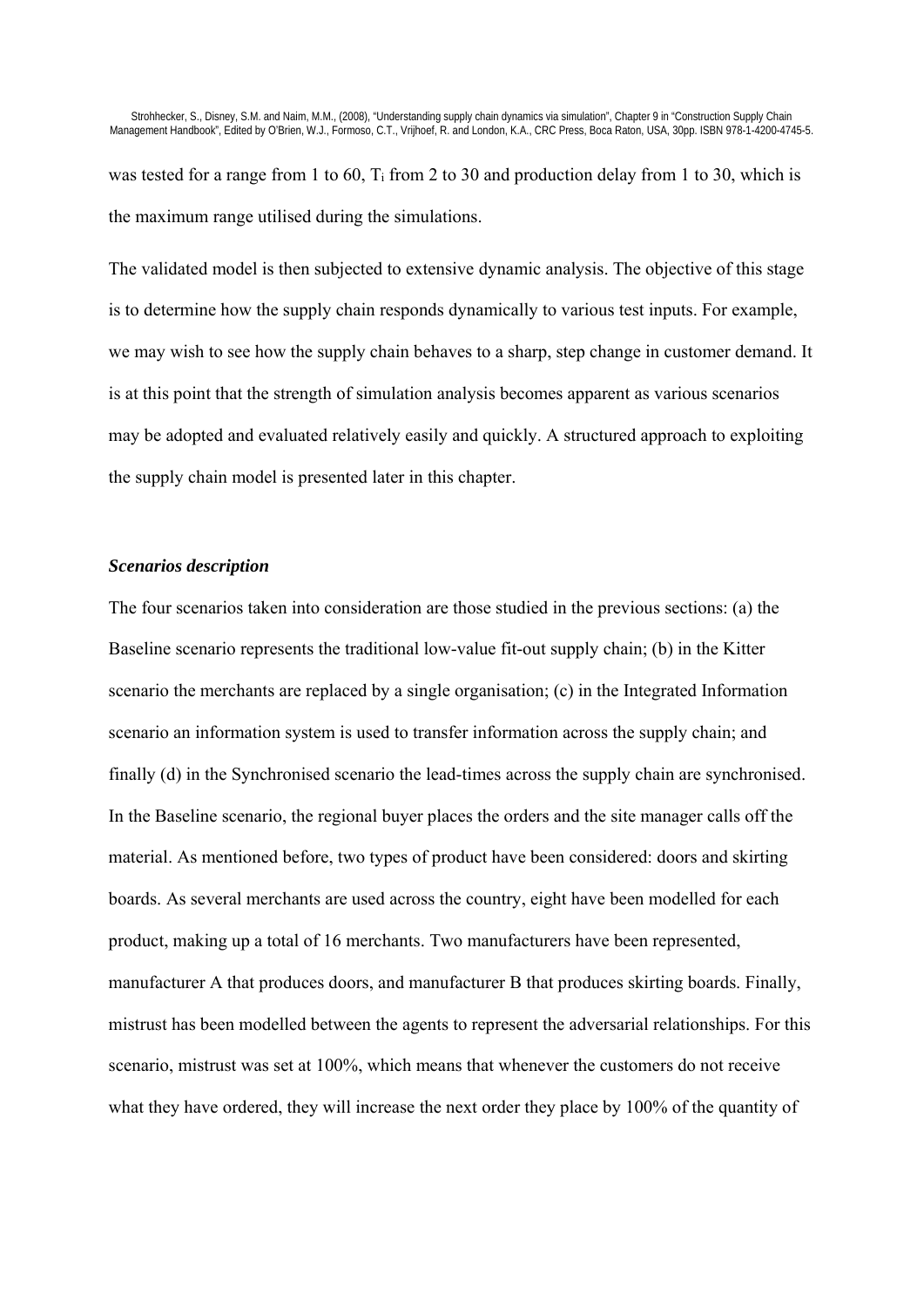the product undelivered, as explained in Sterman (2000).

The Kitter scenario only models one distributor, instead of 16 different merchants. The Kitter assembles packs, which means that both doors and skirting boards need to be available to before assembling packs and delivering them to the site. As in the previous scenario, two manufacturers have been modelled. Finally, mistrust has been lowered to 75% as it was agreed with the interviewees that the relationships in this case are not fully adversarial, but a lack of trust is still present as the Kitter has only just become operational.

The Integrated Information scenario is based on the Kitter scenario but uses an information system to transfer information across the supply chain. An information enrichment mechanism, as used by Mason-Jones (1998), was implemented with an information enrichment set at 50%. This means that the manufacturer bases its requirements 50% on the original orders placed by the regional buyer and 50% on the orders received from the Kitter. However, even though information is shared through the supply chain, it was agreed with the interviewees that mistrust should still be set at 50%, as trust is slowly building up between companies but they are not yet ready to trust each other fully.

The Synchronised scenario also uses an information system, but this time it was set at 75% which, according to Mason-Jones (1998), is one of the best settings. The lead-times have been synchronised across the supply chain, which means that at each level, the total order cycle time is set at 3 days (based on the interviewees' responses). Finally, mistrust has been taken out of the model by setting it at 0%, which is the equivalent of total trust between the partners. Thus, even though customers may not receive what they ordered, they trust their suppliers that missing products will be delivered as soon as possible, and therefore they do not need to over-order. The lead-times and other parameters for each scenario are given in Table 3.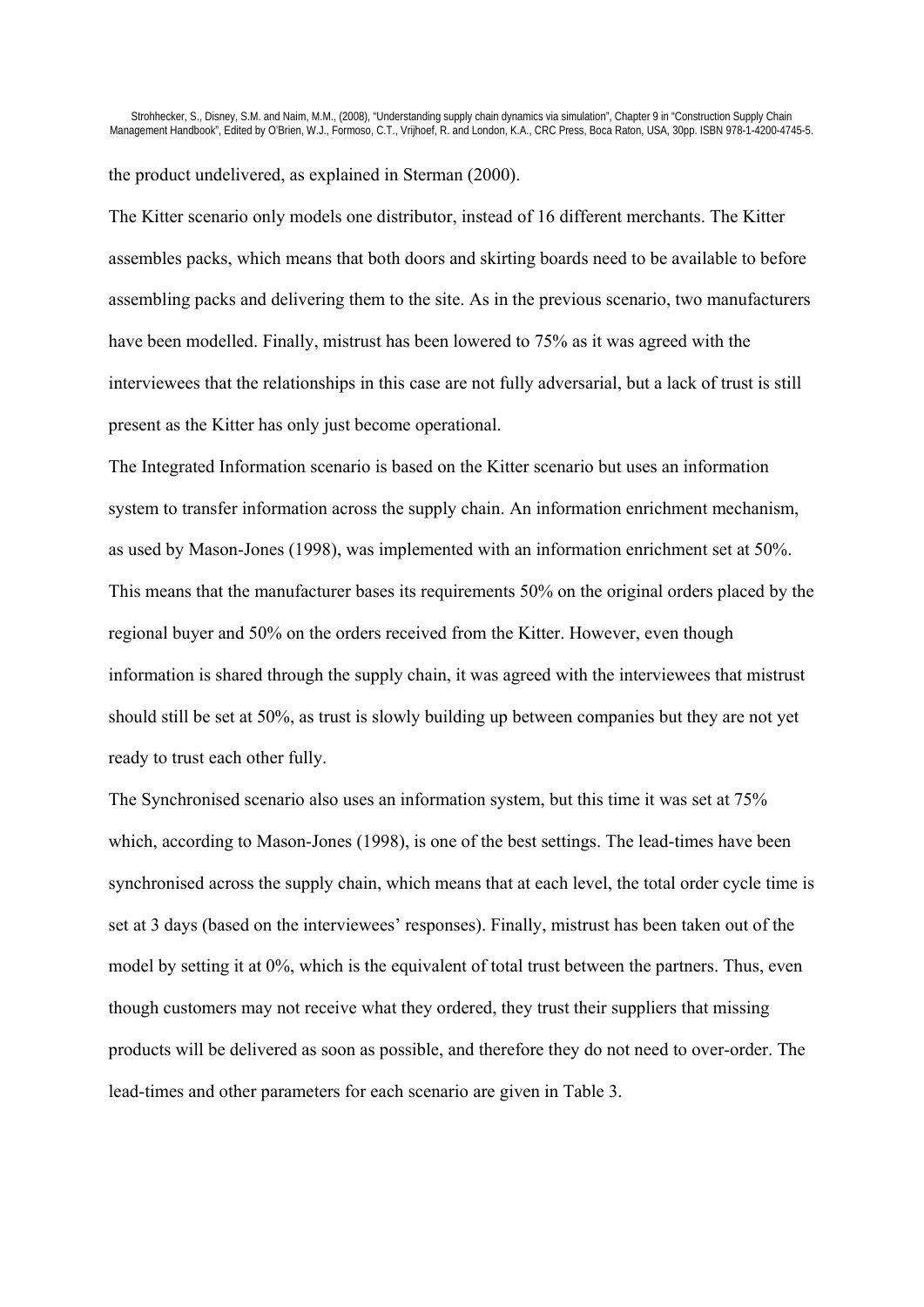### *Simulation results*

Each scenario has been simulated daily for a step change in demand over a period of 3 years. The

| Factor                                      | <b>Baseline</b> | <b>Kitter</b> | Integrated<br><b>Information</b> | Synchronised |
|---------------------------------------------|-----------------|---------------|----------------------------------|--------------|
| Order to call off<br>lead-time              | 7 days          | 7 days        | $1$ day                          | $1$ day      |
| Call off to delivery<br>lead-time           | 14 days         | 7 days        | 4 days                           | 2 days       |
| Order to delivery<br>from<br>Manufacturer A | 10 days         | 10 days       | 10 days                          | 3 days       |
| Order to delivery<br>from<br>Manufacturer A | 7 days          | 7 days        | 7 days                           | 3 days       |
| Mistrust                                    | 100%            | 75%           | 50%                              | $0\%$        |
| Information<br>enrichment                   | $0\%$           | 0%            | 50%                              | 75%          |

**Table 3 - Summary of the parameters for the four low-value fit-out scenarios** 

step change in demand increased from 100 to 120 houses at day 20. First of all, it is interesting to analyse the ranking of the scenarios for the step change in demand, taking into consideration the six dynamic criteria presented given in Table 4, namely:

- $\bullet$  Peak value it is the maximum order or production rate of a system and determines the highest capacity requirements. The peak value should be kept a low as possible
- Peak time indicates how quick the peak is reached and it is an indication of the speed of response of the system. The peak time should be as short as possible
- Order recovery expresses how well our production system is doing at tracking real demand in steady state. If our system never 'catches up' with demand then we are always in backlog, thus smaller order recovery times are desirable
- Stock depletion expresses how far stock levels deplete and it is a surrogate for the risk of stocking out. This depletion should be kept as small as possible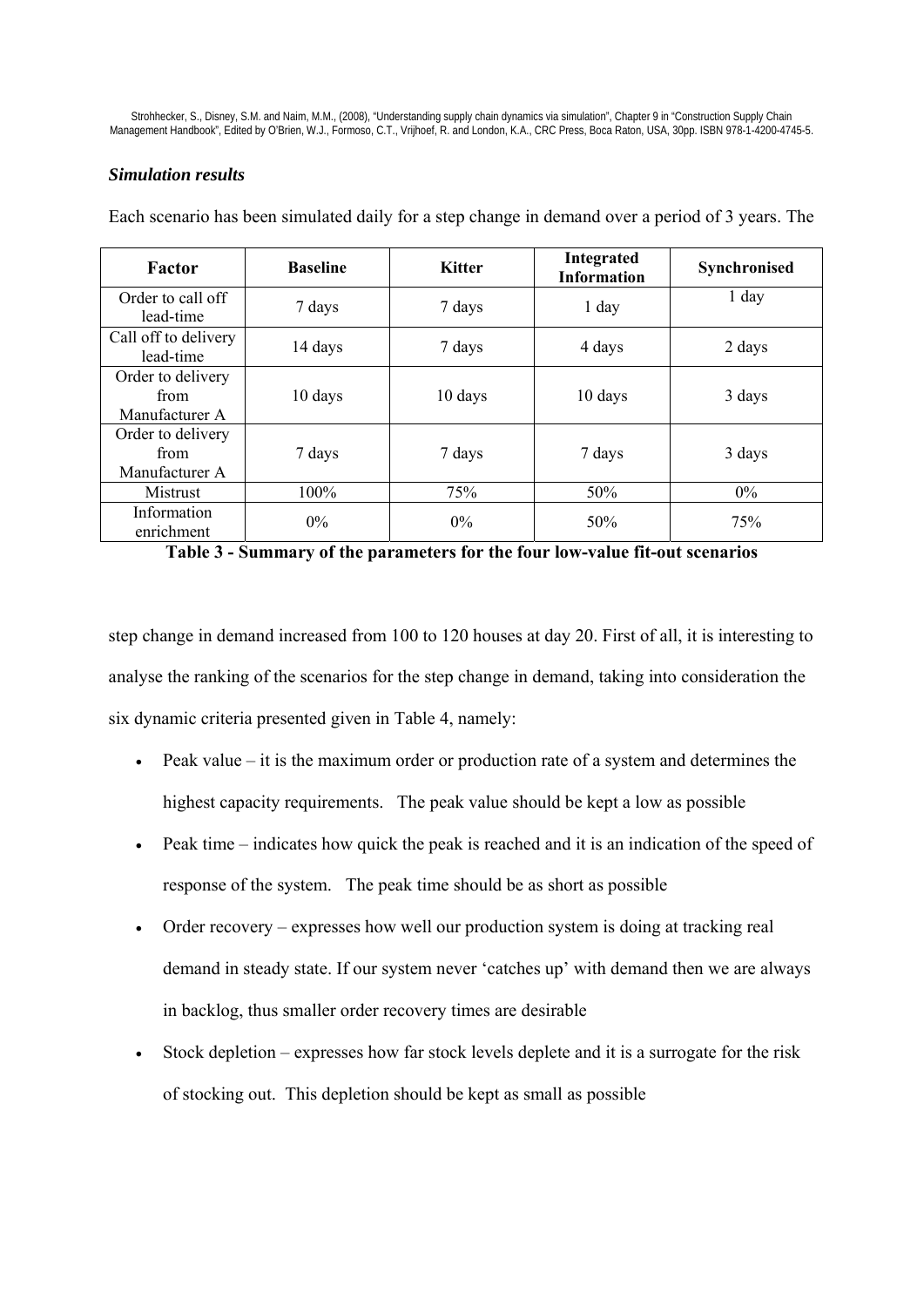- Trough time the time to reach the maximum stock depletion and again indicates how fast we respond to changes in demand. The trough time should be kept as small as possible
- Stock recovery indicates how long it takes for the stock level to recover following a step change in demand. Systems that recover quicker are better then systems that take a long time to recover.

Using a linear scale, where four stars is the best and one star the worst, the results presented in Table 4 represent the response at manufacturer level. For ease of presentation, only the door manufacturer response is presented. Synchronised scenario achieves the best overall performance, followed by Baseline scenario. The Integrated Information scenario achieves the worst performance for peak value. In contrast, the Synchronised scenario registers the worst performance for stock depletion, while achieving the best performance for peak time and trough time due to the short lead-times.

| Scenarios                 | Peak<br>Value | Peak<br>Time | Order<br>Recovery | <b>Stock</b><br>Depletion | Trough<br>Time | Stock<br>Recovery | Scenario<br>Performance |
|---------------------------|---------------|--------------|-------------------|---------------------------|----------------|-------------------|-------------------------|
| Baseline                  | ****          | *            | $***$             | ****                      | $\ast$         | ****              | ***                     |
| Kitter                    | **            | **           | $\ast$            | ***                       | $***$          | $***$             | $\ast$                  |
| Integrated<br>Information | $\ast$        | ***          | ****              | **                        | ***            | *                 | $***$                   |
| Synchronised              | ***           | ****         | ***               | $\ast$                    | ****           | ***               | ****                    |

Note: \*\*\*\* represents the best performance and \* the worst

# **Table 4 - Ranking of the different scenarios for dynamical performance criteria at the manufacturers for step change in the demand**

The dynamic performance, assessed using the six criteria above, can be summarised using only two criteria. These are the,

1. production on-costs – based on the cumulative absolute error between a given behaviour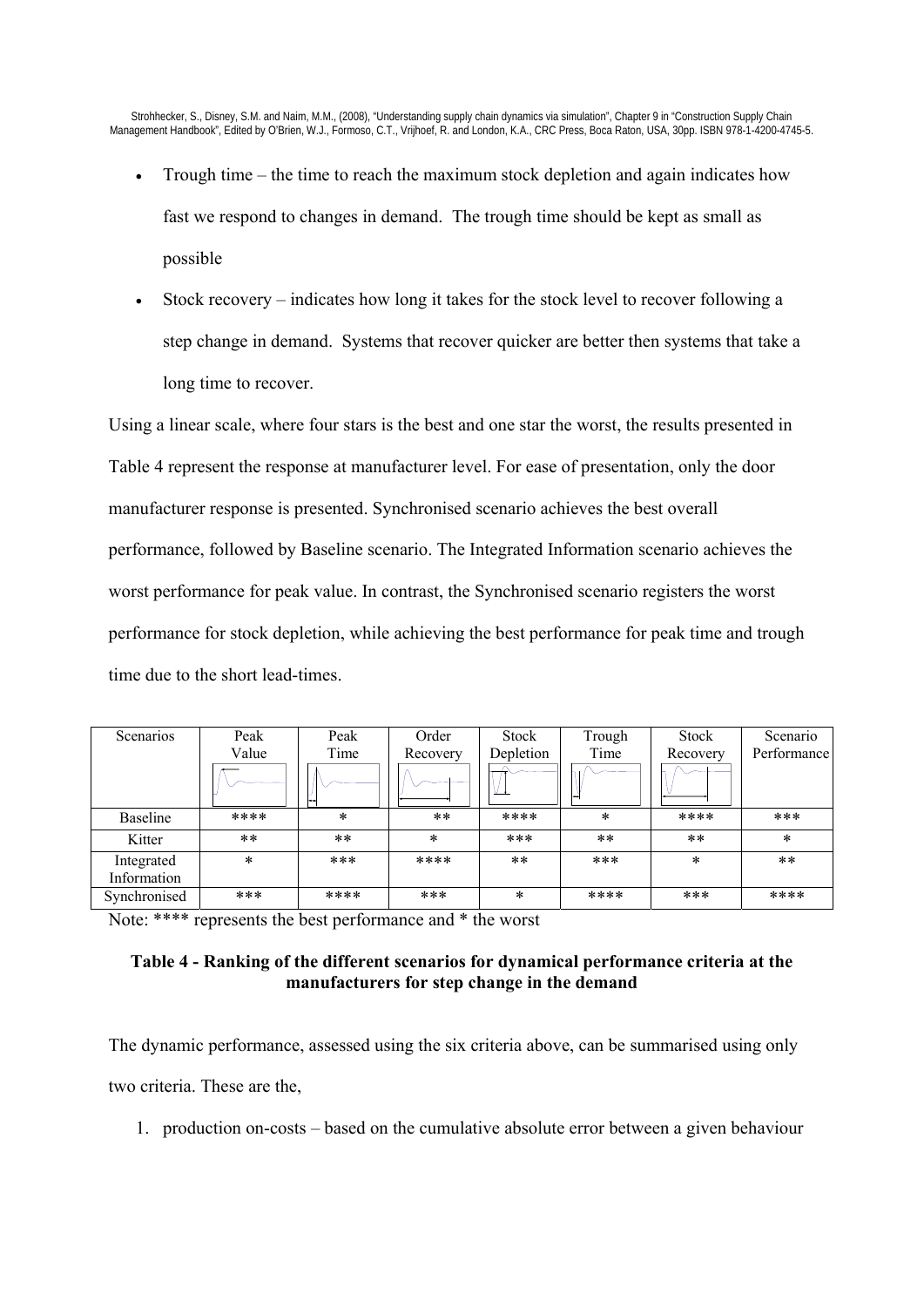and the actual behaviour. Hence the order rate is compared with the actual end-customer orders and after having integrated the absolute error, the result is cubed so as to give the production on-costs (Wikner et al., 1991).

2. the manufacturer's inventory deviations – calculated for the actual inventory level and is based on the same principle as for the production on-costs. The area considered is the difference between the actual inventory level and the target inventory..

Furthermore, the total supply chain inventory costs can be simply calculated based on the total inventory holdings over the period of simulation. These criteria have been calculated using the simulations. Table 5 presents the ranking of the scenarios using these three performance criteria.

| <b>Scenarios</b>          | <b>Production on-</b><br>costs | Manufacturer's<br>inventory<br>deviations | <b>Total SC</b><br>inventory costs | <b>Scenario</b><br>performance |
|---------------------------|--------------------------------|-------------------------------------------|------------------------------------|--------------------------------|
| <b>Baseline</b>           | ***                            | ****                                      | ∗                                  | ***                            |
| Kitter                    | ∗                              | **                                        | ***                                | ∗                              |
| Integrated<br>Information | **                             | ***                                       | ****                               | ****                           |
| Synchronised              | ****                           | ∗                                         | ***                                | ***                            |

Note: \*\*\*\* represents the best performance and \* the worst

# **Table 5 - Scenarios' ranking for a step change in demand**

The production on-costs are minimised in the case of Synchronised scenario, which means that Synchronised scenario achieves the smallest demand amplification among the four scenarios. The Baseline scenario registers the worst results in terms of total supply chain inventory costs. It could be suggested that this is due to the large number of merchants. However, the stock level for each merchant was set to at least four times the average demand, knowing that the total demand placed on the merchants is the same as for Kitter.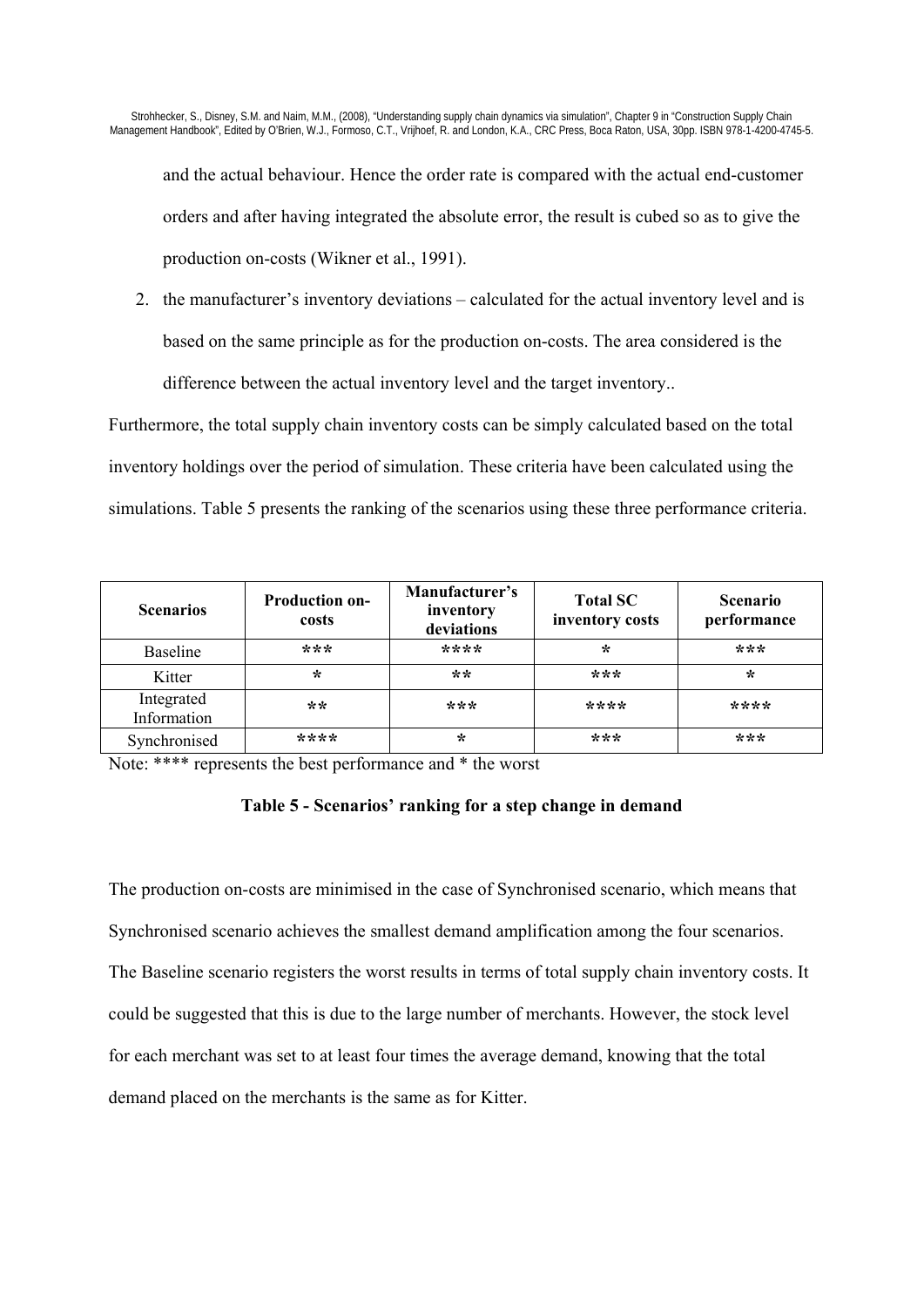In order to improve the understanding of the above results, the magnitude of the impact that each scenario has on performance needs to be studied. A comparison of each scenarios in relation to the Baseline scenario is presented in Table 6. It can be seen that the total supply chain inventory costs are reduced for all three scenarios. Furthermore the Synchronised scenario improves the production on-costs by 30% in comparison with baseline scenario. Finally, all three scenarios increase the inventory deviation in comparison with Baseline scenario, especially Synchronised scenario with a 16% increase.

The results of the four strategies for a step change in demand have been analysed. However, the impact of each SCM principle cannot be fully understood as more than one parameter has been changed in each scenario. Therefore further simulations have been carried out to analyse the

| <b>Scenarios</b>          | Manufacturer's<br><b>Production on-costs</b><br>inventory deviations |         | <b>Total SC inventory</b> |
|---------------------------|----------------------------------------------------------------------|---------|---------------------------|
| Kitter                    | $+22\%$                                                              | $+10\%$ | $-0.8\%$                  |
| Integrated<br>Information | $+21\%$                                                              | $+6\%$  | $-1.1\%$                  |
| Synchronised              | $-30\%$                                                              | $+16%$  | $-0.8\%$                  |

# **Table 6 - Impact of the scenarios on performance criteria in comparison with Baseline scenario for a step change in demand**

impact of every single change made to move from one scenario to the next.

The first comparison has been carried out between the Baseline scenario and the Kitter scenario. The SCM principles implemented in this comparison were: centralisation of supply, the total cycle time reduction and improved relationships between the trading partners. This was

simulated by:

• "No merchant" strategy: replacing the merchants by the Kitter;

- "Delay call off" strategy: reducing the lead-time from order to call off from 14 to 7 days;
- "From stock" strategy: taking material out of stock earlier, in order to assemble packs, from 1 to 8 days;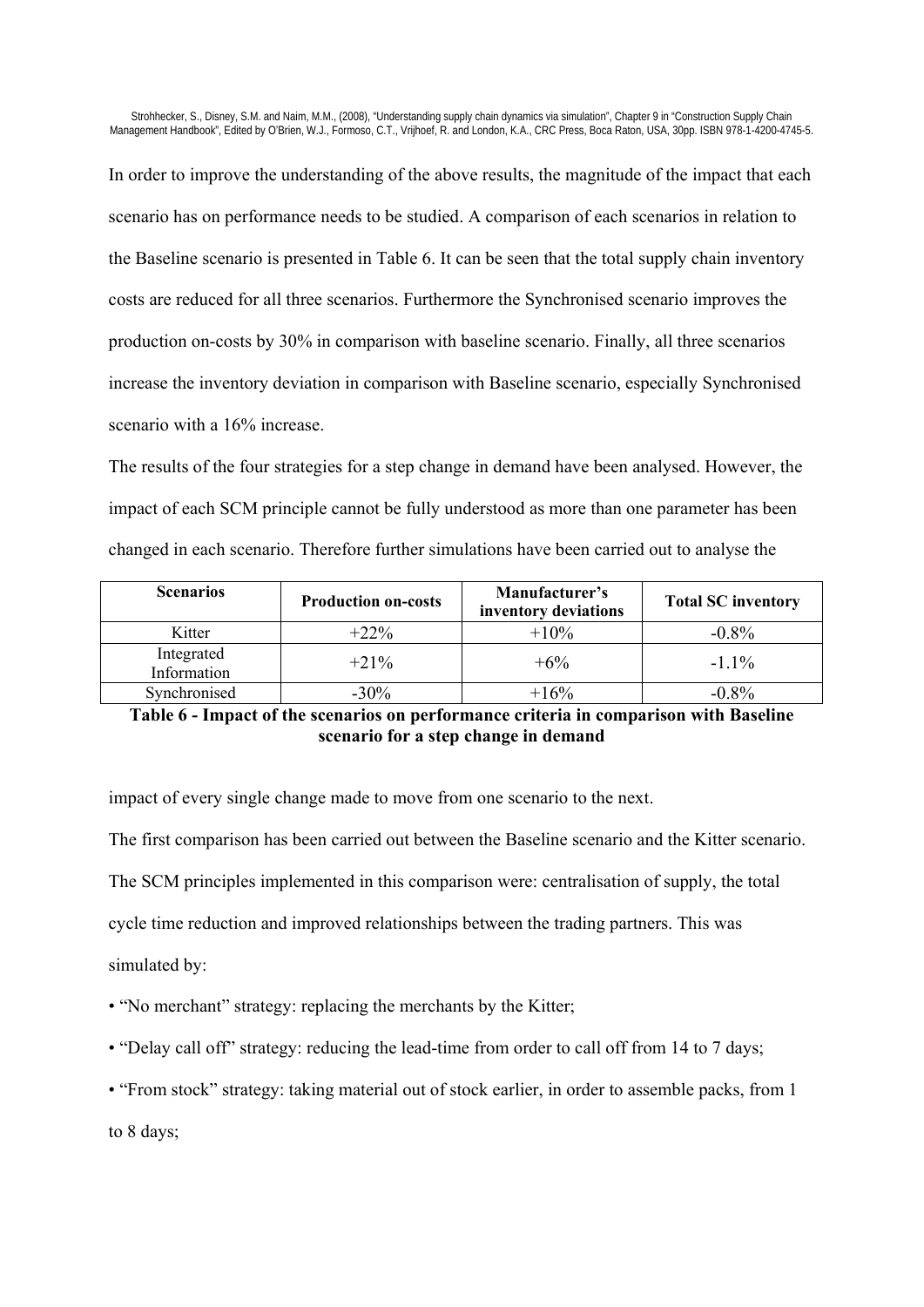• "Mistrust customer" strategy: reducing the mistrust level between the regional buyer and the merchants from 100% to 75%; and

• "Mistrust merchants" strategy: reducing the mistrust level between the merchants and the manufacturers from 100% to 75%.

Table 7 presents the amplitude of impact that each strategy has in comparison with Baseline scenario. "No merchant" strategy improves both production on-costs (by 38%) and the manufacturers inventory deviations (by 11%). This means that it improves the dynamic behaviour of the supply chain. Therefore, moving away from multiple merchants on a regional basis and choosing one single company on a national basis not only improves the dynamic performance but also reduces the total supply chain inventory costs. This confirms Charatan's (1999) observation that centralisation on a national basis of supply has almost always been beneficial. However, reducing the lead-time between order and call-off has a negative impact on the dynamic behaviour. This is understandable as the advance notice of what is going to be called off is shorter and therefore manufacturers have less time to react to changes in demand. In a similar manner, "From stock" strategy worsens the dynamic behaviour as materials are taken from stock earlier on and thus the manufacturers do not have much time to build up their stock against the increase in demand. All three strategies ("No merchant", "Delay call off", and "From stock") reduce the total supply chain inventory costs.

| <b>Scenarios</b>          | <b>Production on-costs</b> | Manufacturer's<br>inventory deviations | <b>Total SC inventory</b><br>costs |
|---------------------------|----------------------------|----------------------------------------|------------------------------------|
| No merchants              | $-38%$                     | $-11\%$                                | $-0.2\%$                           |
| Delay call off            | $+65%$                     | $+14%$                                 | $-0.2\%$                           |
| From stock                | $+77%$                     | $+17%$                                 | $-0.2\%$                           |
| <b>Mistrust Customer</b>  | $(-1%)$                    | $(-0.2\%)$                             | $(+0.001\%)$                       |
| <b>Mistrust Merchants</b> | $(-0.01\%)$                | $(+0.3\%)$                             | $(-0.001\%)$                       |
| Kitter                    | $+22\%$                    | $+10%$                                 | $-0.8%$                            |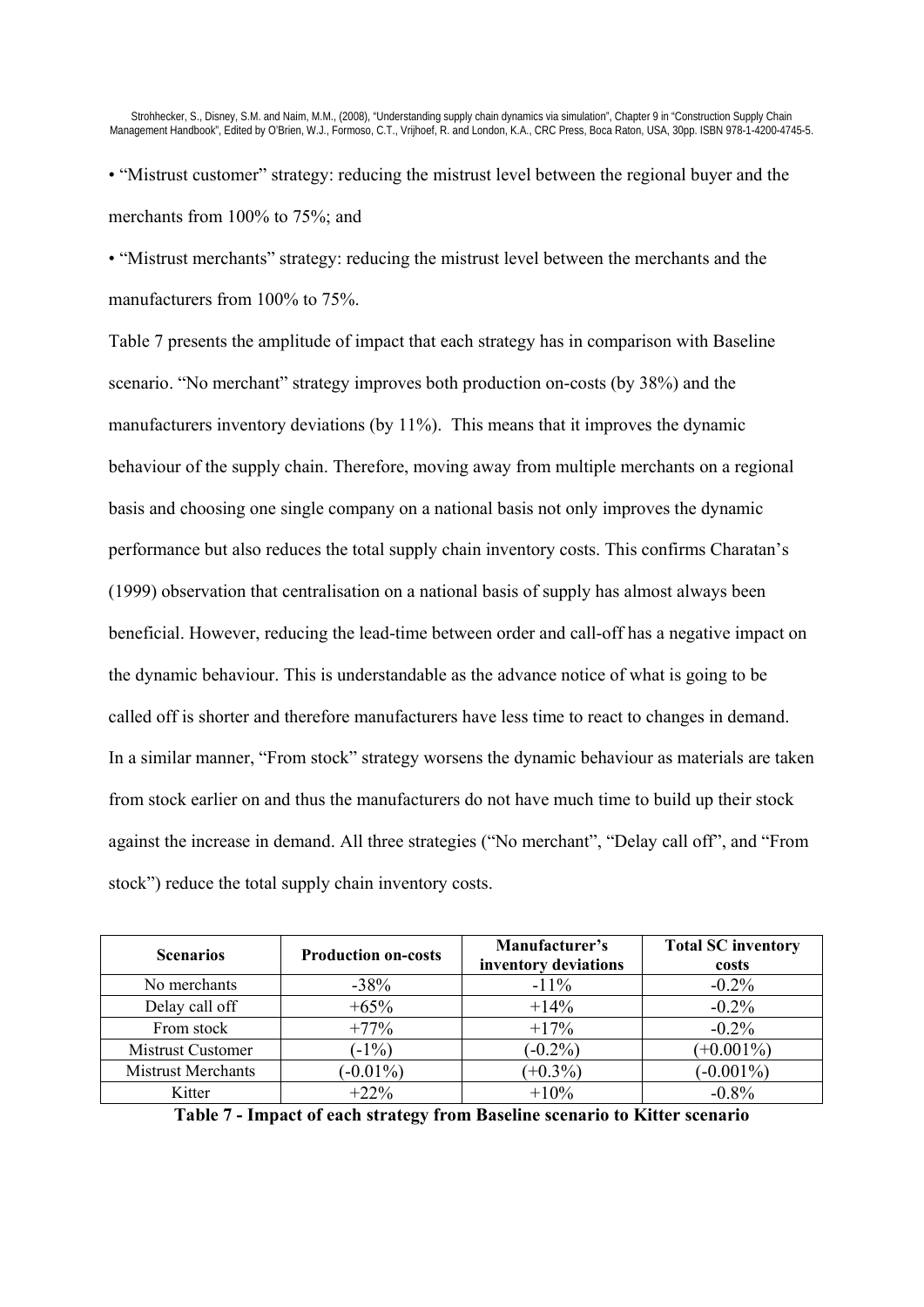Finally, the impact of "Mistrust" strategies is indicated in brackets as it only has a marginal impact. Furthermore it does not have the same level of safety stock as other scenarios. However it gives an interesting insight into the way in which the increase of trust between trading partners affects performance. Interestingly, "Mistrust customer" increases the total supply chain inventory costs, while "Mistrust merchants" reduces it. Therefore, when the level of mistrust is reduced between the site and the merchants, the total supply chain inventory costs increase, while the dynamic performance at the manufacturer level improves. This can be explained by the fact that there is less disturbance or noise in the demand signal received by the manufacturers. The reduction of mistrust between merchants and manufacturers improves the production oncosts but increases the manufacturer's inventory deviations. This can be explained by the fact that as mistrust diminishes, the demand received by the manufacturer is lower (only 75% of the product quantities that have not been received is added to the demand instead of 100%). However, it also means that the manufacturer does not overproduce and its stock level diminishes more rapidly.

The Kitter and Integrated Information scenarios were also compared. The SCM principles implemented in this comparison were: the use of an information system to share end-customer demand, reduction of total cycle time, and improved relationships between trading partners. These principles were implemented by (again, introducing the strategies one at a time):

- "Information enrichment" strategy: passing on the site demand to the manufacturers. The manufacturers based their requirements 50% on the site demand and 50% on the orders received from Kitter;
- "Delay call off" strategy: reducing the lead-time from order to call off from 7 days to 1;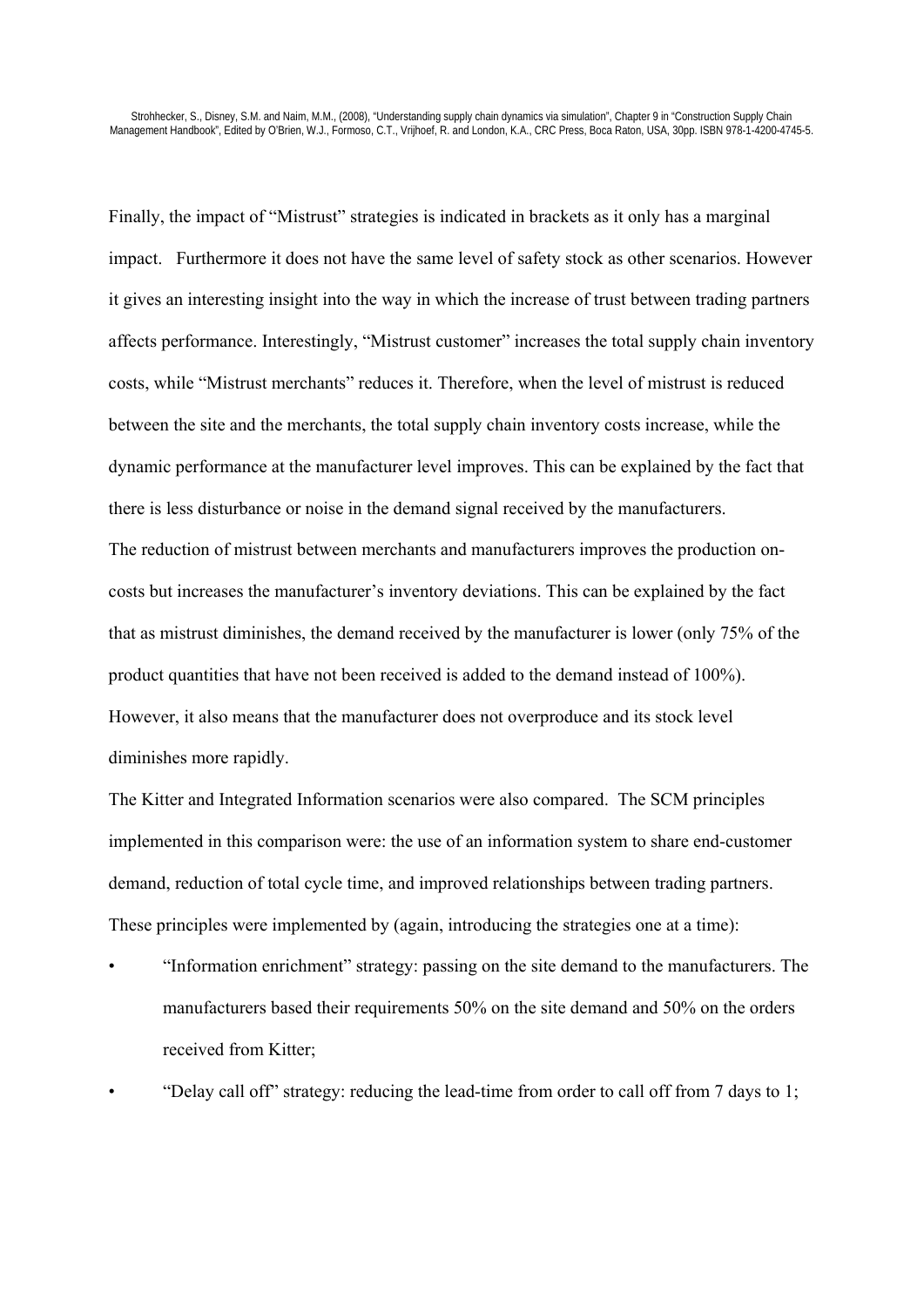- "Mistrust customer" strategy: reducing the mistrust level between the regional buyer and Kitter from 75% to 50%; and
- "Mistrust Kitter" strategy: reducing the mistrust level between Kitter and the manufacturers from 75% to 50%.

As presented by Mason-Jones (1998), the implementation of an information enrichment mechanism improves the dynamic behaviour of the supply chain. It also reduces the total supply chain inventory costs. As seen previously, the "Order to call off" strategy has a negative impact on the dynamic behaviour (by increasing both production on-costs and the manufacturer's inventory deviations), but improves the total supply chain inventory costs.

Again, by reducing the mistrust level from 75 to 50% the total supply chain inventory costs are increased (Table 8). The marginal increase of the manufacturers inventory because of "customer Mistrust" is due to a greater drop in inventory level in the case of 50% mistrust. However as there are fewer disturbances in the demand signal, the inventory level recovers more rapidly. The increase in production on-costs for the "Mistrust Kitter" strategy is explained by the fact that the production level peaks higher than for 75% mistrust. The marginal reduction of manufacturer's inventory deviations for inventory is due to a smaller trough in inventory levels.

| <b>Scenarios</b>          | <b>Production on-costs</b> | Manufacturer's<br>inventory deviations | <b>Total SC inventory</b><br>costs |
|---------------------------|----------------------------|----------------------------------------|------------------------------------|
| Information<br>Enrichment | $-21\%$                    | $-13%$                                 | $-0.1\%$                           |
| Order to call off         | $+13%$                     | $+8\%$                                 | $-0.2\%$                           |
| Mistrust Customer         | $-4\%$                     | $(+0.1\%)$                             | $(+0.1\%)$                         |
| Mistrust Kitter           | $(+0.1\%)$                 | $-2\%)$                                | $(+0.01\%)$                        |
| Integrated<br>Information | $-1\%$                     | $-3\%$                                 | $-0.4%$                            |

**Table 8 - Impact of each strategy from Integrated Information scenario to Synchronised** 

**scenario**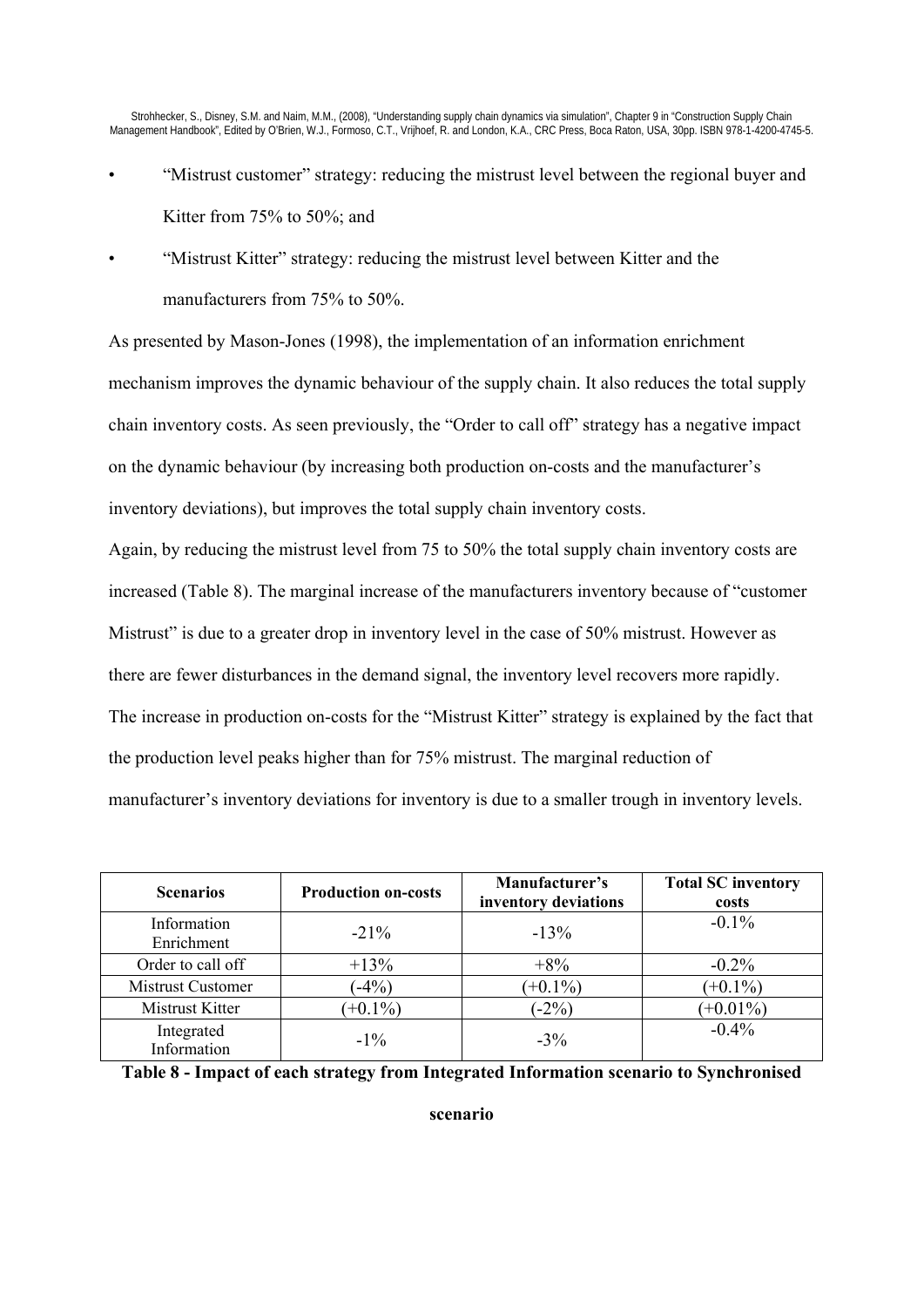#### *Summary of the simulation results*

Several important lessons were learnt from this simulation study. First of all, Integrated Information scenario achieves the best overall performance for a step change in demand. All three scenarios – Kitter, Integrated Information, and Synchronised – improve the total supply chain inventory costs in comparison with Baseline scenario.

Using one single national merchant instead of several regional merchants improves all three performance criteria (production on-costs, manufacturers' inventory deviations and total supply chain inventory costs). This is supported by Charatan's (1999) and Henkoff's (1994) observations on the positive impact of centralisation of supply. Reducing the delay between placing an order and the call-off has a negative impact on dynamic performance. This is also the case for the "From stock" strategy, which takes material out of stock several days before delivery.

Information enrichment improves the performance criteria studied, as generically postulated by Mason-Jones (1998), whilst reducing manufacturing lead-times, whilst keeping the parameters in the ordering rule constant, has a detrimental effect on both the total supply chain and the manufacturer's inventory costs. However, it has a positive effect on production on-costs. Finally, reducing mistrust either between customer and merchants/Kitter, or between merchants/Kitter and manufacturers, has a positive effect in terms of faster recovery to a stable state. However, in all cases, reduction of the mistrust level between trading partners increases the total supply chain inventory costs.

#### *Discussion*

A low-value fit-out supply chain has been studied in this chapter. First of all, an analysis of the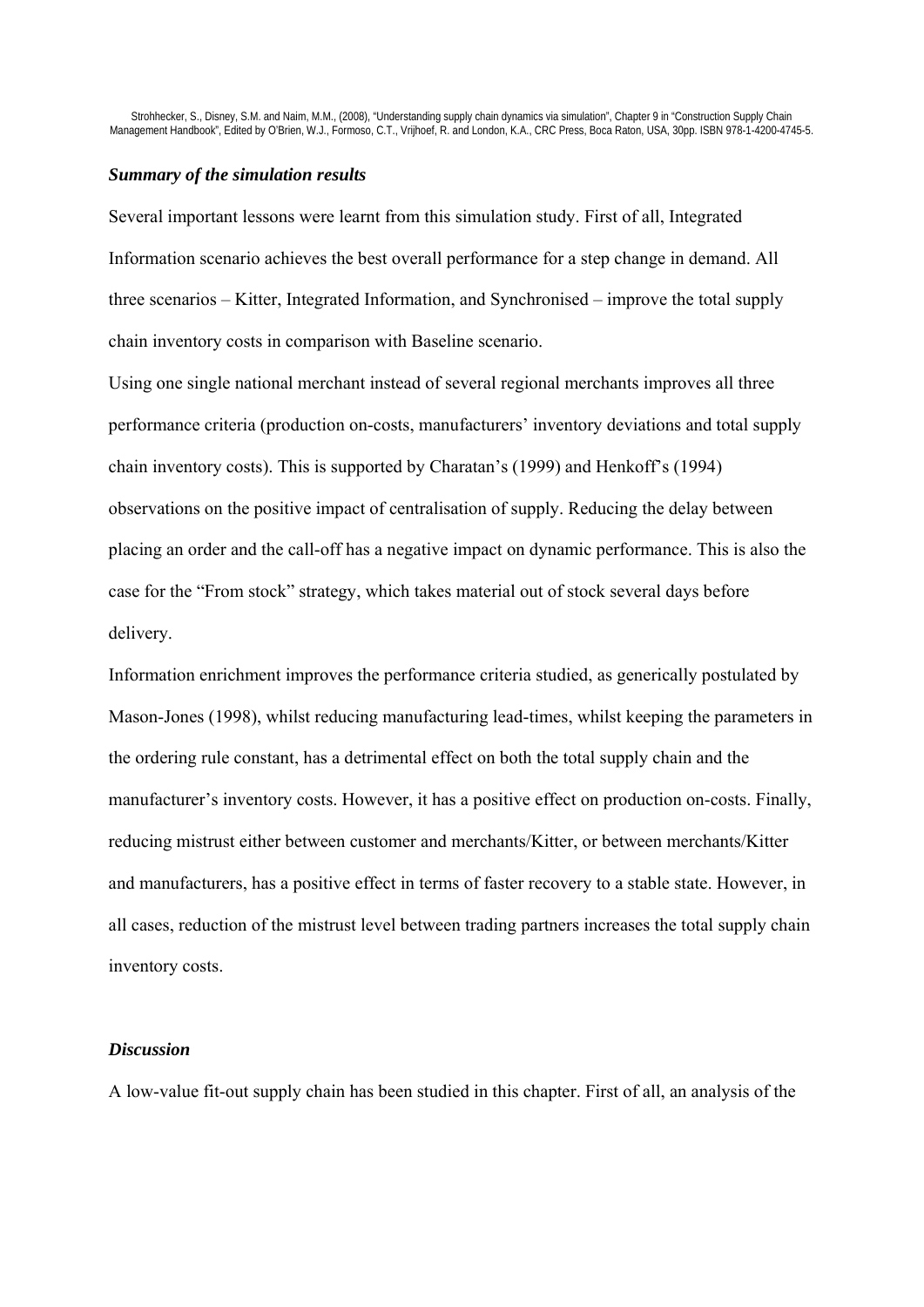Management Handbook", Edited by O'Brien, W.J., Formoso, C.T., Vrijhoef, R. and London, K.A., CRC Press, Boca Raton, USA, 30pp. ISBN 978-1-4200-4745-5. current state was undertaken. Seven "hot spots" were identified as being the major problems of the traditional low-value fit-out supply chain. In order to address these "hot spots", three steps were identified with the ultimate aim of improving performance. The first step is to move away from regional supply using multiple merchants to a single national supplier, who can also prepare the materials in packages to reduce the number of deliveries and wastage on-site. As seen during the simulations, this scenario reduces total supply chain costs but it has a negative effect on the dynamic behaviour.

Strohhecker, S., Disney, S.M. and Naim, M.M., (2008), "Understanding supply chain dynamics via simulation", Chapter 9 in "Construction Supply Chain

The second step is to use customer information across the supply chain through an information enrichment mechanism. This not only reduced total order cycle time but also improved the dynamics of the supply chain. Finally, the last step is to synchronise lead-times across the supply chain. Here again, total supply chain inventory costs can be reduced and total ordering cycle time reduced.

Simulation has shown us that centralising the supply (No merchants strategy) generally has a positive effect, improving dynamic behaviour and reducing total supply chain inventory costs, as identified by Charatan (1999) in the retail sector. The reduction of the delay between placing the order and calling-off, or in other words, advance notice given to suppliers, has a detrimental effect on the dynamics of the models. It was confirmed that using the information enrichment strategy improves performance, while reducing the levels of mistrust between trading partners helps the system to return faster to a stable state.

### *Conclusions*

The summary of the performance results for the four scenarios is presented in Table 9. The main benefit of the simulation was to demonstrate to managers the long-term implications of the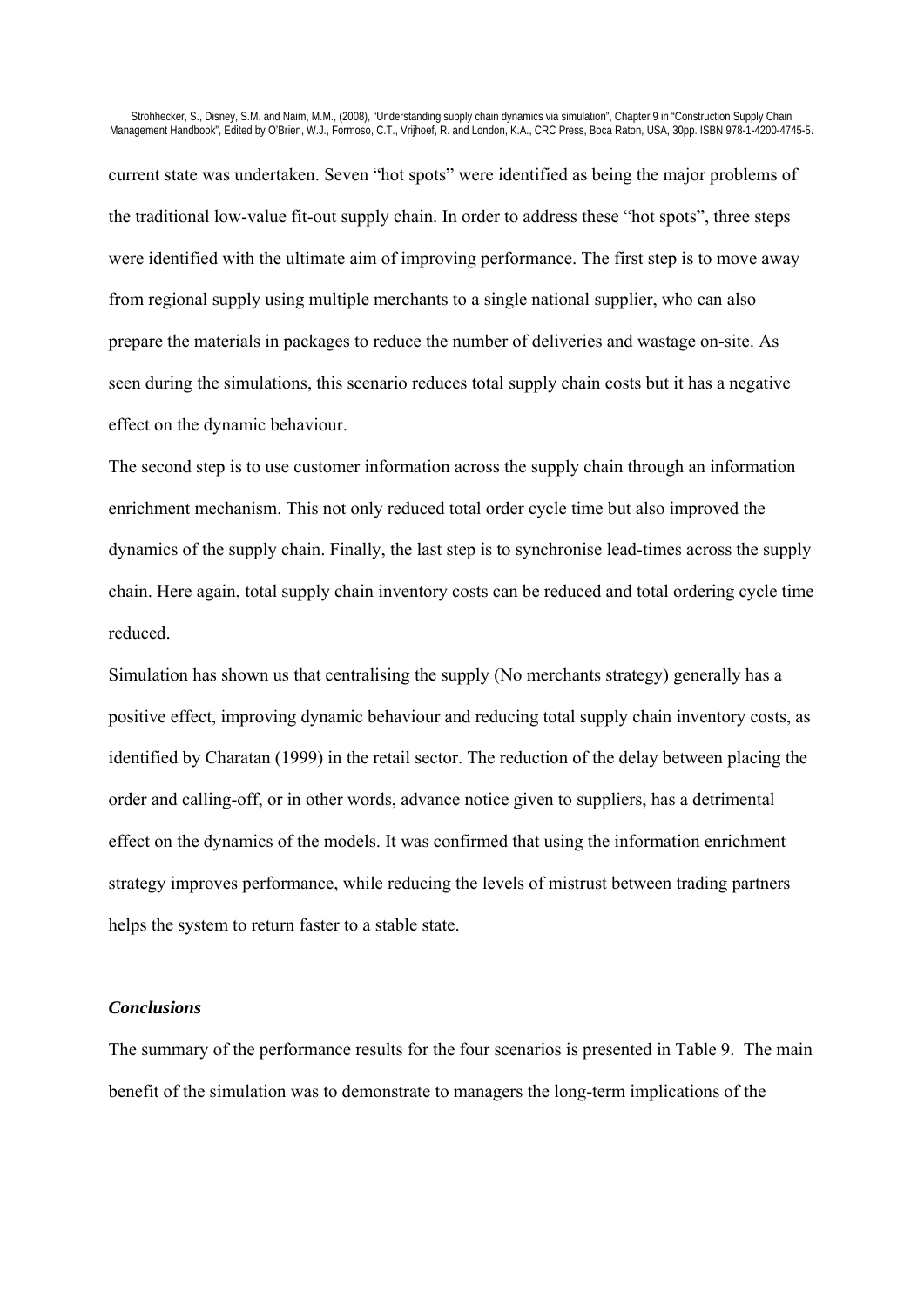dynamic behaviour of various supply chain designs. With the simulation we were also able to investigate the trade-offs and scenarios in a safe environment.

|                  | KPI's                     | <b>Traditional low</b><br>value fit out<br>supply chain | Kitter's low<br>value fit out<br>supply chain | <b>Integrated information</b><br>for the low value fit out<br>supply chain | <b>Synchronised</b><br>low value fit out<br>supply chain |
|------------------|---------------------------|---------------------------------------------------------|-----------------------------------------------|----------------------------------------------------------------------------|----------------------------------------------------------|
|                  | Stock levels              | $80*$                                                   | $126*$                                        | $132*$                                                                     | $155*$                                                   |
| <b>SCM KPI's</b> | Total order cycle<br>time | 21 days                                                 | 14 days                                       | 5 days                                                                     | 3 days                                                   |
|                  | Inventory costs           | £1.037 $M*$                                             | £1.029 $M^*$                                  | £1.025 $M$                                                                 | £1.029M                                                  |
|                  | Customer<br>satisfaction  | Low (Home<br>Builder)                                   | Medium (House<br>Builder)                     | Medium-High (House<br>Builder)                                             | High (House<br>Builder)                                  |
| building         | (Product and service)     | Low (customer)                                          | Medium<br>(customer)                          | High (customer)                                                            | High (customer)                                          |
| House<br>KPI's   | Product quality           | Low                                                     | High                                          | High                                                                       | High                                                     |
|                  | Predictability costs      | Low                                                     | Medium                                        | Medium-High                                                                | High                                                     |
|                  | Predictability time       | Low                                                     | Medium                                        | Medium-High                                                                | High                                                     |
|                  | Peak value                | $132*$                                                  | $137*$                                        | $137*$                                                                     | $136*$                                                   |
|                  | Peak time                 | $70*$                                                   | $60*$                                         | $58*$                                                                      | $52*$                                                    |
| Dynamic<br>KPI's | Order recovery            | $302*$                                                  | $313*$                                        | 280*                                                                       | 285*                                                     |
|                  | Stock depletion           | $80*$                                                   | $126*$                                        | 132*                                                                       | $155*$                                                   |
|                  | Trough time               | 59*                                                     | $54*$                                         | $53*$                                                                      | $46*$                                                    |
|                  | Stock recovery            | $283*$                                                  | 348*                                          | $374*$                                                                     | $342*$                                                   |

\* indicates relative values from the simulations

# **Table 9 - Overall performance for the four different scenarios**

Finally, we have described, via a case study, a method for undertaking a simulation based business diagnostic. Notably, we have not focussed on the 'software' aspects of the simulation approach but on the pre-simulation data collection (including variables, parameters and cause and effect relationships), simulation analysis and post-simulation managerial interpretation. We were also able to verify some generic supply chain management principles in a specific supply chain setting and provide advice on how the company may exploit the newly introduced IT system.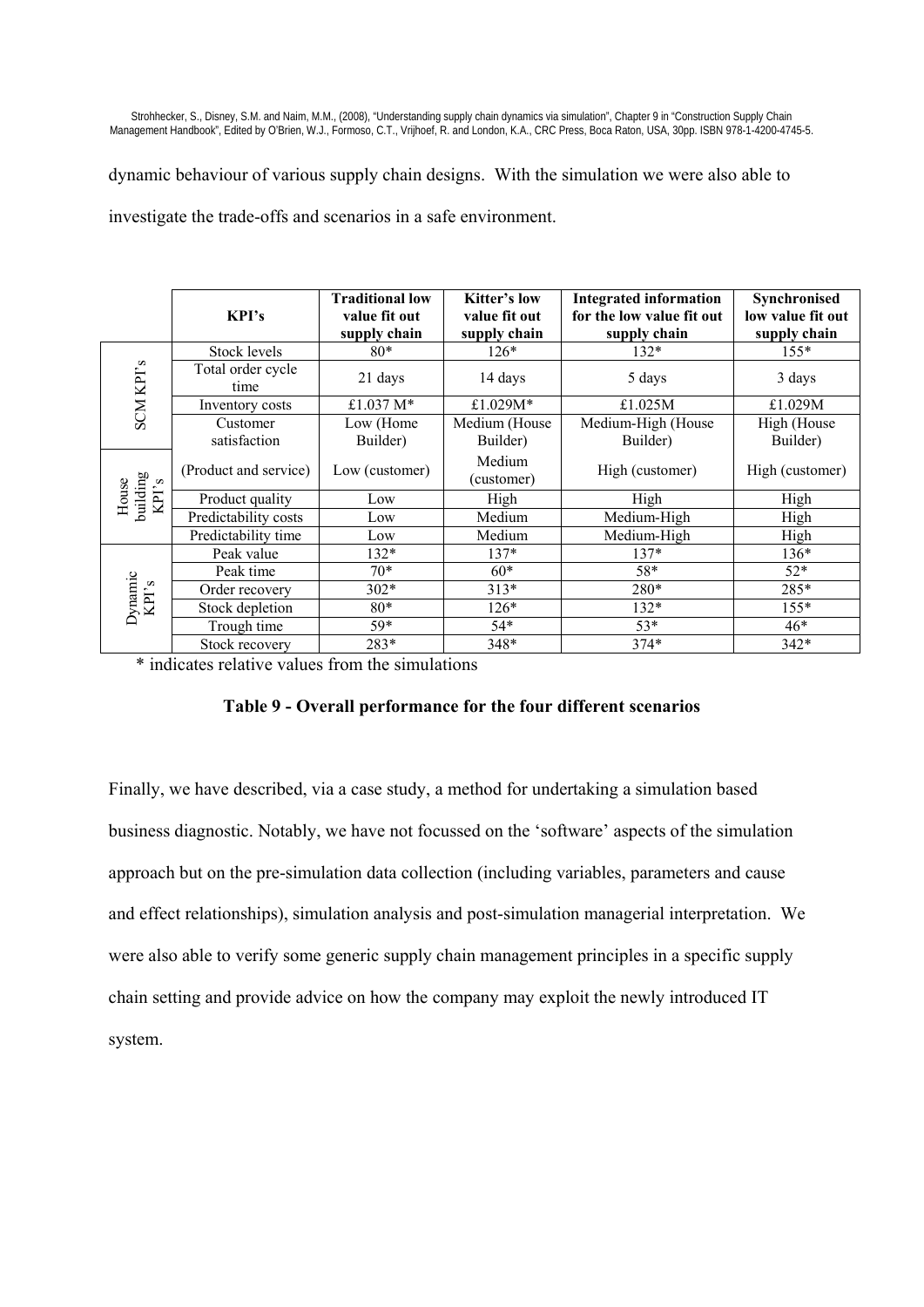#### *References*

- AbouRizk, S. and Halpin, D. (1990) "Probabilistic simulation studies for repetitive construction processes", Journal of Construction Engineering and Management, Vol. 116 No. 4, pp. 575-94.
- Agapiou, A., R. Flanagan, G. Norman and D. Notman (1998). "The changing role of builders merchants in the construction supply chain." Construction Management and Economics 16: 251-361.
- Anon (1998). "Merchants of bloom take the lion's share." Construction News June 11: 24-25.
- Arrow, K. J., (2002). "The genesis of "optimal inventory policy"", Operations Research, Vol. 50, No. 1, pp 1-2.
- Axsäter, S., (1985). "Control theory concepts in production and inventory control", International Journal of Systems Science, Vol. 16, No. 2., pp161-169.
- Barker, R., Hong-Minh, S. and Naim, M. M. (2000). "The Terrain Scanning Methodology: Assessing and Improving Construction Supply Chains", European Journal of Purchasing and Supply Management: Special Issue on Construction Supply Chains, Vol.6, No.3-5, pp 179-193
- Barlas, Y. (1989). "Multiple test for validation of system dynamics type of simulation models." European Journal of Operation Research 42(1): 59-87.
- Barlas, Y. (1990). "An autocorrelation function-test for output validation." Simulation 55(1): 7-16.
- Barlas, Y. (1996). "Formal aspects of model validity and validation in system dynamics." System Dynamics Review 12(3): 183-210.
- Berry, D., Evans, G. N. and Naim, M. M. (1998) "Pipeline information survey: a UK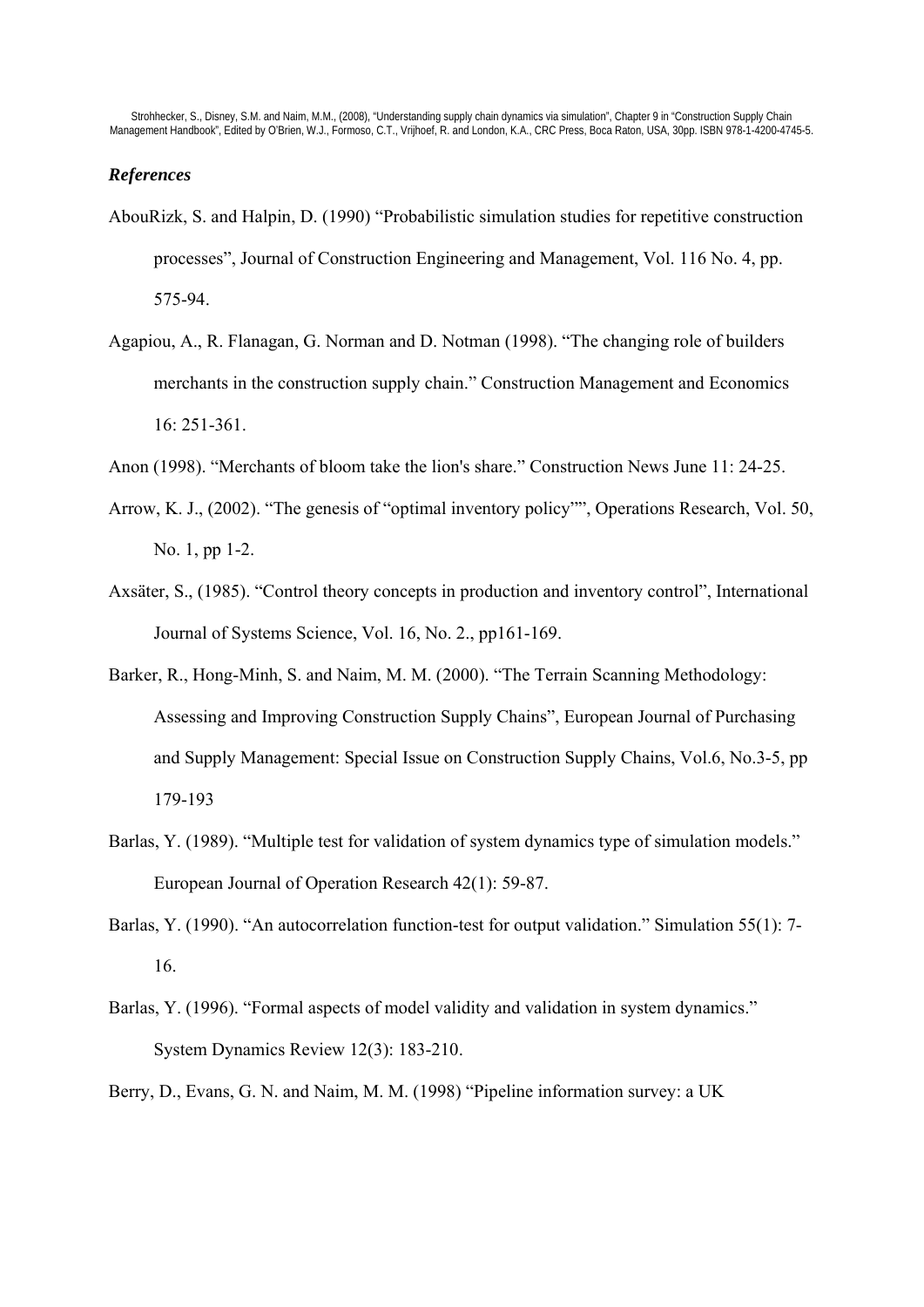perspective", International Journal of Management Science, OMEGA, Vol. 26, No. 1, pp 115-132.

- Bowersox, D. J., D. J. Closs and O. Helferich (1986). "Logistical management A systems integration of physical distribution, manufacturing support and materials procurement". USA, MacMillian Publishing.
- Bozer, Y. A. and L. F. McGinnis (1984). Kitting: a generic descriptive model. MHRC-tr-84-04, Georgia Institute of Technology, Atlanta, Georgia.
- Burns, J.F. and Sivazlian, B.D., (1978). "Dynamic analysis of multi-echelon supply systems", Computers and Industrial Engineering, Vol. 2, pp 181-193.
- Cachon, G. and Fisher, M., (1997). "Campbell soup's continuous replenishment program: evaluation and enhanced inventory decision rules", Production and Operations Management, Vol. 6, No.3, pp266-276.
- Charatan, A. (1999). Retail supply chain integration. Global logistics and distribution planning Strategies for management. D. Waters, CRC Press, Kogan Page: 155-172.
- Checkland, P. (1981). Systems Thinking, Systems Practice. Chichester, John Wiley &
- Checkland, P. and J. Scholes (1990). Soft Systems Methodology in action. Chichester,
- Cheema, P., (1994). "Dynamic analysis of an inventory and production control system with an a adaptive leadtime estimator". Cardiff University. PhD Thesis.
- Chen, F., Drezner, Z., Ryan, J.K. and Simchi-Levi, D., (2000). "Quantifying the Bullwhip effect in a simple supply chain: The impact of forecasting, lead-times and information", Management Science, Vol. 46, No. 3, pp 436-443.
- Churchman, C. (1973). "Reliability of models in the social sciences", Interfaces Vol. 4, No. 1, pp. 1-12.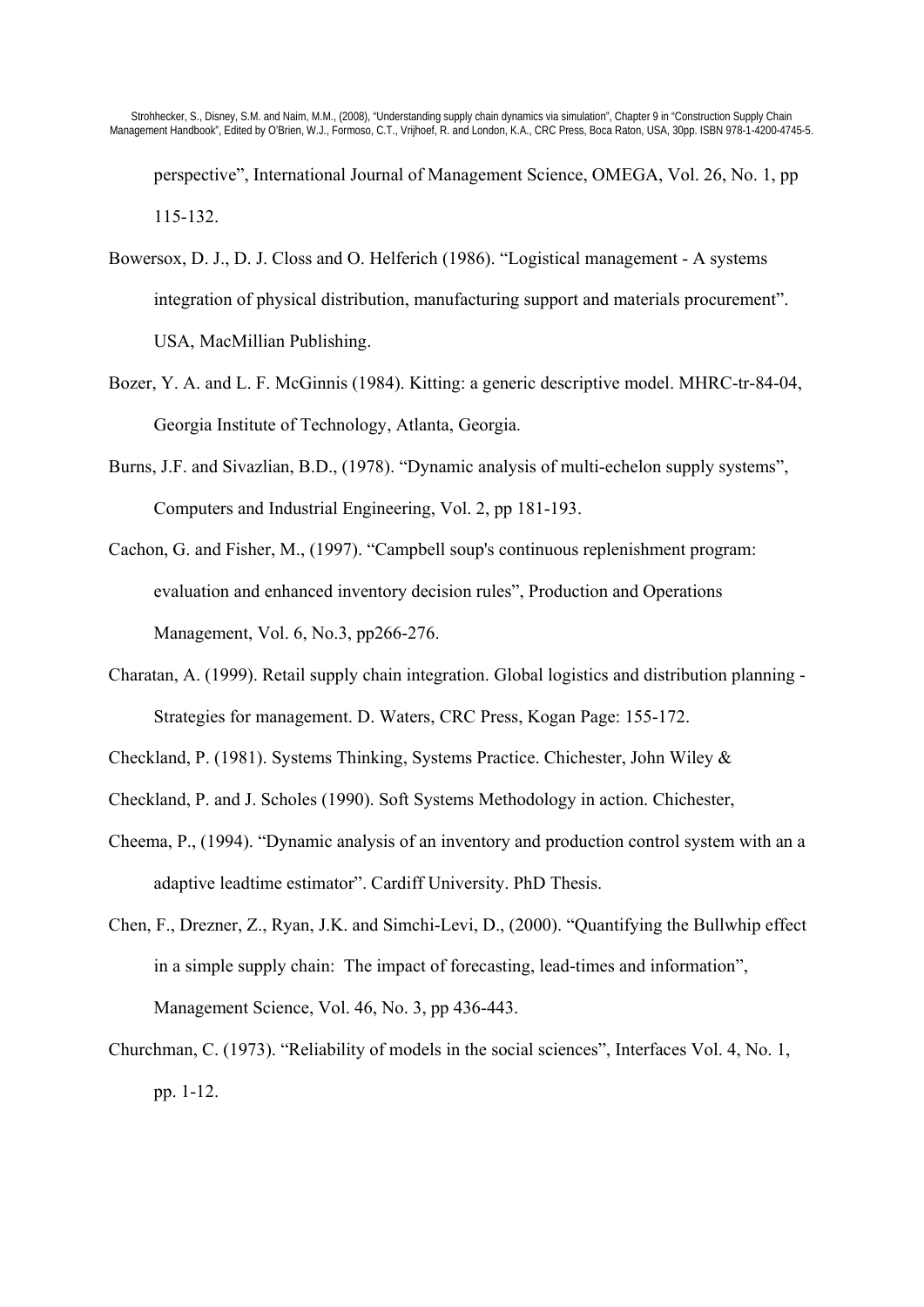- Coyle, R.G., (1982). "Assessing the controllability of a production and raw materials system", IEEE Transactions on Systems, Man and Cybernetics, Vol. SMC-12, No. 6, November/December, pp 867-876.
- Disney, S.M., (2001). "The production and inventory control problem in Vendor Managed Inventory supply chains", PhD Thesis, Cardiff Business School, Cardiff University, UK.
- Disney, S.M., Naim M.M., and Towill, D.R., (2000). "Generic algorithm optimisation of a class of inventory control systems", International Journal of Production Economics, Vol. 68, No. 3, pp 259-278.
- Disney, S.M. and Towill, D.R., (2003) "On the bullwhip and inventory variance produced by an ordering policy", OMEGA: The International Journal of Management Science**,** Vol. 31, No. 3, pp157-167.
- Edghill, J. (1990). "The application of aggregate industrial dynamics techniques to manufacturing systems". Cardiff University. PhD Thesis.
- Edghill, J.S. and Towill, D.R., (1989). "The use of systems dynamics in manufacturing systems", Trans Inst MC, Vol. 11, No. 4, pp 208-216.
- Ferris, J. S. and D. R. Towill (1993). "Benchmarking of a generic family of dynamic manufacturing ordering and control models." Journal of Systems Engineering Vol. 3, pp. 170-182.
- Forrester, J., (1961). "Industrial dynamics", Cambridge MA, MIT Press.
- Forrester, J., (1958). "Industrial Dynamics: a Major Breakthrough for Decision Makers", Harvard Business Review, vol.36, No.4, pp 37-66.
- Forrester, J. W. and P. M. Senge (1980). Test for building confidence in system dynamics models. System Dynamics. A. A. Legasto and J. W. Forrester. Amsterdam, North-Holland: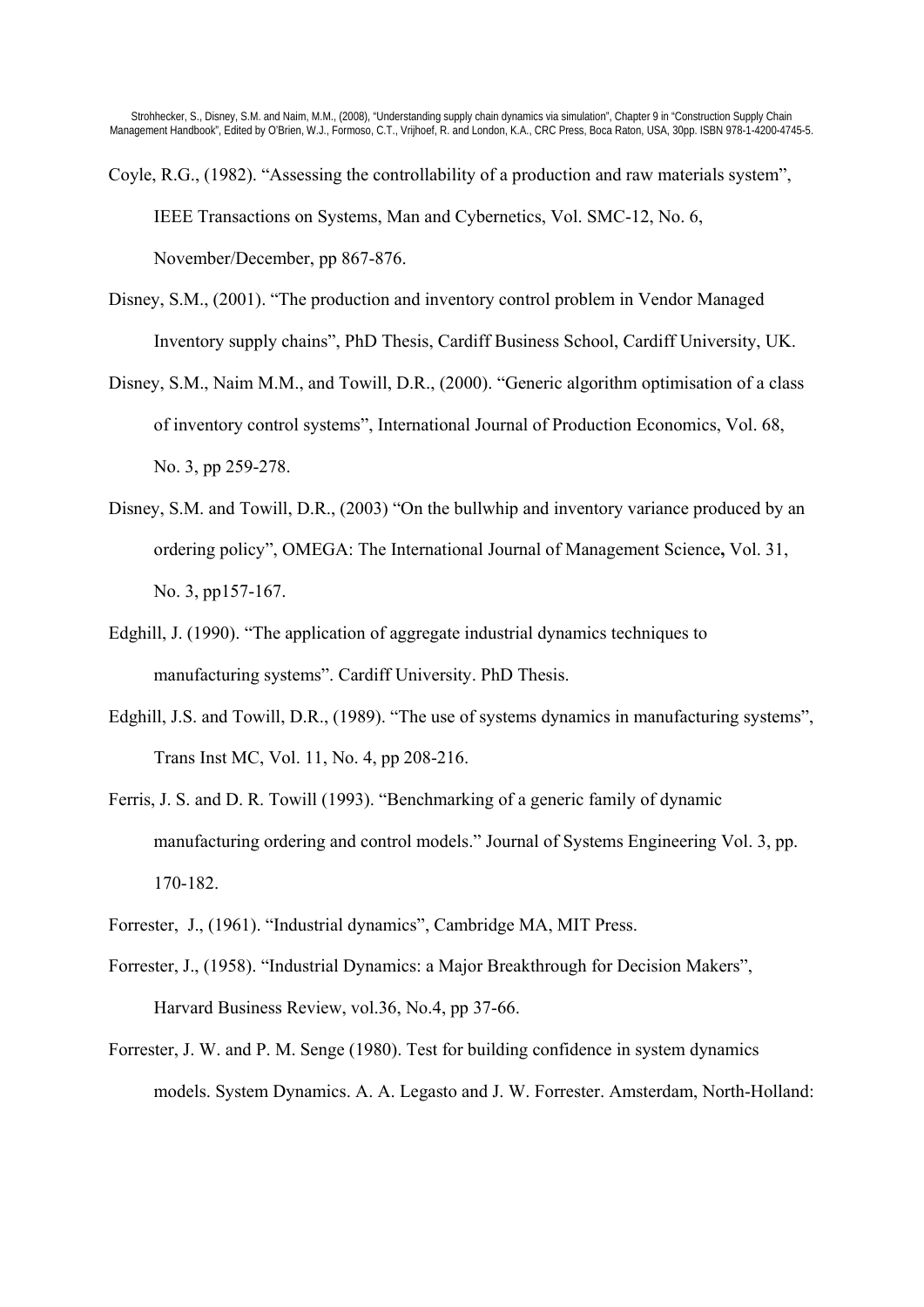209-228.

González, V., Alarcón, L. F. and Gazmuri, P. (2006) "Design of work in process buffers in repetitive building projects: a case study", Proceedings of IGLC-14, 25-27 July 2006, Santiago, Chile, pp. 165-176.

Henkoff, R. (1994). "Delivering the goods." Fortune November 28: 64-78.

- Hoover, S. and R. Perry (1989). "Simulation A problem-solving approach". USA, Addison-Wesley.
- Johansson, M. I. (1991). "Kitting systems for small parts in manual assembly systems". London, Taylor & Francis.
- John, S., M. Naim and D. Towill (1994). "Dynamic analysis of a WIP compensated decision support system." International Journal of Manufacturing System Design Vol. 1, No. 4, pp 283-297.
- Johnsson, M. (1992). "Discrete event simulation, an evaluation tool for logistic systems". Lund, Sweden, Lund Institute of Technology.
- Kamata, V. R. and Martinez, J. C. (in press) "Generic representation of 3D motion paths in dynamic animations of simulated construction processes", Automation in Construction
- Kramer, N. and J. de Smit (1977) "Systems thinking Concepts and notions". Leiden, the Netherlands, Stenfert Kroese, Martinus Nijhoff Social Sciences Divisions.
- Lalwani, C.S., Disney, S.M. and Towill, D.R., (2006) "Observable and controllable state space representations of a generalized Order-Up-To policy", International Journal of Production Economics, Vol. 101, No. 1, pp173-184
- Lambrecht, M.R. and Dejonckheere, J., "A Bullwhip Effect explorer", Research Report 9910, Department of Applied Economics, Katholieke Universiteit, Leuven, Belgium, 1999a.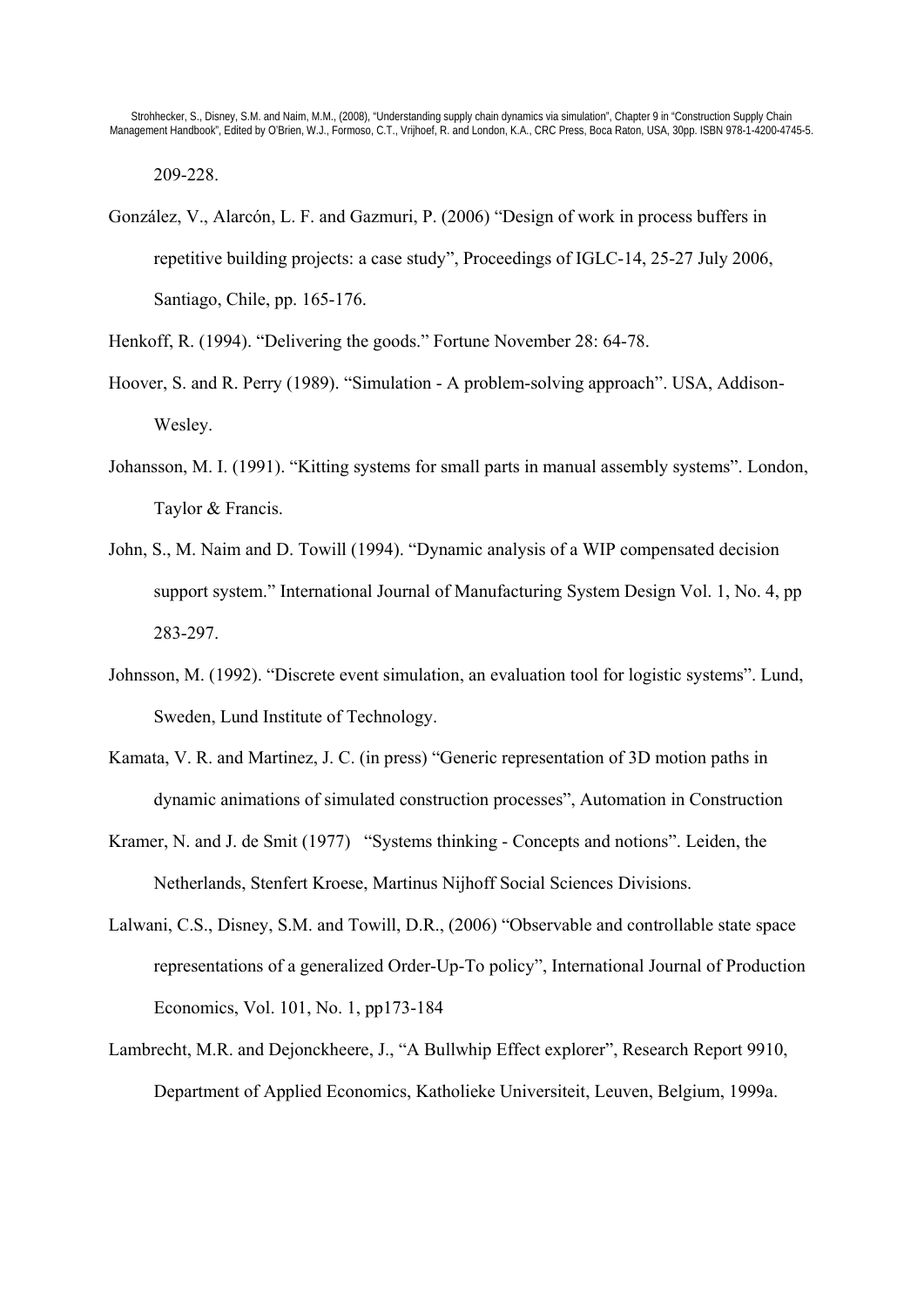Lambrecht, M.R. and Dejonckheere, J., (1999b). "Extending the Beer Game to include real-life supply chain characteristics", Proc. EUROMA Int. Conf. On Managing Operations Networks, pp 237-243.

Law, A. and W. Kelton (1991). "Simulation modeling & analysis". USA, McGraw-Hill.

- Lee, H.L., So, K.C. and Tang, C.S., (2000). "The value of information sharing in a two-level supply chain", Management Science, Vol. 46, No. 5, pp626-643.
- Lewis, J. (1997). "An integrated approach to re-engineering material flow within a seamless supply chain". Cardiff University. PhD Thesis.
- Lewis, J., Naim, M., Wardle, S. and Williams, E., (1998). "Quick Scan your way to supply chain improvement", Institute of Operations Management, Control, Vol. 24, No. 5, pp 14-16.
- Martinez, J. C. and Ioannou, P. G. (1999) "General-Purpose Systems for Effective Construction Simulation", Journal of Construction Engineering and Management, Vol. 125, No. 4, pp. 265-276
- Mason-Jones, R. (1998). "The holistic strategy of market information enrichment through the supply chain". Cardiff. University PhD Thesis. Cardiff
- Mason-Jones, R., Naim, M,. and Towill, D., (1997). "The impact of pipeline control on supply chain dynamics." The International Journal of Logistics Management, Vol. 8, No. 2, pp. 47-62.
- Mason-Jones, R. and D. Towill (1998). "Shrinking the Supply Chain Uncertainty Circle." Control, Vol. 24, No. 7, pp. 17-22.
- Naim, M. M. and Barlow, J., (2003), "An innovative supply chain strategy for customised housing", Construction Management and Economics, Vol. 21, pp 593-602

Naim, M. M., Childerhouse, P., Disney, S. M. and Towill, D.R., (2002). "A supply chain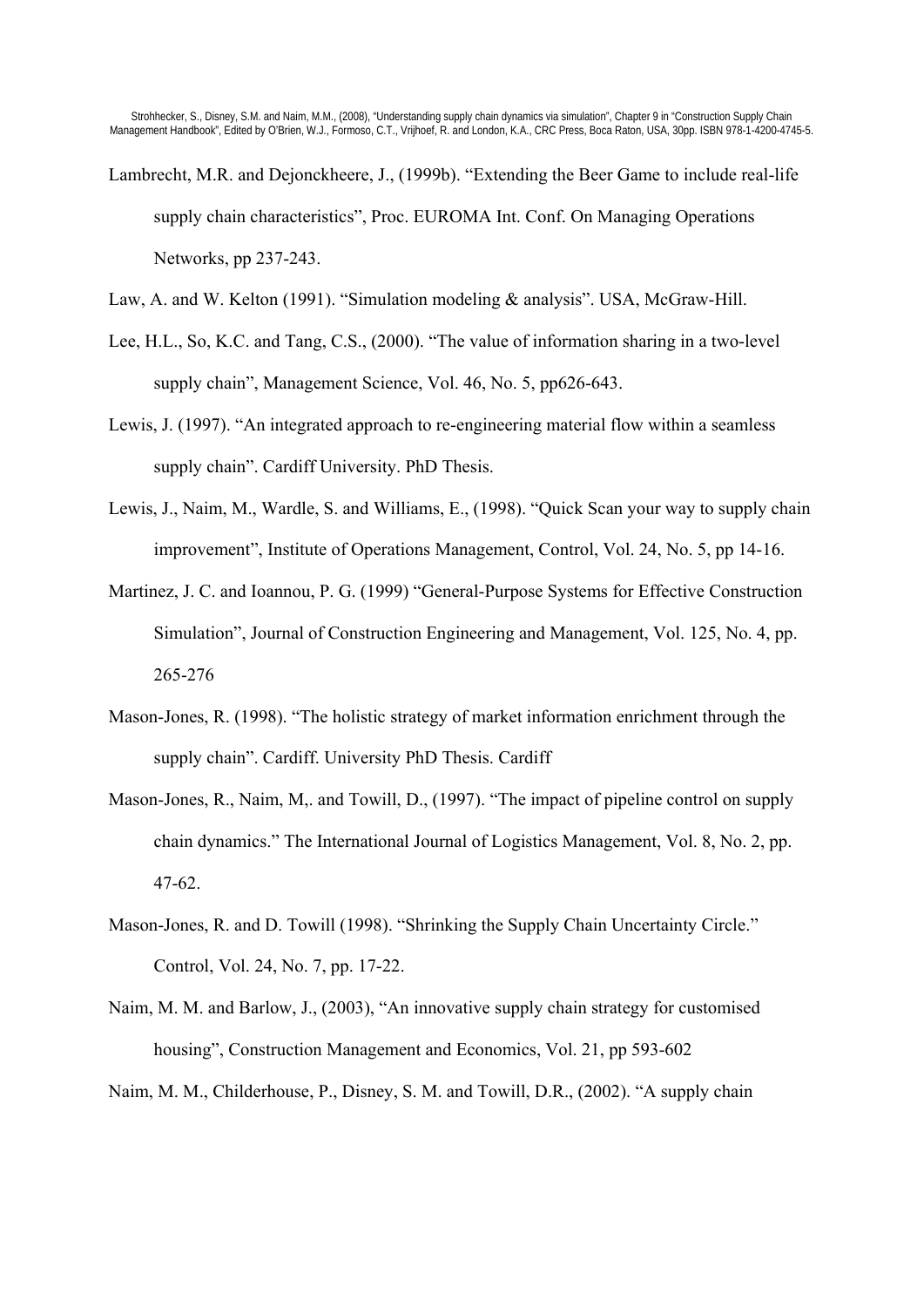diagnostic methodology: determining the vector of change", Computers & Industrial Engineering: An International Journal, Vol. 43, No. 1-2, pp 135-157

- Naim, M., Disney, S. and Towill, D., (2004). "Supply chain dynamics", in Understanding supply chains: concepts, critiques and futures, edited by Steve New and Roy Westbrook, Oxford University Press, pp 109-132.
- Naim, M.M. and Towill, D.R., (1994). "Establishing a framework for effective materials logistics management", International Journal of Logistics Management, Vol. 5, No. 1, pp 81-88.
- Nassara, K, Thabetb, W. and Beliveauc, Y. (2003) "Simulation of asphalt paving operations under lane closure conditions", Automation in Construction, Vol. 12, No. 5, pp. 527-541
- Naylor, T., J. Balintfy, D. Burdick and C. Kong (1966). "Computer simulation techniques". USA, John Wiley.
- Popplewell, K. and Bonney, M. C., (1987). "The application of discrete linear control theory to the analysis of multi-product, multi-level production control systems", International Journal of Production Research, Vol. 25, No. 1, pp 45-56.
- Sabath, R. (1995). "Volatile demand calls for quick response: the integrated supply chain." Logistics Information Management 8(2): 49-52.
- Simon, H.A., (1952). "On the application of servomechanism theory to the study of production control", Econometrica, Vol. 20, pp. 247-268.
- Solberg, J. (1992). "The power of simple models in manufacturing. Manufacturing systems Foundations of World-Class Practice". J. Hein and W. Compton. Washington, USA National Academy of Engineering Press, pp. 215-223.

Sterman, J. (2000). Business Dynamics - Systems Thinking and Modelling for Complex World.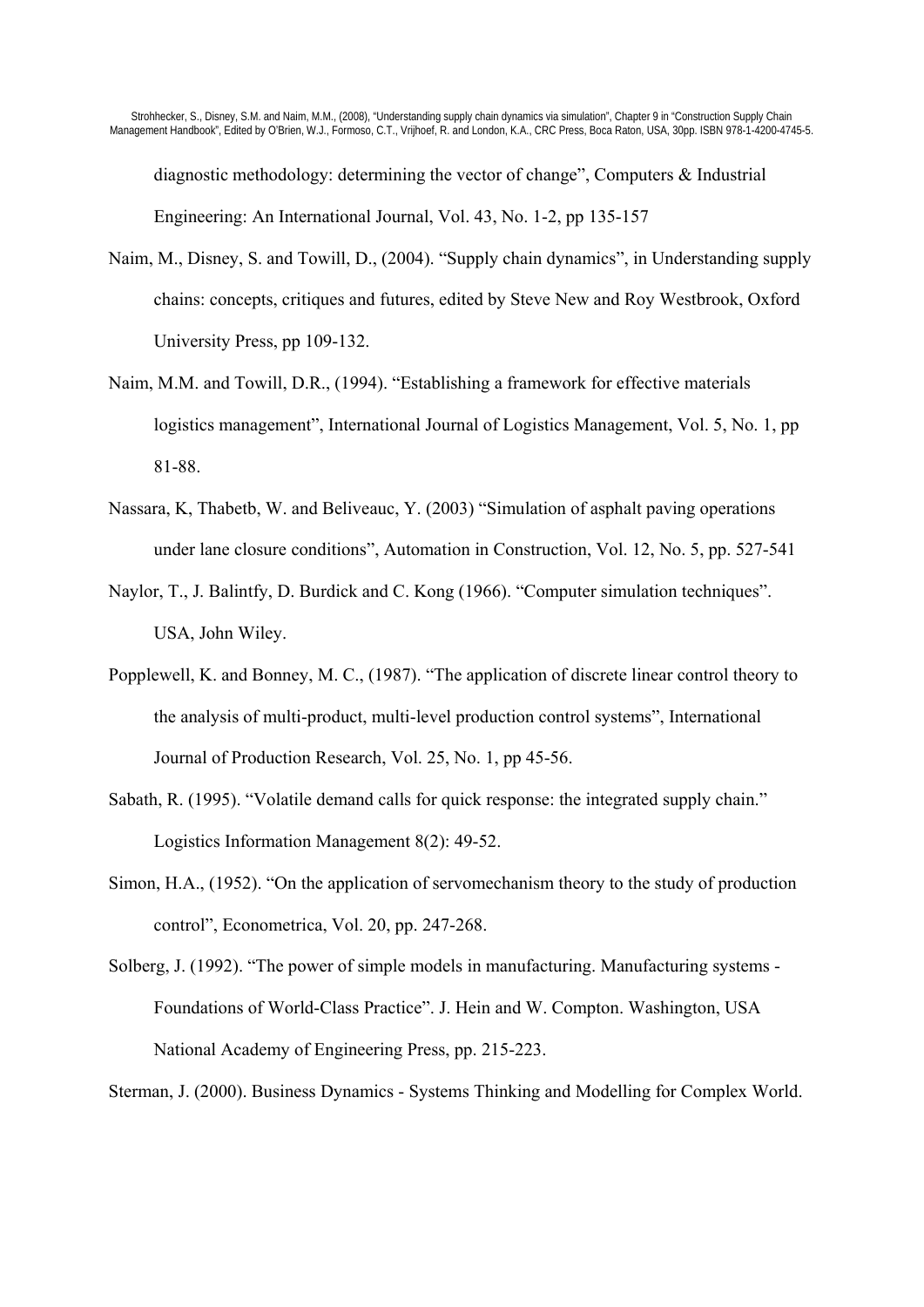Boston, McGraw-Hill Higher Education.

- Sterman, J., (1989). "Modelling managerial behaviour: Misperceptions of feedback in a dynamic decision making experiment", Management Science, Vol. 35, No. 3, pp. 321-339.
- Stevens, G. (1989). "Integrating the supply chain", International Journal of Physical Distribution and Logistics Management 19(8): 3-8.
- Towill, D. R. (1982). "Dynamic analysis of an inventory and order based production control system." International Journal of Production Research, Vol. 20, No. 6, pp. 671-687
- Towill, D. (2000). "A route map for substantially improving supply chain dynamics." International Journal of Manufacturing Technology and Management, Vol. 1, No. 1, pp. 94-111.
- Towill, D. and Del Vecchio, A., (1994). "The application of the filter theory the study of supply chain dynamics." Production Planning & Control, Vol. 5, No. 1, pp. 82-96.
- Towill, D., Evans, G. and Cheema, P. (1997). "Analysis and design of an adaptive minimum reasonable inventory control system." International Journal of Production Planning and Control 8(6): 545-557.
- Towill, D.R., Lambrecht, M. R., Disney, S. M. and Dejonckheere, J., (2003). "Explicit filters and supply chain design", Journal of Purchasing & Supply Management, Vol. 31, Issue 2, pp.73-81.
- van Ackere, A., Larsen, E.R. and Morecroft, J.D.W., "Systems thinking and business process redesign: An application to the Beer Game", European Management Journal, Vol. 11, No. 4, 1993, pp412-423.
- Vassian H.J., (1955). "Application of discrete variable servo theory to inventory control", Journal of the Operations Research Society of America, Vol. 3, No. 3, pp272-282.